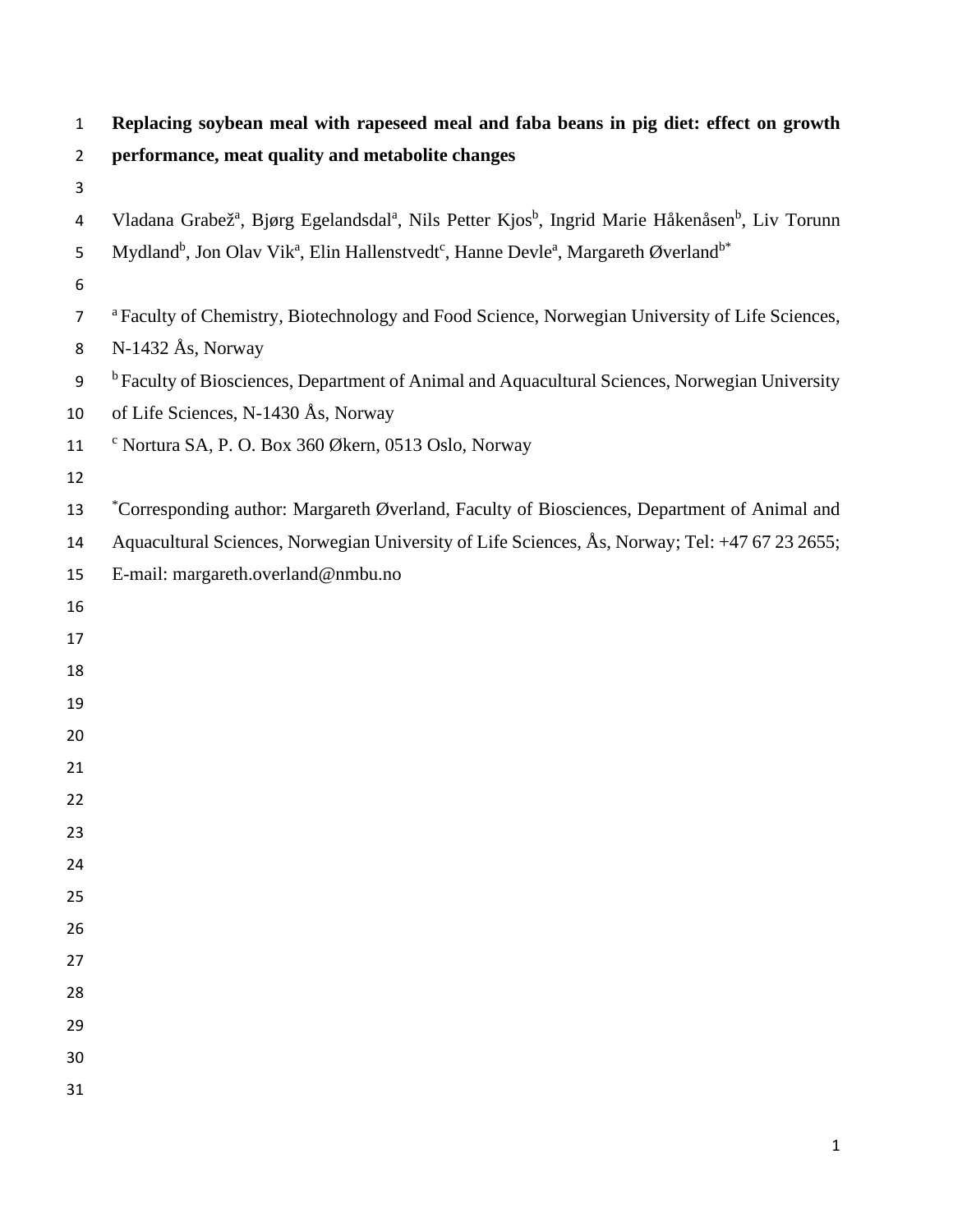## **Abstract**

| 34 | Rapeseed meal and faba beans (RSM/FB) can serve as an alternative to imported soybean meal                |
|----|-----------------------------------------------------------------------------------------------------------|
| 35 | (SBM). In this study, forty Norwegian crossbred ([Landrace x Yorkshire] x Duroc) growing-                 |
| 36 | finishing pigs $(108.7 \pm 4.2 \text{ kg}$ final BW) were fed a diet with either SBM or RSM/FB as protein |
| 37 | sources. RSM/FB increased feed conversion ratio $(P=0.04)$ in the finishing period, reduced               |
| 38 | lightness ( $P=0.04$ ) and yellowness ( $P=0.004$ ) of meat, changed amounts of individual fatty acids,   |
| 39 | but not of total SFA, MUFA and PUFA. Importantly, RSM/FB reduced the glucose level (P <                   |
| 40 | 0.05) in meat. Lower pyroglutamic acid ( $P = 0.06$ ) in RSM/FB indicate lower oxidative stress in        |
| 41 | pre-rigor muscle cell. Increased abundance of free amino acids, sweet tasting metabolites, reduced        |
| 42 | warmed-over flavor and flavor attributes indicated desirable properties of RSM/FB meat. To                |
| 43 | conclude, RSM/FB in pig diet supported a high growth performance and carcass quality                      |
| 44 | comparable to SBM and had a positive effect on meat quality.                                              |
| 45 |                                                                                                           |
| 46 | <b>Keywords</b>                                                                                           |
| 47 |                                                                                                           |
| 48 | Local diet, carcass traits, pork meat, chilled storage, metabolites, sensory quality                      |
| 49 |                                                                                                           |
| 50 |                                                                                                           |
| 51 |                                                                                                           |
| 52 |                                                                                                           |
| 53 |                                                                                                           |
| 54 |                                                                                                           |
| 55 |                                                                                                           |
| 56 |                                                                                                           |
| 57 |                                                                                                           |
| 58 |                                                                                                           |
| 59 |                                                                                                           |
| 60 |                                                                                                           |
| 61 |                                                                                                           |
| 62 |                                                                                                           |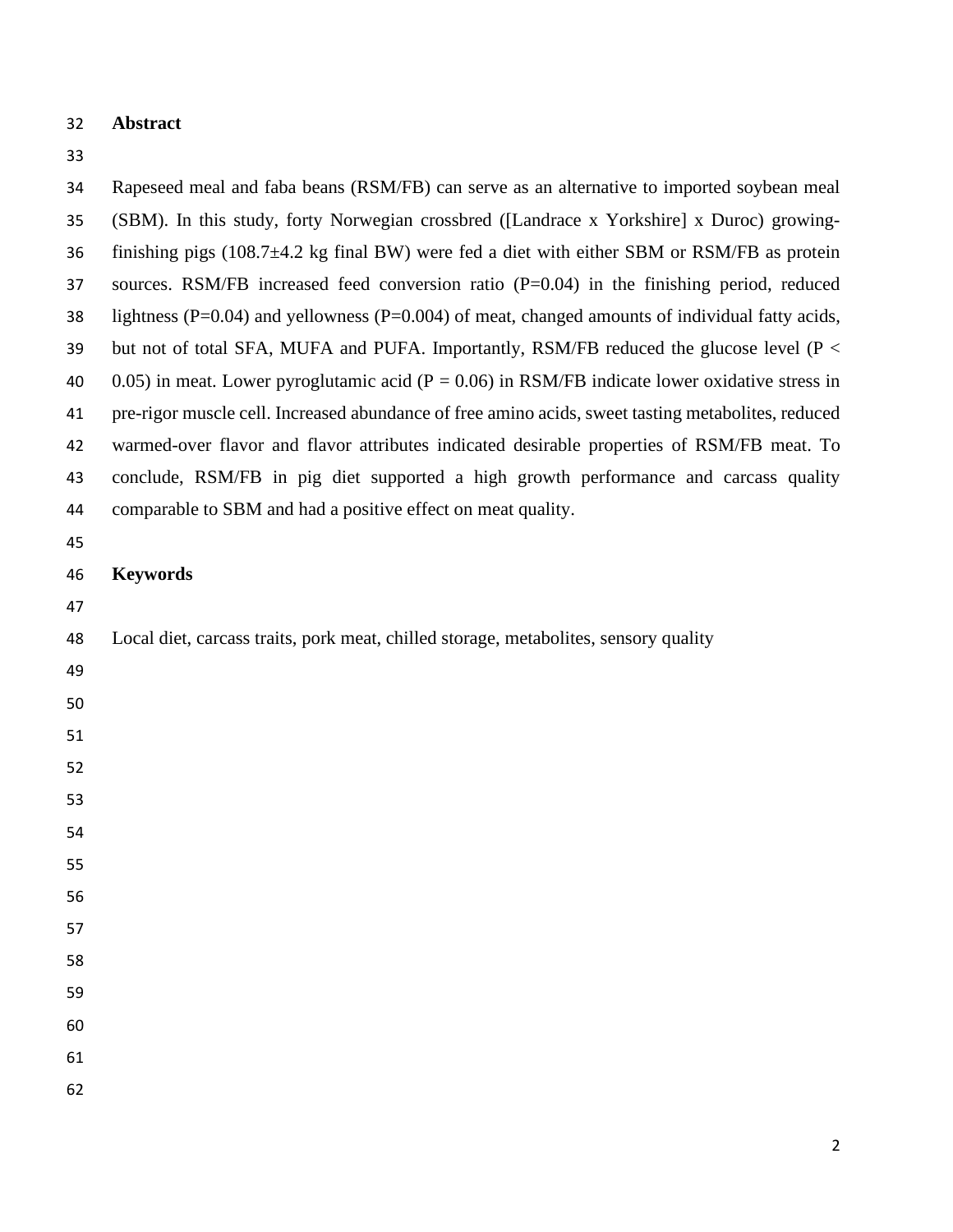#### **1. Introduction**

 Modern pig production in Europe heavily relies on imported soybean meal (SBM) as the main protein supplement in animal diet (Jezierny, Mosenthin, & Bauer, 2010). Considering the often large price fluctuations for SBM, an overall economic pressure on pork production (Florou-Paneri et al., 2014), and also the high reliance of imported protein rich feedstuffs in Norway and Europe, an alternative is to increase the use of rapeseed meal (RSM) and faba beans (FB) as locally produced high-protein ingredients in Europe (Jezierny et al., 2010; Sobotka, Pomianowski, & Wójcik, 2012). In addition, the possibility of replacing SBM with protein ingredients from European agricultural systems can contribute to more sustainable pork production (Hanczakowska & Świątkiewicz, 2014; van Zanten, Bikker, Mollenhorst, Meerburg, & De Boer, 2015). Some studies showed no adverse effects of replacing SBM with alternative protein sources on the growth performance of growing-finishing pigs (Partanen et al., 2003; Skoufos et al., 2016). A meta- analysis showed that the use of up to 30% rapeseed meal in growing-finishing pig diets did not compromise growth performance compared to a SBM based diet when added to a nutritionally balanced diet (Hansen et al.,2020). However, limited information exists on the metabolic adaptation of pigs and metabolite changes in pork meat resulting from replacing SBM with RSM and FB.

 Metabolite analysis are more often used in human interventions identifying metabolites associated 82 with the intake of nutrients and different dietary patterns (Esko et al., 2017; Lécuyer et al., 2020), while it has not been commonly used to study the impact of metabolites on animal performance 84 and meat quality in farm animals. Chen et al. (2018) reported that RSM in diets (200 g/kg of feed) for young pigs induced changes in metabolite profile of liver and plasma by increasing the level of oxidized metabolites (*e.g*. oxidized glutathione) and compromised redox balance. Metabolite analysis of meat, may show similar changes. However, Skugor et al. (2019) showed that feeing rapeseed based diets contains natural antioxidants that led to an increased expression of genes that gives protection against oxidative stress and removes free radicals in the muscle. Different energy sources, such as low starch, high fiber and fat content diets, can modulate physiological and nutritional condition of muscle, *i.e.* glycogen storage (Li et al., 2015), having indirect effect on early *post mortem* mechanisms that leads to conversion of muscle into meat (Li et al., 2017). However, diet-induced metabolite changes in early *post mortem* pork muscle tissue and during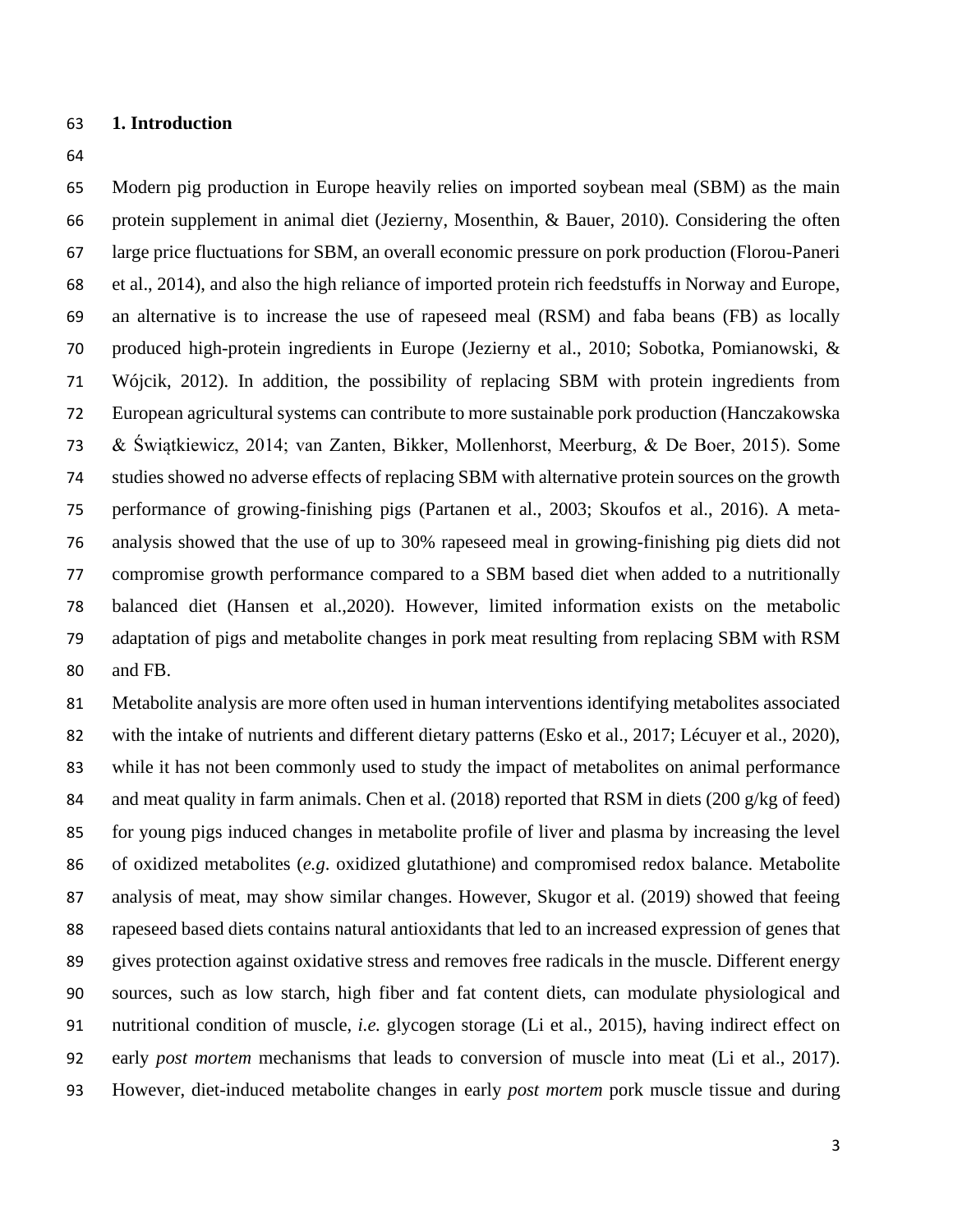storage have not been studied so far. Overall, both variations in nutritional and antinutritional composition of growing-finishing pig diets can cause the changes at metabolic level that can affect 96 the sensory traits. Hanczakowska & Świątkiewicz (2014), however, reported that pigs fed a RSM and field beans based diet, replacing SBM resulted in a less tasty, but more tender pork compared with pigs fed a SBM based diet. The aim of the current research was to address the effect of replacing SBM (142.6 g/kg) with

 RSM/FB (120 g/kg of RSM and 161.12 g/kg of FB) on growth performance, carcass quality, metabolite status and meat quality in Norwegian crossbred growing-finishing pigs. In addition, sensory attributes were evaluated to understand the effect of diet on flavor and texture development of pork meat.

#### **2. Materials and methods**

### *2.1. Experimental animals and housing*

 The study was conducted at the Center for Animal Research, Norwegian University of Life 110 Sciences,  $\AA$ s, Norway and the experimental protocol for the study was approved by the Norwegian Food Safety Authority (ID:8217). All animals were cared for according to laws and regulations controlling experiments with live animals in Norway (the Animal Protection Act of December 20<sup>th</sup>, 1974, and the Animal Protection Ordinance concerning experiments with animals of January  $15^{th}$ , 1996).

 Forty Norwegian crossbred pigs ([Landrace x Yorkshire] x Duroc) from 5 litters with equal distribution of gender were included in the study. The mother line was Norwegian Landrace x 117 Duroc (LY), and the sire line was Duroc (DD). The initial average body weight (BW) was  $27.7 \pm 10^{-10}$ 118 2.9 kg and final average BW was  $108.7 \pm 4.2$  kg. The pigs were split in groups of 4 pigs per pen assigned to 2 dietary treatments. Pigs were housed in an environmentally controlled barn with partially slotted concrete floor.

*2.2. Feed composition and use*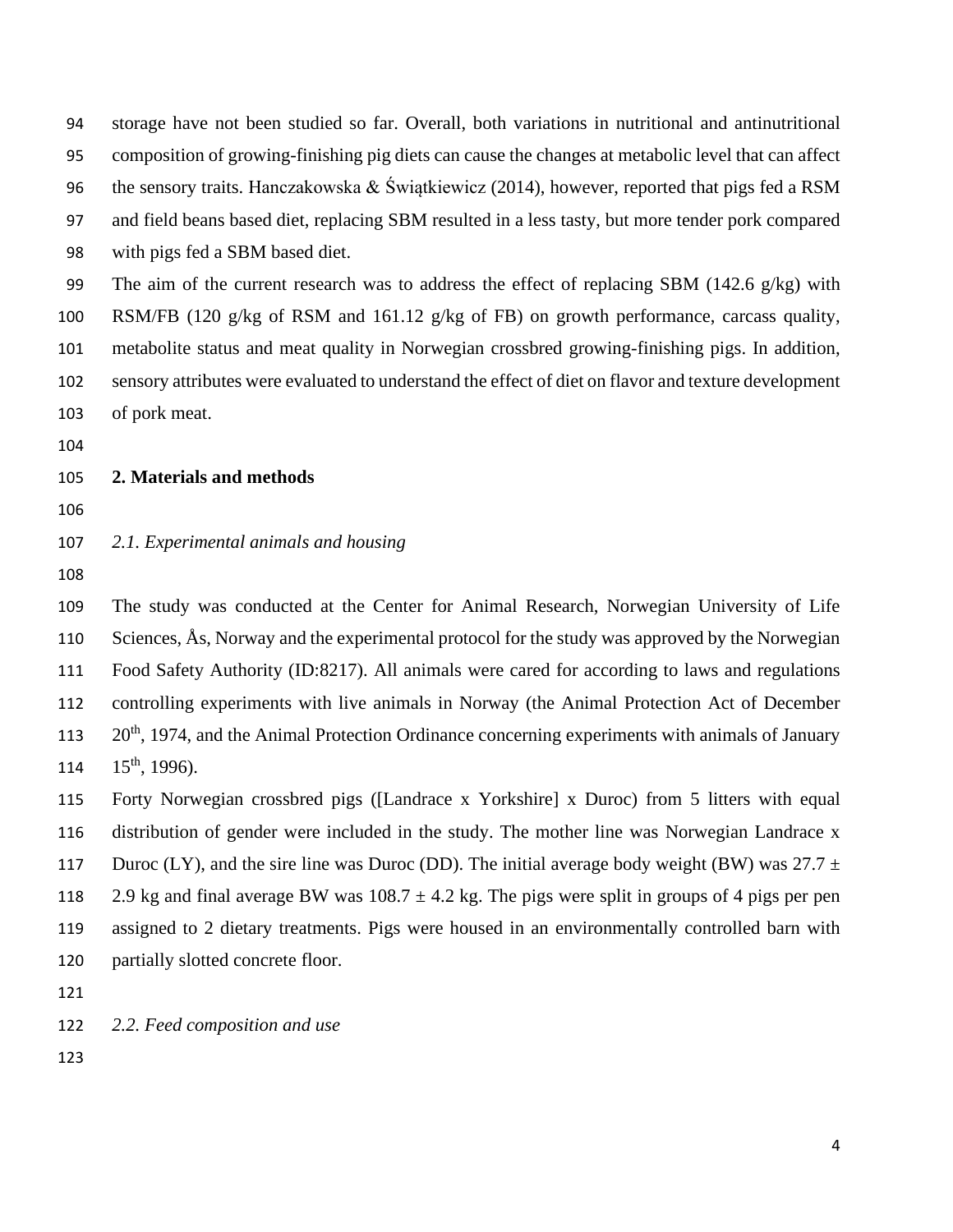Animals were randomized and allocated to one of two dietary treatments: 1) a control diet based on barley, oat and soybean meal (SBM), and 2) a local diet based on barley, oat, 18% inclusion of commercial expeller pressed rapeseed (Mestilla, UAB, Klaipeda, Lithuania) and 16% inclusion of faba beans (RSM/FB). Level of Standardized ileal digestible (SID) lysine was adjusted to 8.4 g  $FUp^{-1}$  by using crystalline amino acids. The diets were formulated to be isonitrogenous, isoenergetic, and to contain equal levels of methionine + cysteine, and threonine. The diets were produced and pelleted to 3-mm diameter at a commercial feed factory (Felleskjøpet Kambo, Moss, Norway). Diets were formulated to meet or exceed the nutritional requirements (NRC, 2012). A cumulative feed sample from each dietary treatment was taken for chemical analysis. Chemical composition of diets was determined as previously described by Skugor et al. (2019) and presented in Table 1. The analyzed fatty acid composition of the two diets is shown in Table 2. All pigs were individually fed twice per day according to a restricted Norwegian feeding scale (Øverland et al., 2000). The pigs within the same dietary treatment received the same diet during the growing and finishing period.

### *2.3. Slaughter procedure and tissue sampling*

 All animals were transferred to a commercial slaughterhouse (Nortura Tønsberg, Norway). The 142 last feeding was  $2.5 - 3$  hours before slaughter. Pigs were anesthetized using  $CO<sub>2</sub>$  followed by exsanguination. Five minutes after bleeding, 15 g samples of *longissimus thoracis* from the left side of carcass were excised, trimmed from adipose tissue and placed on dry-ice for subsequent 145 fatty acid and metabolite analysis in *pre rigor* phase. The samples were taken from SBM ( $N = 20$ ) 146 and RSM/FB ( $N = 19$ ) carcasses. One carcass was missed on the slaughtering line. The samples were transported on ice to the research laboratory at Norwegian University of Life Sciences, vacuum packed and stored at -80 ℃.

 Hot carcass weight was recorded for dressing percentage determination (hot carcass weight/live 150 weight  $\times$  100). Carcass lean percentage was determined using a GP7O pistol (Hennessy System Ltd., Auckland, New Zealand) to measure the depth of *longissimus thoracis* and the back fat thickness at two sites (behind the last rib, 6 cm from the midline). The prediction of carcass lean percentage was done according to Gangsei et al. (2016). Carcasses were then chilled according to 154 standard commercial routines at  $1-3^{\circ}\text{C}$  for 20 h until the core temperature in the ham was  $7^{\circ}\text{C}$ .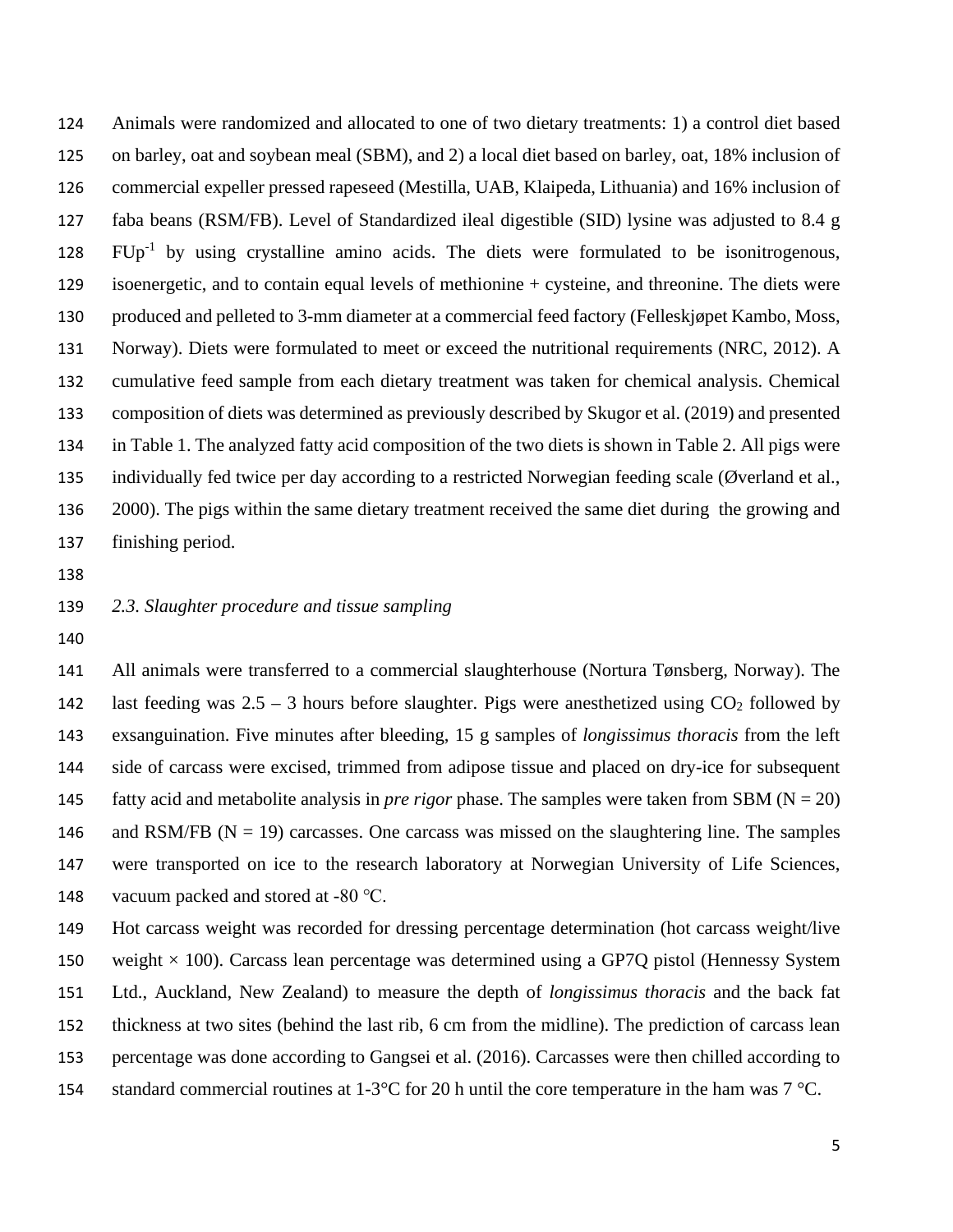Further, carcass and meat quality assessment was performed 24 hours *post mortem* on thirty-one 156 carcasses ( $N = 15$  from SBM and  $N = 16$  from RSM/FB dietary treatment) that were selected based on dietary treatment, litter and hot carcass weight (65.9 – 74.9 kg) at the Norwegian Meat and Poultry Research Centre. The carcasses were subjected to commercial cutting procedure to determine primal cut yields of backpart, midpart and frontpart (Råvarebok, [https://www.totalmarked.nortura.no\)](https://www.totalmarked.nortura.no/) to measure percent carcass lean and fat as described by Øverland et al. (2000). Back fat thickness was measured behind the last rib, 6 cm from the midline using a ruler. In addition, *longissimus thoracis* muscle was removed from 31 carcasses for meat quality analysis. Based on similar carcass weight, carcass lean % (GP7) and fat % of the muscle, 24 *longissimus thoracis* muscles (N = 12/dietary treatment) were subjected to metabolite and warmed-over flavor analysis. Samples were stored for 7 days at 4 ℃, vacuum packed and kept at -20 ℃ until analysis. Furthermore, to evaluate the effect of dietary treatment on sensory attributes 167 (flavor and texture) of pork meat, napping test was performed on smaller subset of samples ( $N =$ 4/dietary treatment).

- 
- *2.4. Meat quality measurements*
- 

 The pHu at 24 h *post mortem* was measured in *longissimus thoracis* muscle with a portable pH meter equipped with electrode (WTW 82362, pH 330i, Welheim, Germany) suitable for meat penetration.

 The color of *longissimus thoracis* muscle prior to packaging (approximately 24 h p*ost mortem*, after 1 h blooming time at 4 ℃) was measured using a Minolta CR400 (Minolta Co. Ltd., Osaka, 178 Japan). CIELAB  $(L^*, a^*, b^*)$  measurements were done in triplicate.

 Drip loss was measured using gravimetric EZ-driploss method (Christensen, 2003) on the cutting day using a slice of 10 g *longissimus thoracis* (20 mm thickness). From the middle of slice along the fibre direction, two pieces were cut using a 25 mm diameter circular knife and placed in vertical fibre direction in the containers. After 24 h at 4 ℃, the containers were reweighed to calculate drip loss.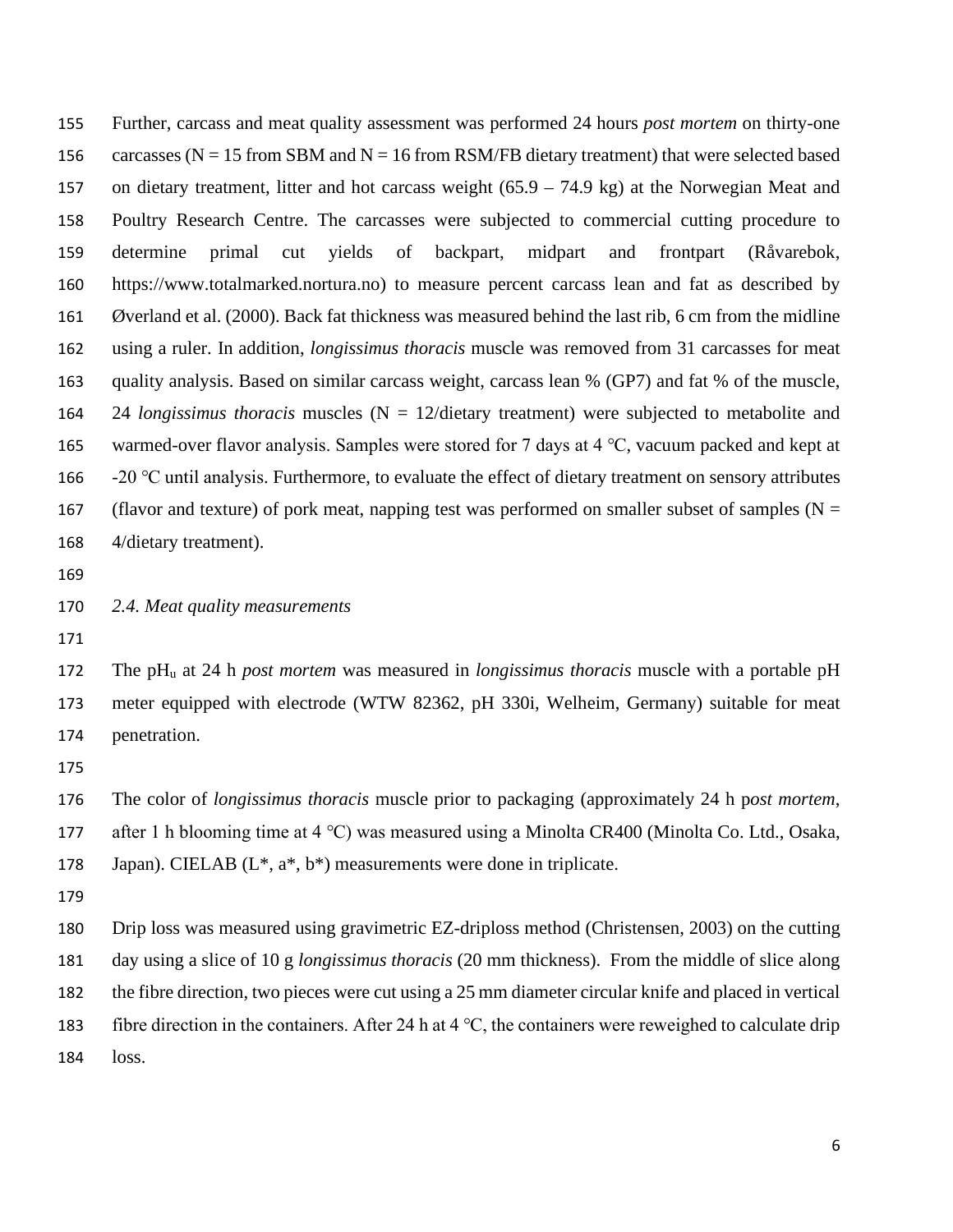185 Collagen, fat, protein and water content of meat were analysed using a FOSS FoodScan  $TM$ (Anderson, 2007).

 Measurement of thiobarbituric reactive substances (TBARS) was used to determinate the development of warmed-over flavor (WOF). TBARS was performed on defrosted and homogenized (IKA 11 basic Analytical mill, Germany) pork meat preheated to 71 ℃ and chill stored 24 h to accelerate oxidation. Then, 2 g of meat was mixed with 10 mL TBA stock solution (0.38% TBA and 15% TCA in 0.25 N HCl). The mixture was incubated for 10 min in boiling water bath. The tubes were quickly cooled on ice to reach room temperature. Solution (1.5 mL) was transferred to Eppendorf tube and centrifuged for 25 min at 21500 *× g* at 4 ℃. The absorbance was measured at 532 nm using Synergy H4 Hybrid Microplate Reader BioTek (ThermoFisher, Göteborg, Sweden). The calculation of malondialdehyde (MDA) concentration in meat sample 197 was based on extinction coefficient of  $1.56 \times 10^5$ /M/cm. The results were expressed as mg MDA/kg of meat. Each sample was analyzed in duplicate.

#### *2.5. Fatty acid analysis*

 Muscle samples (N = 31) obtained in *pre rigor* phase were used for fatty acid analysis. These samples were removed from carcasses that were later selected for primal cut and meat quality assessment. Prior to analysis, frozen meat samples were homogenized using laboratory homogenizer (IKA 11 basic Analytical mill, Germany). Samples of 0.25 g was extracted as described by Yi, Haug, Nyquist, & Egelandsdal (2013). Briefly, 1 mL of tridecanoic acid was added to meat samples as an internal standard dissolved in methanol (0.5 mg C13:0/mL MeOH). 208 The samples were dissolved and hydrolysed using 0.56 mL of 10 N KOH in water and 4.2 mL of 209 methanol. The tubes were incubated in water bath at 55 °C for 1.5 h with hand shaking for 5 s every 20 min. After cooling, 0.46 mL of 24 N sulphuric acid in water was added, tubes were incubated and cooled. The fatty acid methyl esters (FAME) were separated with 3 mL of hexane 212 by mixing for 5 min and centrifuging at  $653 \times g$  for 10 min. The hexane layer with FAME was transferred to GC vials and kept at -20 ℃ until analysis. FAME analysis were carried out on Carlo Erba GC 8000 GC instrument equipped with a Carlo Erba EL 980 Automatic Sampler, flame ionization detector (Carlo Erba AS V570 FID, Carlo Erba Instruments, Milano, Italy) and CP 88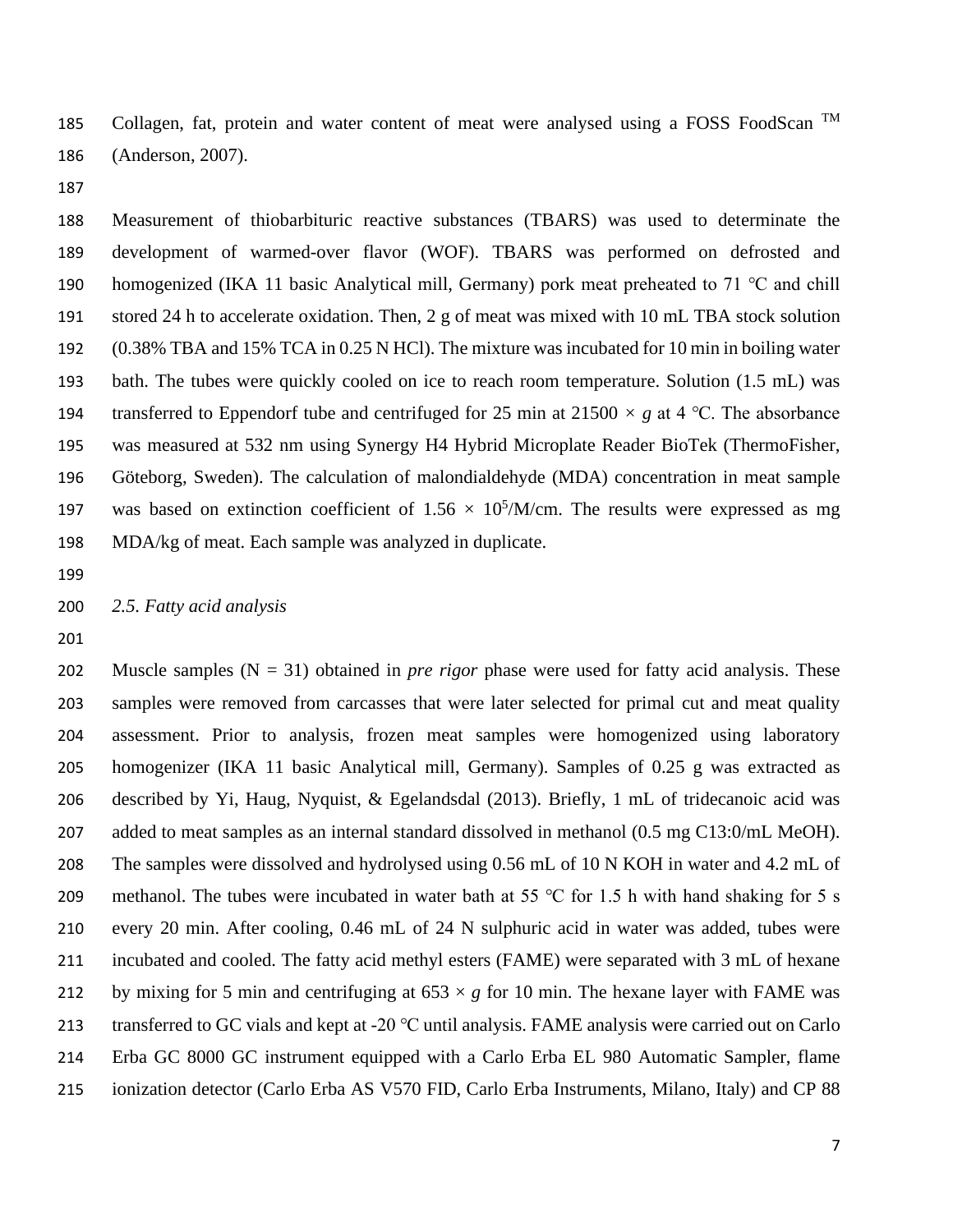capillary column (length: 50 m, i.d.: 0.25 mm, film thickness: 0.20-µm; Varian, Agilent Technologies, Matriks, Norway) as reported by Inglingstad et al. (2017). The FA present in samples were identified and quantified using four standard solutions prepared from a FAME Mix (Supelco 37 component FAME Mix). Finally, the FA concentration was expressed as mg FA/100 g of meat.

### *2.6. Extraction, derivatization, and GC/MS analysis of meat metabolites*

224 Metabolites were extracted from *pre rigor* muscle  $(N = 39)$  and chilled meat samples  $(N = 24)$ . The extraction was done using 1g of homogenized lean meat with water: methanol: chloroform (1: 226 2.5: 1) and as internal standard ribitol (66  $\mu$ g/mL) was added. The mixture was vortexed, incubated 227 at 60 °C for 60 min in sonication bath and centrifuged for 10 min at  $1469 \times g$ . Finally, 1 mL of supernatant was transferred into a 1.5 mL Eppendorf tube, dried in a SpeedVac (SPD111V-230, Thermo Scientific, Gothenburg, Sweden) at room temperature. The dried samples were dissolved 230 in 80  $\mu$ L mixture containing methoxyamine hydrochloride in pyridine (20 mg/mL), incubated at 231 30 °C for 60 min and sonicated at 30 °C for 30 min. In addition, 80  $\mu$ L of N-methyl-N-232 (trimethylsilyl) trifluoroacetamide were added and kept at 37 °C for 30 min. The derivatized samples were transferred into glass autosampler vials with insert and aliquot of 1 μL was injected. The analysis was performed on GC−MS (1310-ISQ QD single quadrupole GC−MS instrument from Thermo Fisher) equipped with a capillary column (CP9012 VF-5ms 30 m, ID 0.25 mm and 0.25 µm film thickness with 5m EZ-Guard, Agilent), at 1 mL/min flow rate of helium. The 237 temperature of injector was held at 250 °C. The GC temperature program: °C for 5 min, ramped 238 at 5 °C/min until 310 °C. Analysis time was 60 min. Ions were generated in an electron ionization 239 source by a 70 eV electron beam. The source temperature was  $250 \degree C$ , and the recorded mass range was *m/z* 50−700. MS files from Chromeleon software (v7.2; Thermo Fisher Scientific) were exported in the netCDF format (Thermo Scientific Xcalibur, v4.1.50) to GC/MS Agilent Translator.

 Identification of metabolites was performed in MassHunter Qualitative Analysis (B.07.00, Agilent) using NIST17 (National Institute of Standards and Technology, Gaithersburg, MD, USA)

245 with  $\geq 70\%$  mass spectral match. Mass spectra of identified compounds were confirmed using

GOLM metabolome database (Max-Planck Institute for Molecular Plant Physiology, Golm,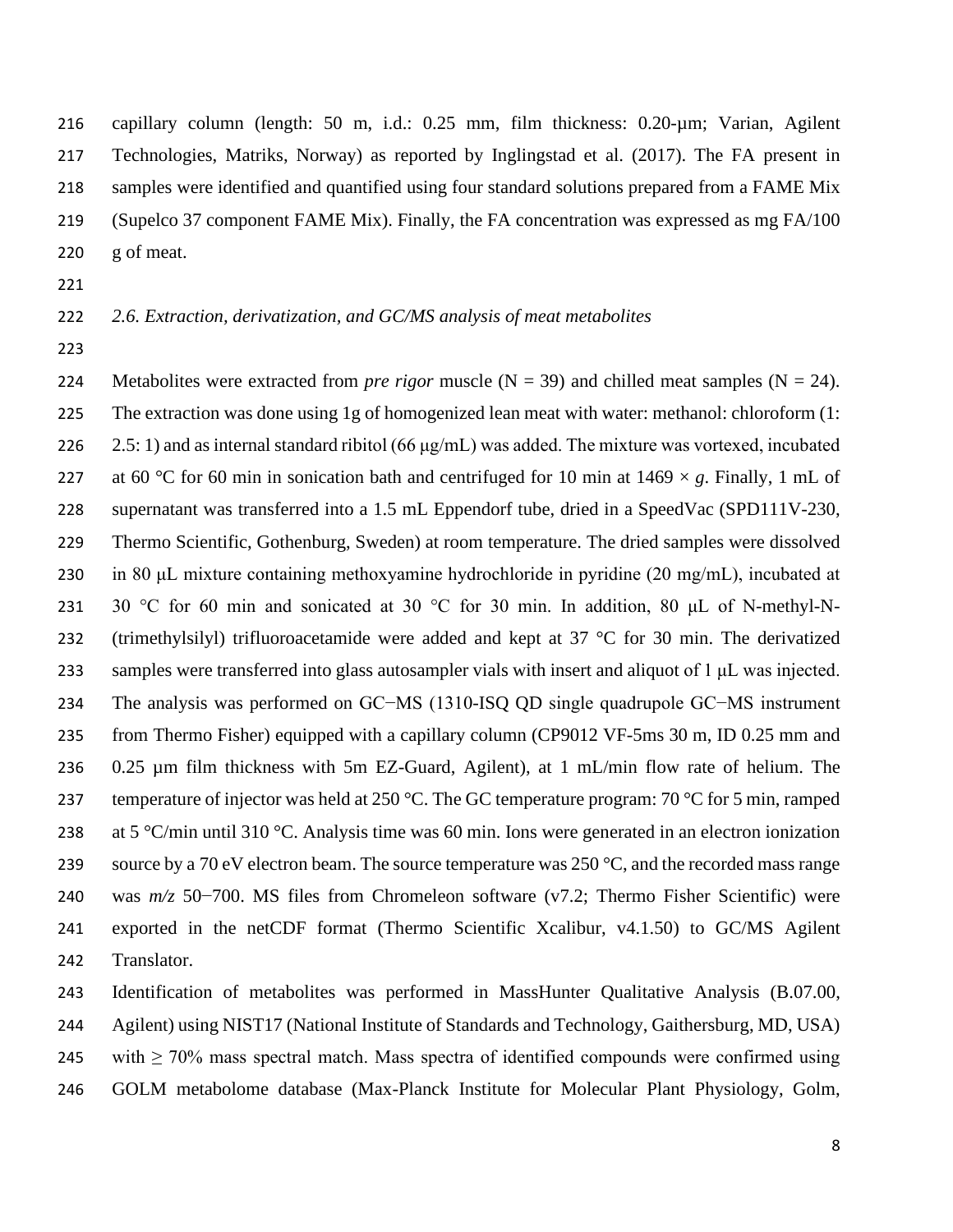Germany). Compounds that were not present in at least 50% of samples from one dietary treatment were removed from the data set. The internal standard was used for data quality control and 249 semiquantification of identified metabolites. External alkane standard mix  $(C_8-C_{20})$  was used to 250 calculate retention index (RI) of metabolites. RI of compounds that eluted after  $C_{20}$  was extrapolated.

#### *2.7. Sensory profiling*

255 Meat (n = 4/dietary treatment) for sensory testing was defrosted during 2 days at 2 °C. Whole loins 256 in vacuum bags were heated for 2 h at 70 °C in an oven (Rational CombiMaster, mod CM 101) 257 with steam (100% moisture). Thirty min after cooking samples were sliced in  $3 \times 0.5$  cm pieces 258 and served to assessors. Serving temperature was  $30 \pm 5$  °C. The sensory test was performed on 4 samples per diet in a standardised sensory laboratory at Nortura (ISO 8589:2007). The recruited assessors (N = 8; 5 males and 3 females, 32-60 years old) were Nortura's employees, semi-trained, but experienced in sensory evaluation (flavor and texture) of pork meat by the partial napping method (Perrin et al., 2007). Prior to testing, all assessors were re-introduced to the napping principles by using additional 4 samples. During training, they were given a set of words to describe the samples. The assessors were asked to place the samples on an A3 paper according to perceived sensory difference, followed by an Ultra-Flash Profiling (UFP) were the samples were described with sensory attributes (Perrin et al., 2008). X and Y coordinates were then recorded for each sample along with the frequencies of each attribute used to describe the samples. In order to measure the degree of reproducibility of the assessors, one replicate sample was included in each test.

#### *2.8. Statistical analyses*

 Statistical analyses on animal performance and carcass characteristics were performed using the GLM procedure of SAS (1990) for a complete randomized block design with individual pig as the experimental unit. Fatty acid composition (mg/100 g of meat) and TBARS were analyzed using one-way ANOVA (Minitab, version 16 from Minitab Inc., State College, PA, USA) to define the differences between dietary treatments.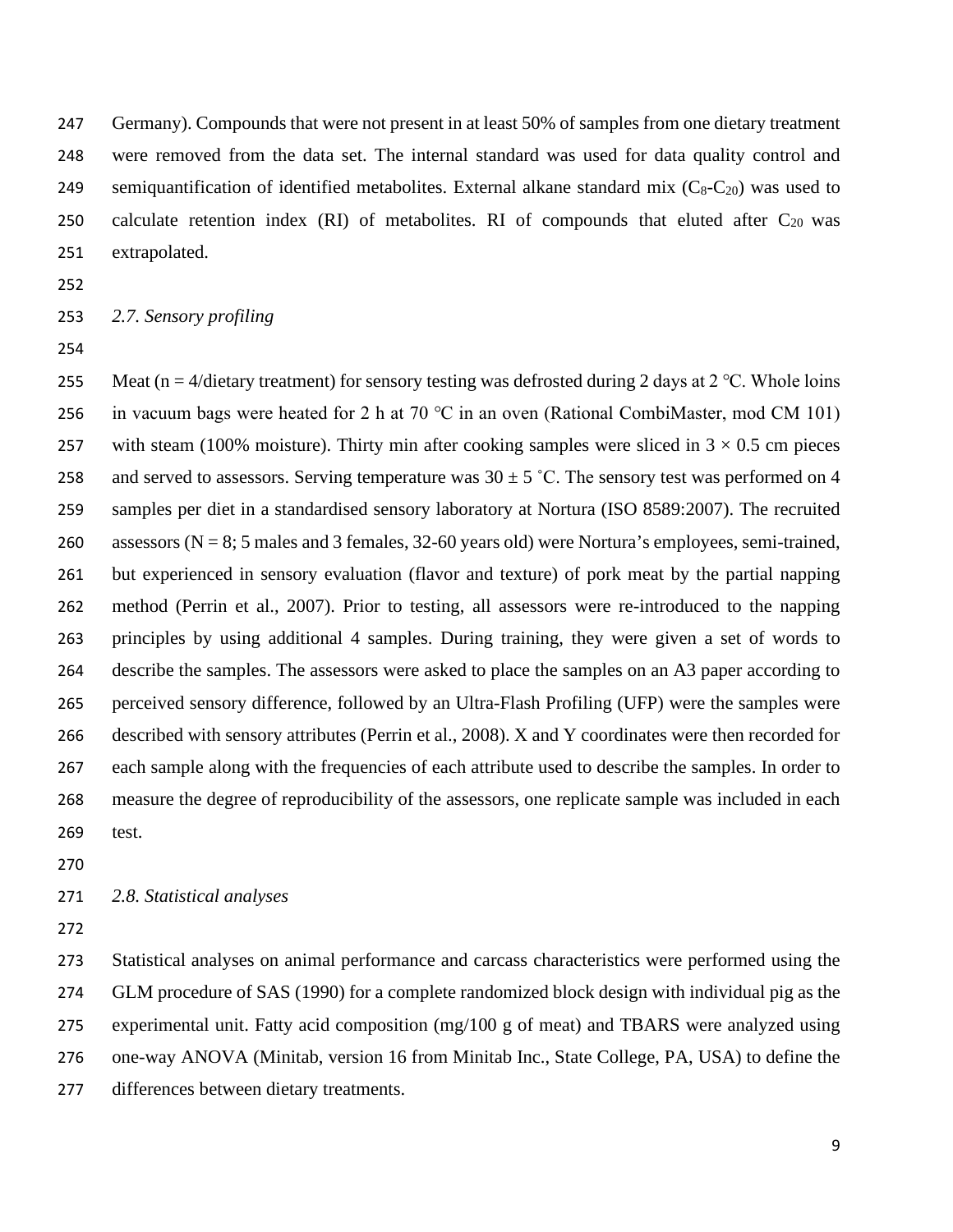The effect of diet and chilled storage on metabolite abundance in pork meat from the two dietary treatments was investigated using one-way ANOVA, multivariate ANOVA (MANOVA), principal component analysis (PCA) and fold change analysis. One-way ANOVA was performed using Minitab 16 (Minitab Inc., State College, PA, USA) to show the effect of diet on metabolite 282 abundance (mg/kg) in *pre rigor* muscle (N = 39 samples) and chilled stored meat (N = 24 samples). To investigate the effect of diet on overall metabolite profile, 50-50 MANOVA (Windows version, Prediktor, 2016) was applied. Further interpretation of metabolomics data from MassHunter Qual was carried out with Mass Profiler Professional 15.0 (Agilent Technologies). The abundance of identified metabolites was log2 transformed. Fold change analysis (threshold: FC > 2.0), applying Benjamini-Hochberg multiple test corrections, and principal component analysis were carried out to monitor the effect of storage on metabolite abundance in both diet groups. For comparison of pork muscle and chilled meat metabolite profiles, the same 24 carcasses were used to avoid individual differences between animals.

 Napping analysis was done using the multiple Procrustean factor analysis function of the SensoMineR package (http://sensominer.free.fr/napping-data.html). Napping is a sensory technique used to obtain differences more easily although quantitative data, as in profiling, is sacrificed.

#### **3. Results and discussion**

### *3.1. Growth performance and carcass characteristics*

 In general, growth performance of pigs fed rapeseed meal and faba bean (RSM/FB) diets during 301 the total period was not significantly ( $P > 0.05$ ) different from pigs fed the SBM diet, except for a 302 higher feed conversion ratio ( $P = 0.04$ ) during the finishing period in pigs fed the RSM/FB diet (Table 3). Skugor et al. (2019) reported that the inclusion of 20% commercial expeller pressed RSM in pig diet reduced growth performance of growing-finishing pigs while Hansen et al. (2020) reported only minor effects on growth performance of growing-finishing pig fed increasing levels of RSM when fed a nutritionally balanced diets.

 The poorer feed conversion ratio in the finishing period could be related to antinutritive factors present in RSM and FB. Both RSM and FB have a higher fibre content, compared with SBM and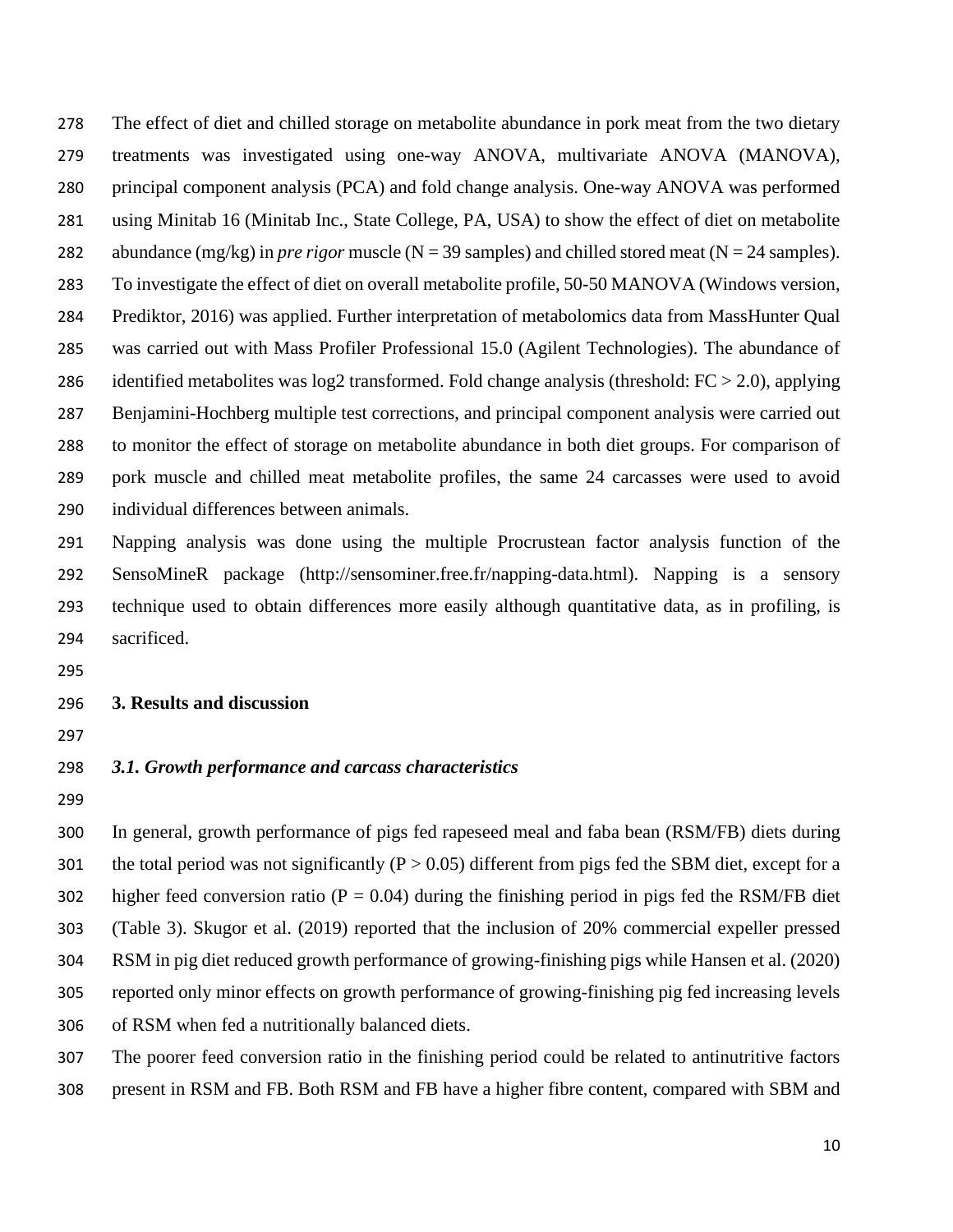they contain several antinutritive factors that might reduce feed utilization. RSM contain glucosinolates and their breakdown products have shown to reduce feed intake and to alter thyroid function by inhibiting production of thyroid hormones (Mejicanos et al., 2016) and consequently affecting metabolism and performance. Phenolic compounds such as tannins in RSM and FB for instance can reduce protein digestibility and interfere with protein metabolism (Jansman et al., 1995) and thus reduce feed conversion ratio.

### *3.2. Cutting traits and meat quality*

318 There was no effect of dietary treatment  $(P > 0.05)$  on cutting traits of growing-finishing pigs and physio-chemical properties of pork muscle (Table 4). These results are in agreement with previous studies that examined the effect of legume and rapeseed cake in pig diet on carcass and meat quality (Hanczakowska & Swiatkiewicz, 2013; Hanczakowska & Swiatkiewicz, 2014; Partanen et al., 2003).

 Replacing SBM with RSM/FB in diets for pig resulted in darker meat. Pigs fed RSM/FB had 324 significantly ( $P < 0.05$ ) lower Minolta L<sup>\*</sup> (lightness) and  $b^*$  (yellowness) values than pigs fed 325 SBM. Reduced  $L^*$  of pork meat could be associated with slightly lower fat % (Table 4). In addition, lower values for lightness of meat may indicate abundance of deoxymyoglobin (DMb) on the meat surface (Phung, 2012). DMb has a purple-red color immediately after cutting or in vacuum packed meat (Renerre, 1990). Inclusion of RSM in pigs' diet increased haem pigment level, darkness and redness of meat compared to SBM (Dransfield, Nute, Mottram, Rowan, & 330 Lawrence, 1985). Additionally,  $L^*$  values lower than 48 could be considered as darker meat having 331 better visual scores (Partanen et al., 2003). In addition, the differences found in meat color  $(L^*$  and b\* parameters) might not be detrimental for meat quality.

 In general, RSM/FB diet reduced (P = 0.13) fat % of the *longissimus thoracis* muscle compared with SBM (Table 4). The fatty acid composition of pork muscle from two dietary treatment is 335 given in Table 5. The diet supplemented with RSM/FB significantly reduced ( $P < 0.05$ ) the content of arachidic acid (C20:0) and eicosapentaenoic acid (EPA, C20:5n-3). In addition, a tendency for 337 decrease in linoleic acid (C18:2n-6;  $P = 0.07$ ) content was observed in the muscle when feeding RSM/FB. Skoufos et al. (2016) observed similar results when SBM (10%) was completely replaced with RSM (14.7%) in growing-finishing pigs. In general, with increase of double-bounds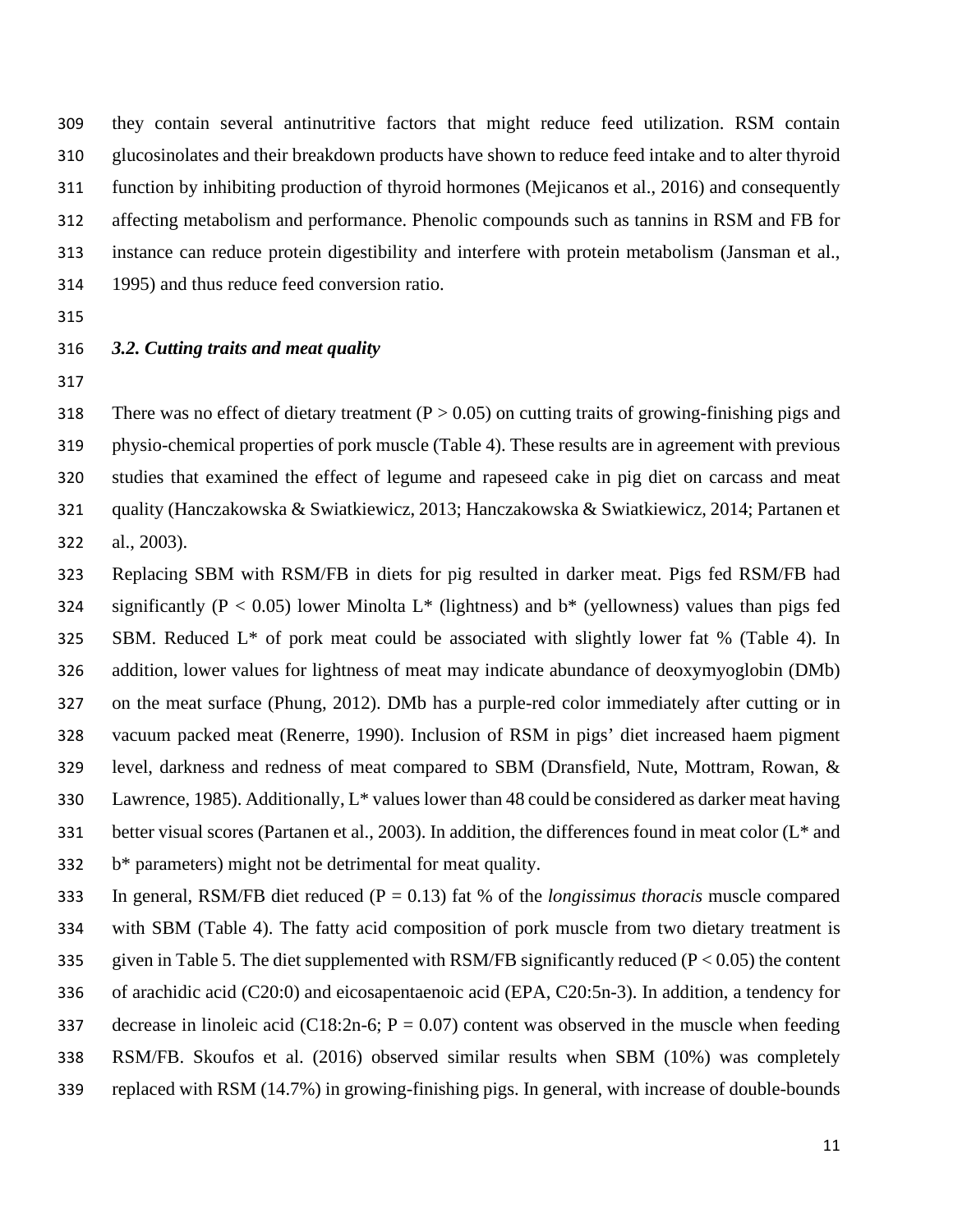in fatty acids, oxidative stability of meat declines and induce flavor changes (Wood et al., 2008). Therefore, lower PUFA content in RSM/FB pork meat might have reduced susceptibility to lipid oxidation and off-flavor intensity in cooked meat.

 In general, complete replacement of SBM with RSM/FB and lower inclusion of tallow in pig's diet, when digestible energy was balanced, had no significant effect on total content of SFA, MUFA and PUFA in the muscle. However, a tendency for increase of PUFA level in intramuscular fat of SBM fed pig is in agreement with Okrouhlá, Stupka, Čítek, Lebedová, & Zadinová (2018), that showed an increase of PUFA in pork back fat.

# *3.3. The effect of diet on metabolite status of muscle in pre rigor phase and meat after 7 d storage*

 Metabolite profiles of pork muscle from *pre rigor* phase and pork meat after 7 d chill storage were significantly affected by dietary treatment and storage time. In total, forty-six compounds were quantified in *longissimus thoracis* muscle obtained in *pre rigor* phase and 44 in meat after chilled storage (7 days at 4 ℃) from the two dietary treatments (Table 6). "Multivariate analysis" of semi- quantified compounds showed clear separation between *pre rigor* metabolite profile and after chilled storage (Fig. 1). The PCA plot explained 46% of variance, where the first component separated the two sets of samples. Thus, overall metabolite profile of *pre rigor* muscle was significantly (50-50 MANOVA; P < 0.001) different compared with 7 d chilled meat.

 Dietary treatment had an effect on metabolite status of pigs in growing-finishing phase as 360 measured at the time of slaughter. β-alanine and glucose were enriched ( $P = 0.022$  and  $P = 0.003$ , respectively) in SBM muscle of 39 animals (Fig.2A). To date, the metabolic benefit of β-alanine is attributed to carnosine biosynthesis (Quinn, Boldyrev, & Formazuyk, 1992). Carnosine synthesis in skeletal muscle cell is dependent on the uptake of L-histidine and β-alanine from blood stream into muscle cell (Drozak, Veiga-da-Cunha, Vertommen, Stroobant, & Van Schaftingen, 2010). Moreover, endogenous synthesis of carnosine is catalyzed by carnosine synthetase in skeletal muscle (Artioli, Gualano, Smith, Stout, & Lancha, 2010). Because the affinity of carnosine synthase is greater for L-histidine than for β-alanine, higher concentration of β-alanine is needed for carnosine *in vivo* synthesis (Harris et al., 2006). Therefore, we speculated that elevated concentration of β-alanine in muscle from SBM diet indicates failure of endogenous synthesis of carnosine. In addition, muscle of pigs fed with SBM containing higher content of rendered fat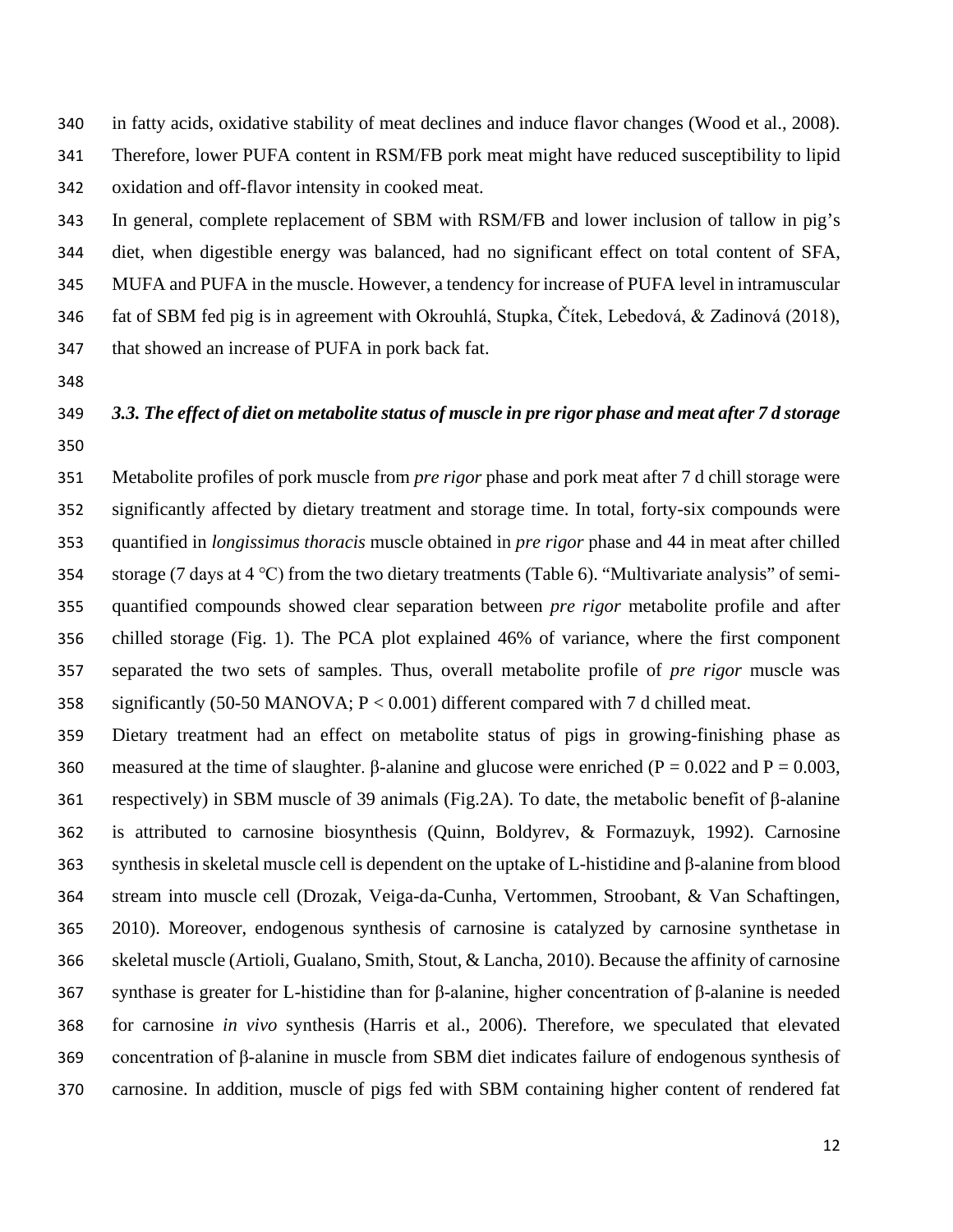showed two times higher glucose level in muscle compared with RSM/FB. There are multiple possible reasons for increased glucose level in muscle from SBM fed animals. Glucose storage and uptake, lipid and protein synthesis are regulated by a number of genes that control the insulin signaling pathway (Chang, Chiang, & Saltiel, 2004). Study by Park et al. (2012) demonstrated close relation of lipid metabolism with insulin regulation, the type of dietary fat affected insulin- related gene expression in pork muscle. Higher inclusion of rendered fat in rat diet reduced the efficiency of glucose metabolism due to decreased number of insulin receptors and activity of glucose transport system (Dobbins et al., 2002; Kraegen, James, Storlien, Burleigh, & Chisholm, 1986; Olefsky & Saekow, 1978). In addition, the difference in muscle glucose level between the two dietary treatments in our study may be partly attributed to the antinutrients present in FB. Fernández-Quintela, Barrio, Macarulla, & Martínez (1998) reported a lower glucose concentration in plasma of rats fed with faba beans compared with soybeans and peas. However, carbohydrate metabolism is to a large extent regulated by thyroid hormones (Brenta, 2011). Feeding the growing-finishing pigs with 6-10% of 00-RSM resulted in higher weight of thyroid gland, but normal concentration of thyroid hormones (Svetina, Jerković, Vrabac, & Ćurić, 2003). Depending on the nature and concentration, breakdown products of glucosinolates from RSM may inhibit hormone production by the thyroid gland (Mejicanos, Sanjayan, Kim, & Nyachoti, 2016). Pérez de Nanclares et al. (2017) reported increased weight of thyroid gland in pigs fed with RSM, with total glucosinolates below recommended limit of 2.1 mmol/kg. An increased intake of glucosinolates by castrated boars decreased thyroid hormones in blood having no effect on the growth rate (Spiegel, Bestetti, Rossi, & Blum, 1993). Furthermore, Skugor et al. (2019) showed upregulation of several muscle genes (ODK4, UCP3, ESRRG and ESRRB) involved in glucose metabolism in RSM pigs suggesting increased glucose uptake for energy homeostasis. However, we speculate that RSM/FB dietary treatment with lower amount of tallow has provided less available energy and possibly had an effect on upregulated glucose utilization. In addition, reduced abundance of oxidized metabolites (glycine and pyroglutamic acid) in muscle from RSM/FB group suggested lower oxidative stress in the muscle cell. The observed nominal decrease of glycine (P 398 = 0.332) and pyroglutamic acid ( $P = 0.058$ ) provided by RSM/FB could suggest glutathione synthesis efficiency and improved cellular defense system. This is in agreement with Skugor et al. (2019) that reported upregulation of genes involved in antioxidant defense and ROS reduction in the RSM pigs. On the contrary, Chen et al. (2018) found that metabolite markers of oxidative stress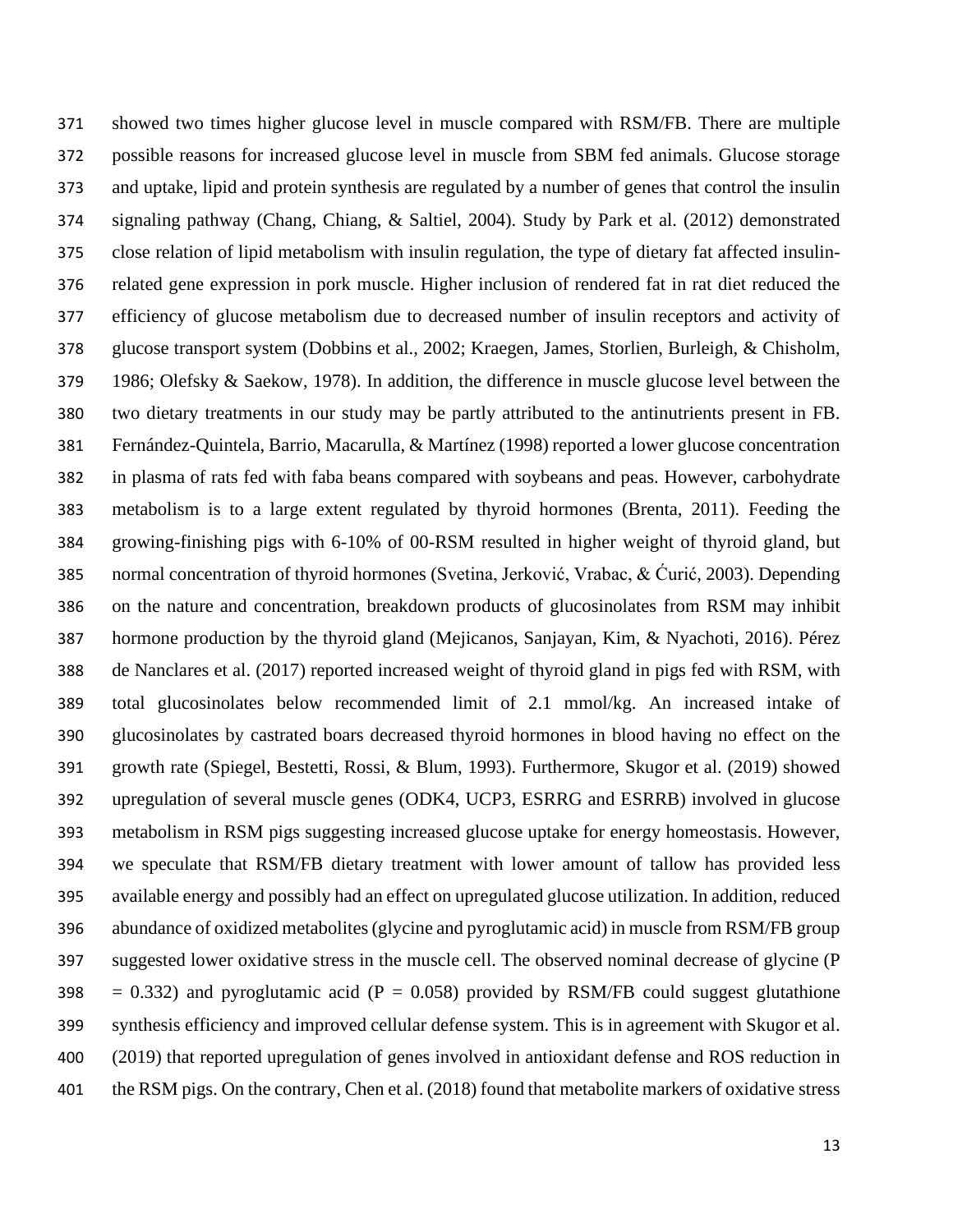(pyroglutamic acid and butanal) were upregulated in liver of RSM fed pigs. These results indicate that dietary treatment had different effect on muscle and liver metabolite profiles. Regarding meat eating quality the RMS/FB diet may actually have some beneficial effects. However, the present study demonstrates scarce effect of diet on metabolite pathways in the *pre rigor* muscle.

406 Metabolite profile of meat ( $n = 24$ ) after chill storage for 7 d was significantly affected by diet. 407 The level of glycine (P = 0.01), glyceric acid (P = 0.04), serine (P = 0.04), creatinine (P = 0.04), 408 glutamine ( $P = 0.01$ ) and myo-inositol ( $P = 0.04$ ) increased in meat from animals fed the RSM/FB diet (Fig. 2B). Higher concentration of sugar-related compounds (glyceric acid, myo-inositol) in our study could be related with higher glycogen content and its degradation during optimal storage period (Koutsidis et al., 2008). In addition, accumulation of free amino acids (glycine, serine, glutamine) in the RSM/FB *pre rigor* muscle suggested increased proteolytic activity and hydrolysis of glycoproteins.

### *3.4 Metabolite profiles after chilled storage*

 Fold change analysis of identified metabolites showed changes that occurred during conversion of *pre rigor* muscle into meat (n = 24) under optimal storage conditions (Table 6). To the best of our knowledge, it has not been previously reported in the literature the effect of different diets on the abundance of metabolites in *pre rigor* pork muscle vs chill stored meat. The set of 24 metabolites 421 were down-regulated ( $P < 0.05$ ;  $FC > 2.0$ ) in SBM chill stored meat and 23 were up-regulated compared to *pre rigor* muscle. In RSM/FB, 24 metabolites were down-regulated and 30 up- regulated in chilled meat compared to *pre rigor* muscle. In addition, semi-quantitative data of three metabolites (mannose, palmitic acid, 9,12-octadecadienoic acid) do not coincides with their log- fold-changes presented in Table 6. Thus, fold change analysis indicated differences between *pre rigor* muscle and chilled meat when metabolite abundance was used, but semiquantitation based on internal standard is possibly less precise and do not show clear differences of metabolite concentration. The content of lactic acid and sugar-related compounds (sugar and sugar- phosphates) significantly increased after chill storage. Conversion of muscle into meat and activation of glycolysis has been attributed to increase lactic acid in *pre rigor* phase. Furthermore, the increased lactic acid may be affected by the number of gram-positive bacteria in stored vacuum packed meat (Pothakos, Devlieghere, Villani, Björkroth, & Ercolini, 2015). On the other hand,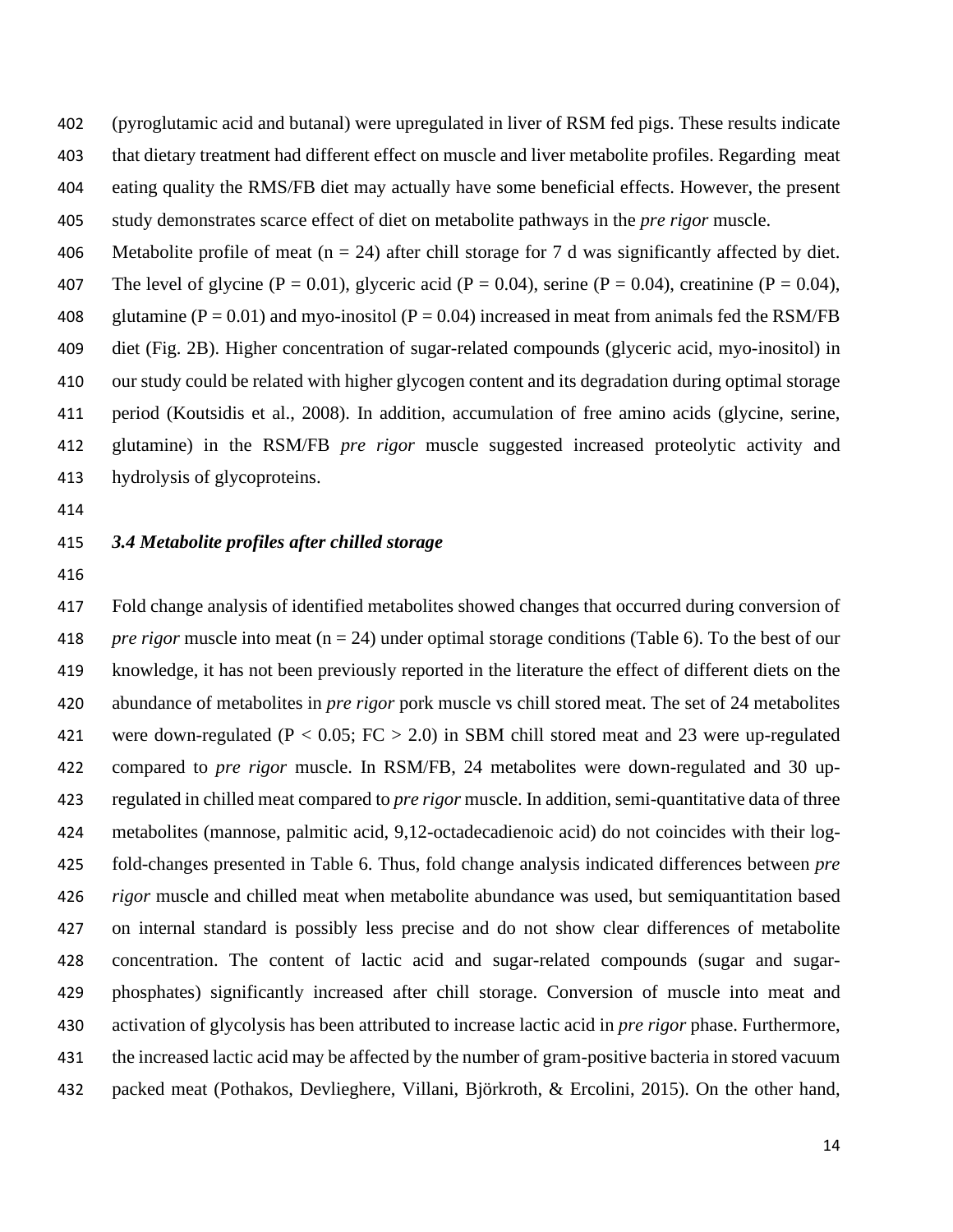chill stored meat exhibited lower levels of glutamate, pyroglutamic acid, and galactose. This finding might reflect enhanced mitochondria related metabolism in muscle cell in early *post mortem* phase (Aguer et al., 2011). Storage had a negative effect on Krebs cycle substrates (*i.e.* fumaric acid, citric acid, malic acid), that may indicate the utilization of substrates to maintain cell function both in *pre rigor* and early *post mortem* phase. Succinic acid, a complex II substrate involved in formation and elimination of reactive oxygen species, increased in chill stored meat possibly due to an incomplete function of the Krebs cycle. Abraham, Dillwith, Mafi, VanOverbeke, & Ramanathan (2017) reported that increased succinic acid indicates either lower mitochondrial consumption or conversion of glutamic acid. In addition, RSM/FB chilled stored meat showed an increase in urea level compared with SBM, probably related to a higher *post mortem* production of ammonia through increased protein breakdown. An increase of free amino acids in RSM/FB chilled stored meat is possibly linked with antioxidants in RSM that assured suppression of reactive oxygen species stimulating prolonged endogenous protease activity in early *post mortem* conditions. As shown in Table 6, generally RSM/FB diet increased flavor precursors independent of thresholds and maintained proteolytic activity, i.e. as previously reported for RSM (Skugor et al., 2019). Metabolite data suggest adaption of RSM/FB muscle to meet essential biological functions and nominally induced transformation to a more oxidative metabolism.

### *3.5. Sensory properties of pork from two dietary treatments*

 The multiple factor analysis (MFA) plot maps 8 loin samples on two axes based on the terms used to describe their flavor and texture properties (Fig.3A and B). The plot showed clear separation between SBM and RSM/FB based on flavor attributes given by panelists in the napping session (Fig.3A). The first two dimensions explain 59% of variability between the two groups (41.44% PC1 and 18.04% PC2), after the panelist's tablecloths have been aligned by rotation and scaling. According to panellists, SBM pork was described as tame, with a weak (right amount of) smell, and a round aftertaste. Higher inclusion of rendered fat in SBM diet resulted in a nominally higher fat % that may have an impact on changes in fatty acid composition and possibly intensified round aftertaste note. Frank, Appelqvist, Piyasiri, Wooster, & Delahunty (2011) reported more balanced perception of flavor with increased inclusion of fat in the emulsion system. Moreover, SBM pork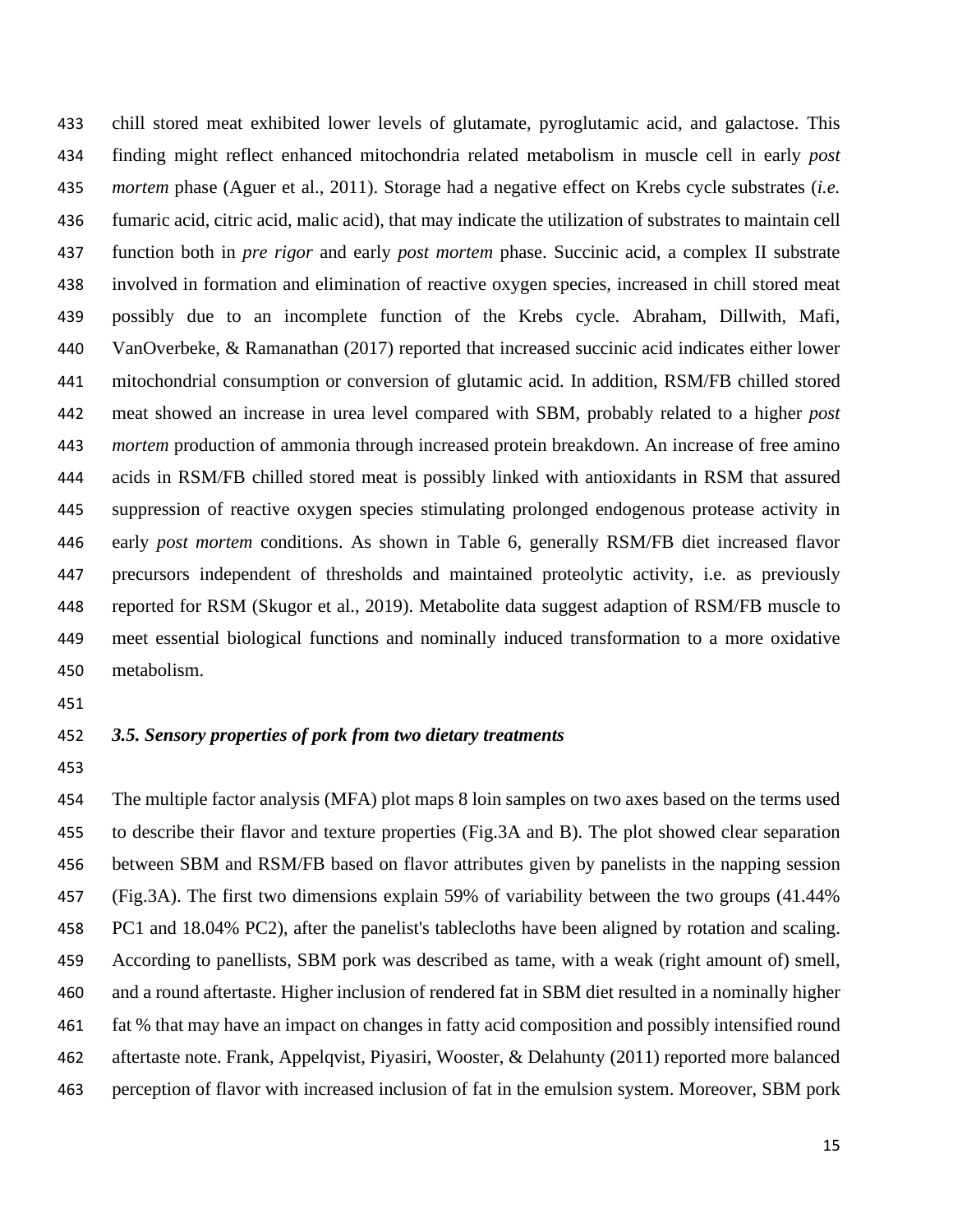was also described with the attributes liver taste, off taste and chemical/old attributes. The meat samples selected for metabolite analysis were subjected to an accelerated oxidation test (warmed- over flavor; WOF) development. SBM pork produced more WOF (0.34 mg MDA/kg) compared to RSM/FB (0.27 mg MDA/kg) that may reflect nominally higher oxidation of unsaturated fatty acids (i.e. C18:2n-6) that give characteristic aroma volatiles and enhance unpleasant flavor (Ramalingam et al., 2019). However, the oxidative flavor was below flavor threshold (0.5 mg MDA/kg of meat; Wood et al., 2008) indicating that taste-active metabolites were playing a key role in modulation of pork flavor. In general, free amino acids in meat are significant constituents that markedly affect the meat flavor (Ramalingam et al., 2019). RSM/FB pork was located on positive side of the first and second dimension of the MFA plot, described with attributes as fresh, powerful smell, long flavor, meaty flavor, round and sweet taste. Glycine and glutamine were present in a concentration above flavor threshold (see Table 6) while the other metabolites that increased during storage may also contribute to the flavor profile of RSM/FB meat. Bitter-related amino acids (valine, isoleucine, leucine and phenylalanine) were present at higher concentrations in meat from RSM/FB together with ornithine that might had a bitterness-suppression effect. The concentration of sweet-related glycine, serine, threonine, and sugar related compounds increased with storage and generally contributed to sweet taste of pork meat from RSM/FB. Moreover, these amino acids and sugars are important flavor-precursors in the development of meaty, roasty, and boiled flavor properties when meat is strongly heated (barbequed). Napping test showed large texture variations (Fig.3B) between the samples from RSM/FB group and metabolite analysis higher concentration of free amino acids indicating possible inconsistent proteolytic activity. The SBM samples clustered more clearly together.

### **4. Conclusion**

 Overall, feeding a local diet containing rapeseed meal and faba beans, when replacing soybean meal in pig diets gave no differences in growth rate, feed intake or carcass traits. Feeding the local diet improved color of pork meat and increased the concentration of free amino acids, and sweet tasting metabolites, leading to reduced warmed-over flavor and flavor attributes. The results, thus, show desirable properties of feeding rapeseed meal and faba beans on pork meat.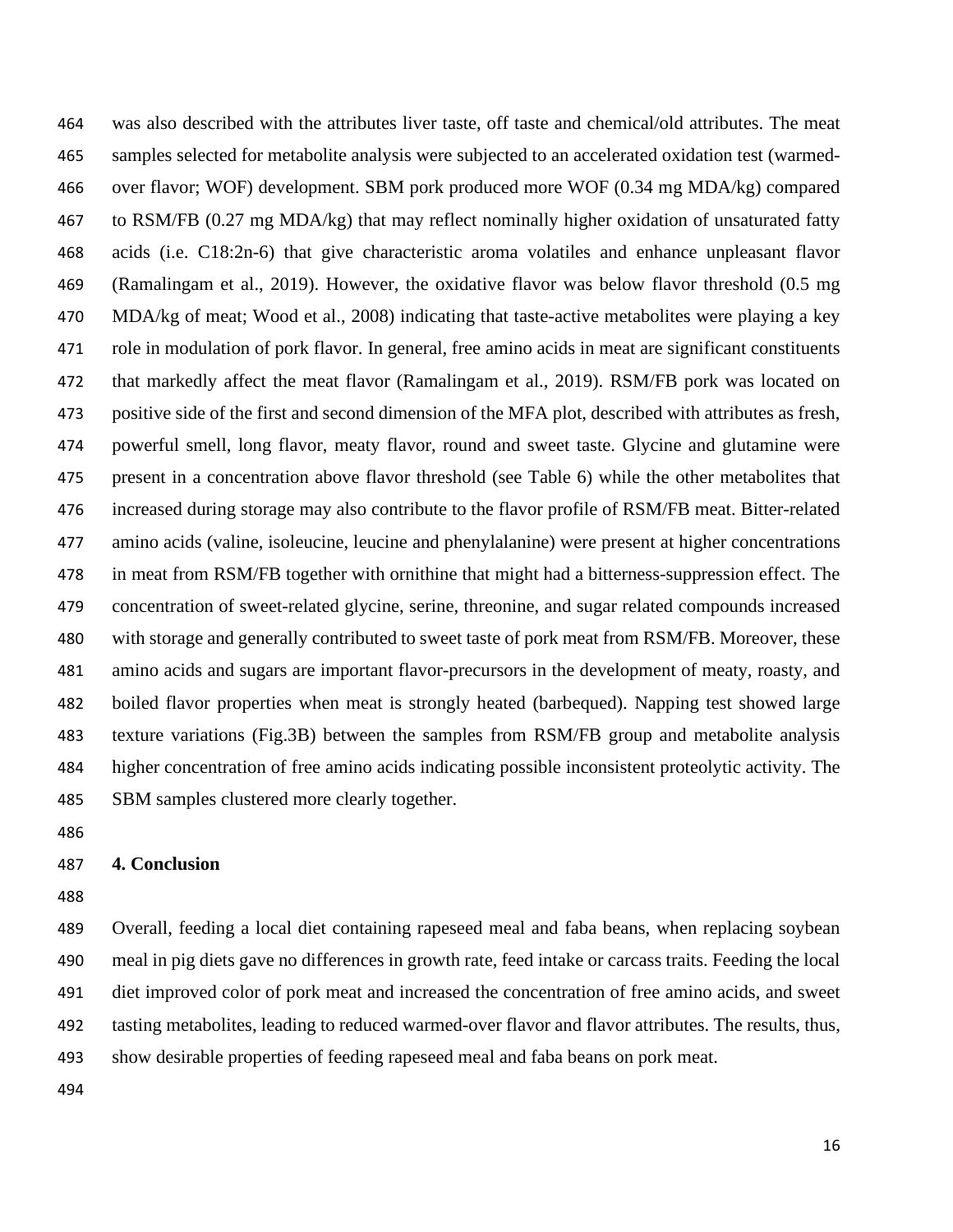#### **Conflict of interest**

All authors declare that they have no conflict of interest.

#### **Acknowledgments**

 Nortura SA (in particular the staff at Tønsberg slaughterhouse) is thanked for great assistance at the slaughter line. The Norwegian Meat Research Centre/ Animalia is thanked for their assistance in carcass and meat quality assessment. The authors thank staff from the pig research facilities at NMBU, Felipe Eduardo Reveco-Urzua and Milena Bjelanović for organizing sample collection at the slaughterhouse. We thank Lene Ruud Lima and Kari Olsen for their help with FAME and WOF analysis. A special thanks to Jens Rohloff and Pol Herrero Gil for constructive inputs and suggestions during metabolites analysis and to Daniel Münch for his comments on the manuscript. The work was financed by FeedMileage, Efficient Use of Feed Resources for a Sustainable Norwegian Food Production (Research Council of Norway, Oslo, Norway; grant 233685/E50), Foods of Norway, Centre for Research-based Innovation (Research Council of Norway; grant 237841/030) and SusPig ERA-Net (Research Council of Norway, Oslo, Norway; grant 272334/E50) project.

### **References**

Abraham, A., Dillwith, J. W., Mafi, G. G., VanOverbeke, D. L., & Ramanathan, R. (2017).

 Metabolite profile differences between beef longissimus and psoas muscles during display. *Meat and Muscle Biology, 1*, 18-27.

- Aguer, C., Gambarotta, D., Mailloux, R. J., Moffat, C., Dent, R., McPherson, R., & Harper, M.
- E. (2011). Galactose enhances oxidative metabolism and reveals mitochondrial dysfunction in human primary muscle cells. *PLOS ONE, 6*(12), 1-11.
- Anderson S. (2007). Determination of fat, moisture, and protein in meat and meat products by
- using the FOSS FoodScan near-infrared spectrophotometer with FOSS artificial neural
- network calibration model and associated database: collaborative study. *Journal of AOAC*
- *International,* 90, 1073–1083.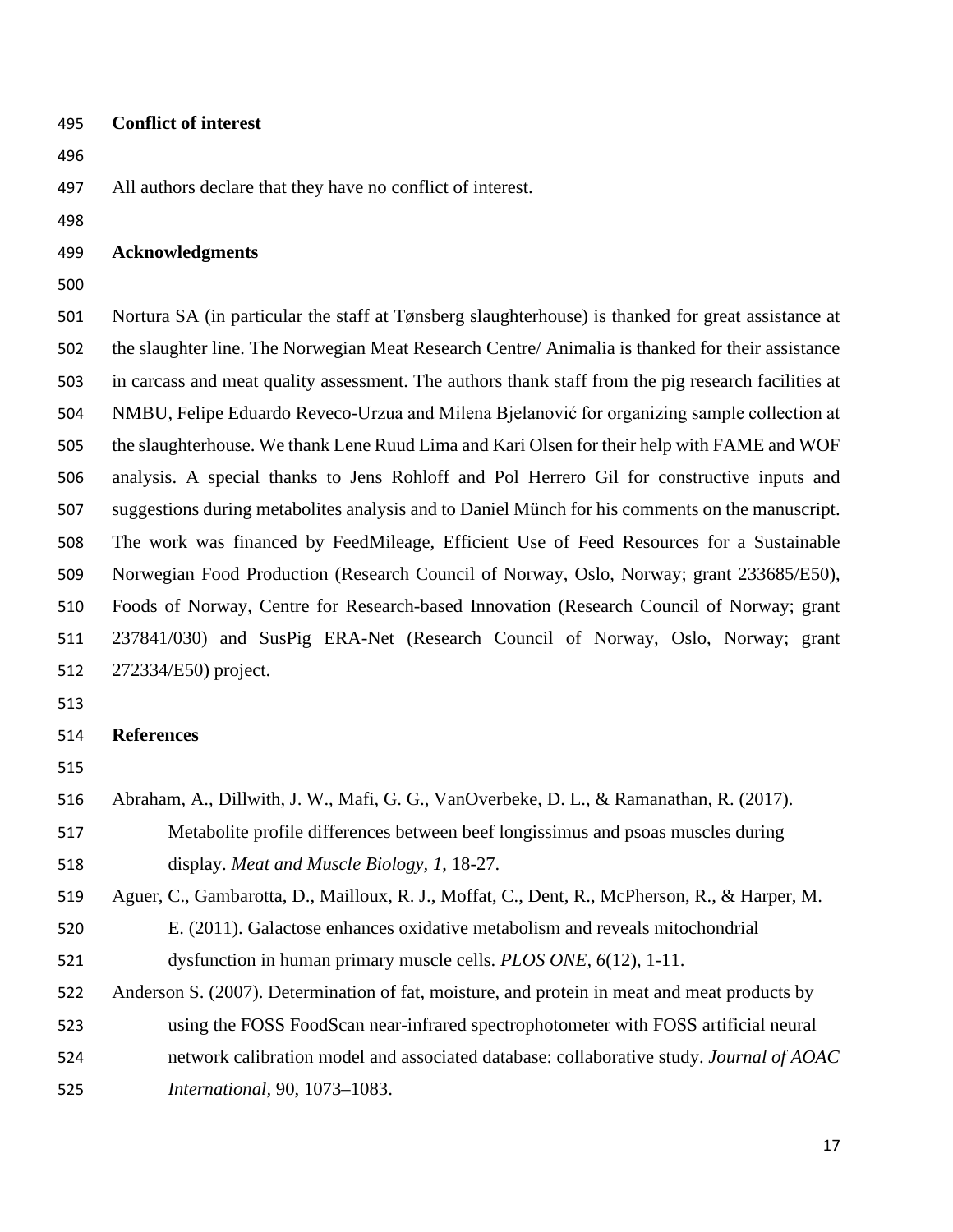- Artioli, G. G., Gualano, B., Smith, A., Stout, J., & Lancha, A. H. J. (2010). Role of β-Alanine supplementation on muscle carnosine and exercise performance. *Medicine & Science in Sports & Exercise, 42*(6), 1162-1173.
- Budavari, S. (1996). *The Merck Index.* (12th Ed.). Whitehouse Station, NJ, Merck & Co.
- Brenta, G. (2011). Why can insulin resistance be a natural consequence of thyroid dysfunction? *Journal of Thyroid Research, 2011*, 1-9.
- Brittain, H. G., Bogdanowich, S. J., Bugay, D. E., DeVincentis, J., Lewen, G., Newman, A. W. (1991). Lactose, Anhydrous. In K. Florey (Ed.). *Analytical profiles of drug substances* (pp. 369-398). Academic Press.
- Burdock, G.A. (2005). *Fenaroli's Handbook of Flavor Ingredients*. (5th ed.). New York: Taylor & Francis
- Burdock, A. G. (2016). *Fenaroli's handbook of flavor ingredients*. (6th ed.). New York: Taylor & Francis.
- Chang, L., Chiang, S.-H., & Saltiel, A. R. (2004). Insulin signaling and the regulation of glucose transport. *Molecular medicine (Cambridge, Mass.), 10*(7-12), 65-71.
- Chen, C., Pérez de Nanclares, M., Kurtz, J. F., Trudeau, M. P., Wang, L., Yao, D., Saqui-Salces, M., Urriola, P. E., Mydland, L. T., Shurson, G. C., & Overland, M. (2018). Identification of redox imbalance as a prominent metabolic response elicited by rapeseed feeding in swine metabolome1. *Journal of Animal Science, 96*(5), 1757-1768.
- Christensen, L. B. (2003). Drip loss sampling in porcine m. longissimus dorsi. *Meat Science, 63*(4), 469–477.
- Dobbins, R. L., Szczepaniak, L. S., Myhill, J., Tamura, Y., Uchino, H., Giacca, A., & McGarry,
- J. D. (2002). The composition of dietary fat directly influences glucose-stimulated insulin secretion in rats. *Diabetes, 51*(6), 1825-1833.
- Dransfield, E., Nute, G. R., Mottram , D. S., Rowan, T. G., & Lawrence, T. L. J. (1985). Pork
- quality from pigs fed on low glucosinate rapeseed meal: Influence of level in the diet, sex and ultimate pH. *Journal of the Science of Food and Agriculture, 36*, 546-556.
- Drauz, K., Grayson, I., Kleemann, A., Krimmer, H. P., Leuchtenberger, W., & Weckbecker C. (2007). *Amino acids, ullmann's encyclopedia of industrial chemistry*. (6th ed.) New
- York: John Wiley & Sons.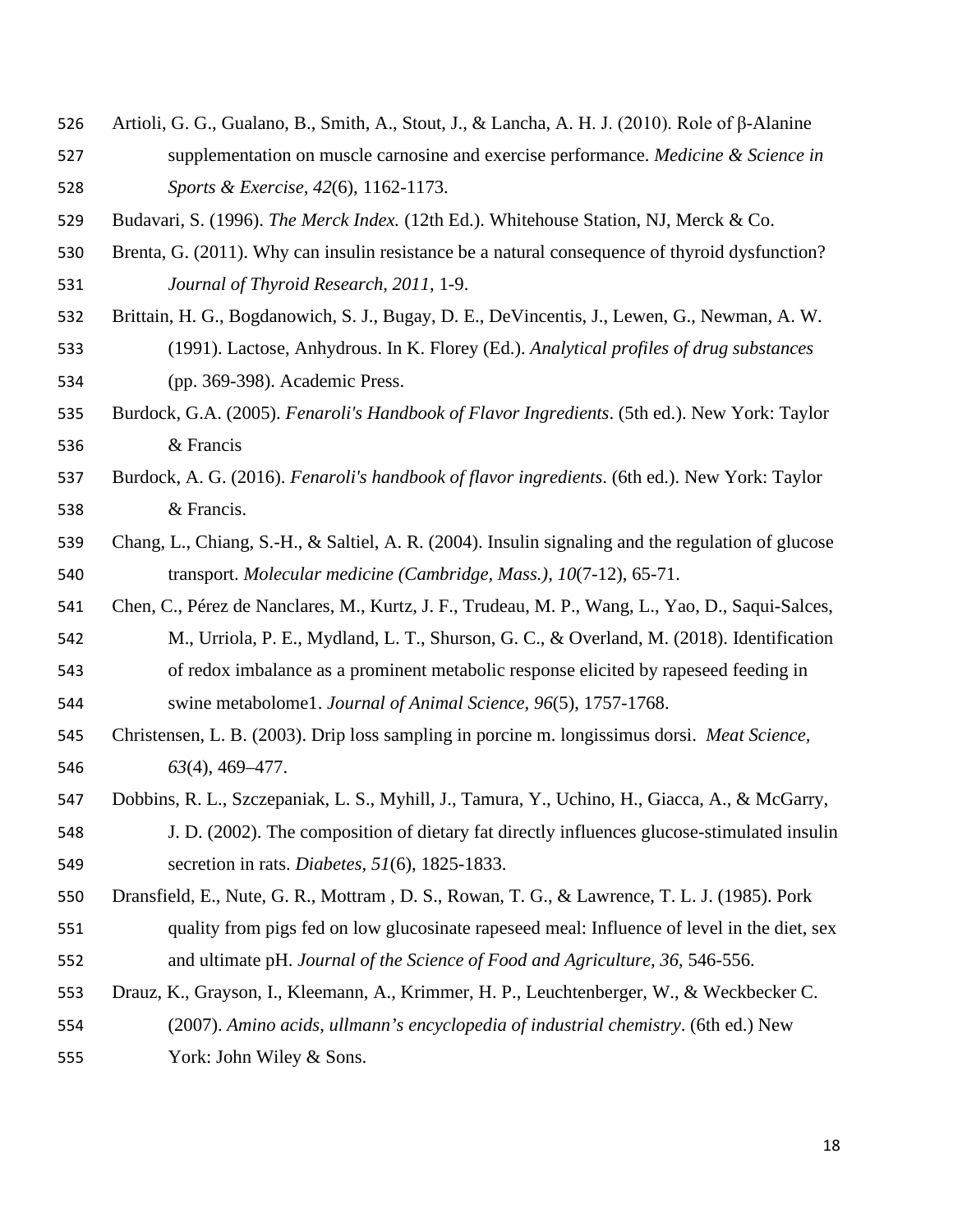Drozak, J., Veiga-da-Cunha, M., Vertommen, D., Stroobant, V., & Van Schaftingen, E. (2010). Molecular identification of carnosine synthase as ATP-grasp domain-containing protein 1

- Dunkel, A., & Hofmann, T. (2009). Sensory-directed identification of β-alanyl dipeptides as contributors to the thick-sour and white-meaty orosensation induced by chicken broth. *Journal of Agricultural and Food Chemistry, 57*, 9867-9877.
- Engan, S. (1974). Organoleptic threshold values of some organic acids in beer. *Journal of the Institute of Brewing, 80*, 162-163.
- Esko, T., Hirschhorn, J. N., Feldman, H. A., Hsu, Y.-H. H., Deik, A. A., Clish, C. B., Ebbeling,
- C. B., & Ludwig, D. S. (2017). Metabolomic profiles as reliable biomarkers of dietary composition. *The American Journal of Clinical Nutrition, 105*(3), 547–554.
- Faurion, A., & Vergneau, L. (1992). (cited by: A. Faurion, Le goût sucré, Sucre et Nutrition, DOIN, Paris (1992) 53-69). Unpublished results.
- Fernández-Quintela, A., Barrio, A. S. d., Macarulla, M. T., & Martínez, J. A. (1998). Nutritional evaluation and metabolic effects in rats of protein isolates obtained from seeds of three legume species. *Journal of the Science of Food and Agriculture, 78*(2), 251-260.
- Florou-Paneri, P., Christaki, E., Giannenas, I., Bonos, E., Skoufos, I., Tsinas, A., Tzora, A., & Peng, J. (2014). Alternative protein sources to soybean meal in pig diets. *Journal of Food, Agriculture & Environment 12*(2), 655-660.
- Frank, D., Appelqvist, I., Piyasiri, U., Wooster, T. J., & Delahunty, C. (2011). Proton transfer reaction mass spectrometry and time intensity perceptual measurement of flavor release from lipid emulsions using trained human subjects. *Journal of Agricultural and Food Chemistry, 59*(9), 4891-4903.
- Gangsei, L. E., Kongsro, J., Olsen, E. V., Røe, M., Alvseike, O., & Sæbø, S. (2016). Prediction precision for lean meat percentage in Norwegian pig carcasses using 'Hennessy grading
- probe 7': Evaluation of methods emphasized at exploiting additional information from
- computed tomography, *Acta Agriculturae Scandinavica, Section A — Animal Science 66(1)*, 17-24.
- Gardner, W. H. (1977). Acidulants in food processing. In T. E. Furia (Ed.). *Handbook of food additives* (pp 225–87). Cleveland, Ohio: CRC Press.

(ATPGD1). *The Journal of biological chemistry, 285*(13), 9346-9356.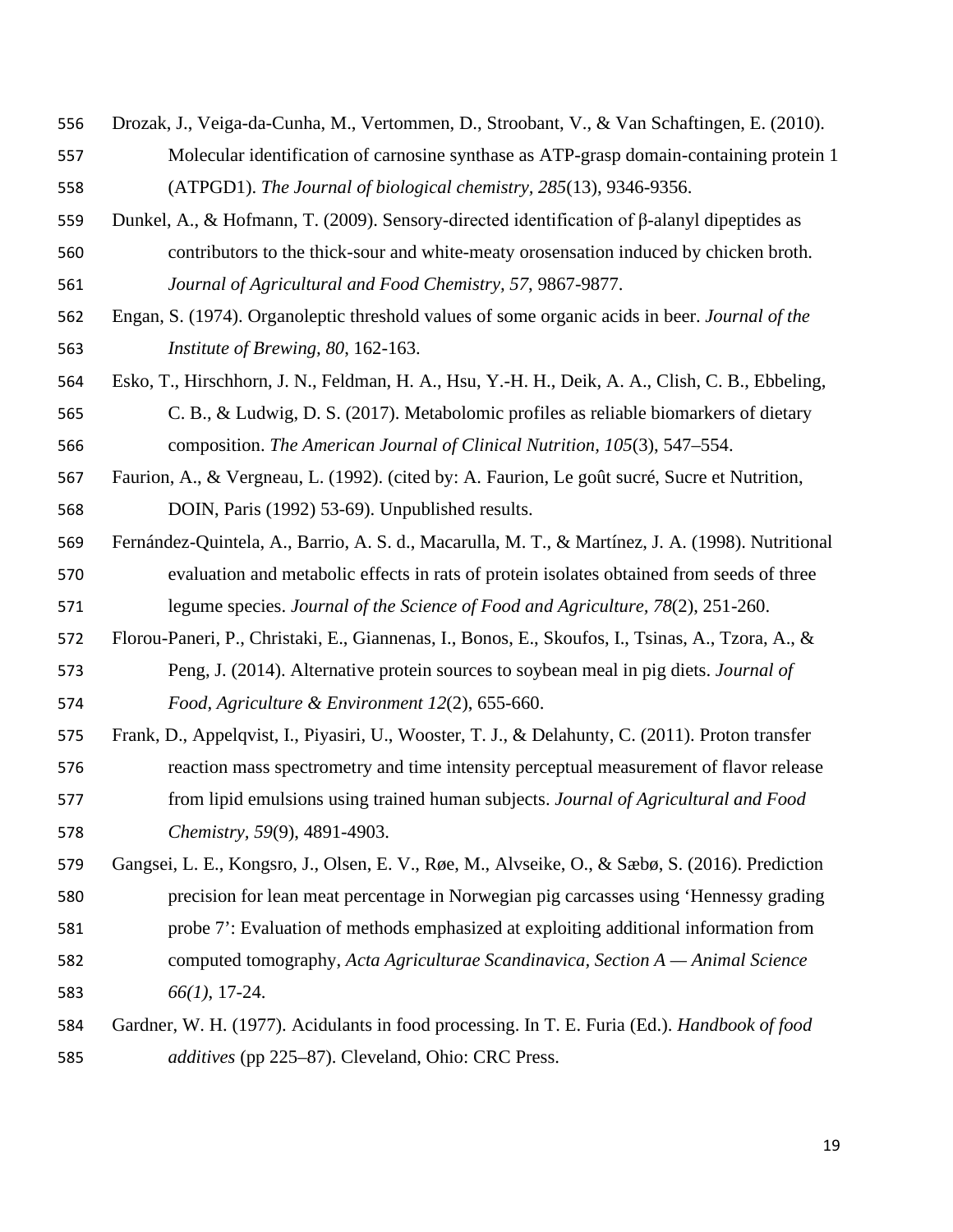Grabež, V., Bjelanović, M., Rohloff, J., Martinović, A., Berg, P., Tomović, V., Rogić, B., & Egelandsdal, B. (2019). The relationship between volatile compounds, metabolites and sensory attributes: a case study using lamb and sheep meat. *Small Ruminant Research,*

*181,* 12-20.

- Graham, C. S., Graham, B. G., Bartlett, J. A., Heald, A. E., & Schiffman, S. S. (1995). Taste and smell losses in HIV infected patients. *Physiology & Behavior, 58,* 287-293.
- Grosch, W., & Laskawy, G. (1984). Untersuchungen über die beteiligung von linolsäure am bittergeschmack von mohnsamen (Papaver somniferum). *Zeitschrift für Lebensmitteluntersuchung und -Forschung A, 178*, 257-259.

 Haefeli, R., & Glaser, D. (1990). Taste response and thresholds obtained with the primary amino acids in humans. *Lebensmittel-Wissenschaft und -Technologie, 23*, 523-527.

- Hahn, H. & Ulbrich, L. (1948). Eine systematische untersuchung der geschmacksschwellen. *Pflüger's Archiv für die gesamte Physiologie des Menschen und der Tiere. 250*, 357-384.
- Hahn, H., Kuckulies, G., & Taeger, H. (1938). Eine systematische untersuchung der geschmacksschwellen. *I. Mitteilung. Z. Sinnesphysiol., 67,* 259-306.
- Hanczakowska, E., & Swiatkiewicz, M. (2013). Legume seeds and rapeseed press cake as substitutes for soybean meal in sow and piglet feed. *Agricultural and Food Science, 22*(4), 435-444.
- Hanczakowska, E., & Świątkiewicz, M. (2014). Legume seeds and rapeseed press cake as replacers of soybean meal in feed for fattening pigs. *Annals of Animal Science, 14*(4), 921-934.
- Hansen, J. Ø., Øverland, M., Skrede, A., Anderson, D. M., & Collins, S. A. (2020). A meta- analysis of the effects of dietary canola / double low rapeseed meal on growth performance of weanling and growing-finishing pigs. *Animal Feed Science and Technology, 259*,114302.
- Harris, R. C., Tallon, M. J., Dunnett, M., Boobis, L., Coakley, J., Kim, H. J., Fallowfield, J. L., Hill, C. A., Sale, C., & Wise, J. A. (2006). The absorption of orally supplied β-alanine and its effect on muscle carnosine synthesis in human vastus lateralis. *Amino Acids,*
- *30*(3), 279-289.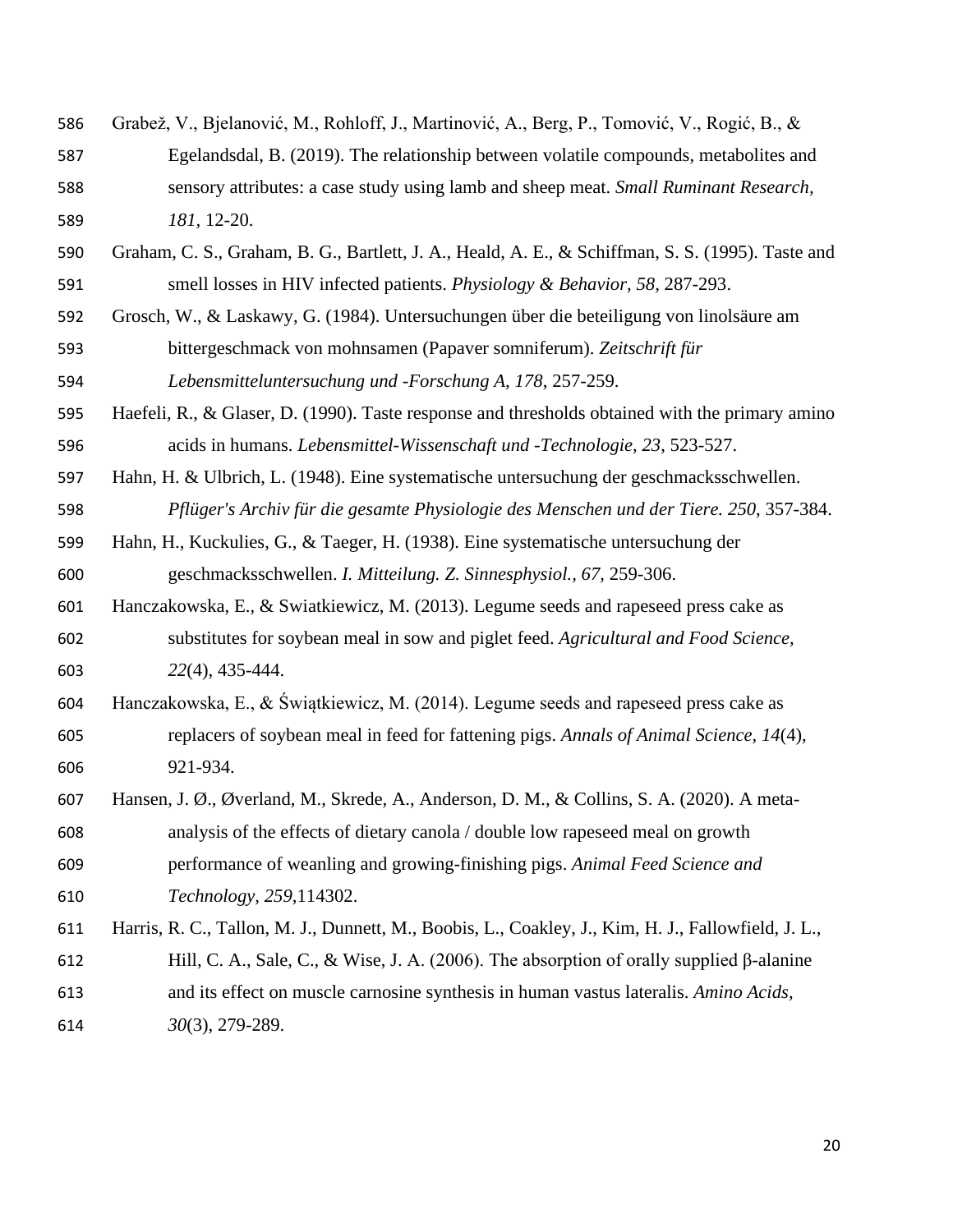- Harrison, G. A. F., & Collins, E. (1968). Determination of taste thresholds for a wide range of volatile and nonvolatile compounds in beer. *Proceedings American Society of Brewing*, 83-87.
- Haseleu, G., Lubian, E., Courter, C., Mueller, & Chapter, S. (2014). Quantitative mapping of taste-active compounds. In V. Ferreira & R. Lopez (Eds.), *Flavour Science* (pp. 539- 544). Academic Press.
- Hidaka, I., Zeng, C., & Kohbara, J. (1992). Gustatory responses to organic acids in the yellowtail
- *Seriola quinqneradiata*. *Nippon suisan gakkaishi, 58*(6), 1179-1187.
- Hofmann, T., Soldo, T., Ottinger, H., Frank, O., Robert, F., & Blank, I. (2005). Structural and 624 functional characterization of a multimodal taste enhancer in beef bouillon. In C. Frey  $\&$
- R.L. Rouseff (Eds.), Natural flavors and fragrances (pp. 173-188). ACS Symposium Series, 908.
- [http://www.thegoodscentscompany.com](http://www.thegoodscentscompany.com/)
- <https://www.vcf-online.nl/VcfCompounds.cfm>
- Hufnagel, J. C., & Hofmann, T. (2008). Quantitative reconstruction of the nonvolatile sensometabolome of a red wine. *Journal of Agricultural and Food Chemistry, 56*, 9190- 9199.
- Inglingstad, R. A., Skeie, S., Vegarud, G. E., Devold, T. G., Chilliard, Y., & Eknæs, M. (2017).
- Feeding a concentrate rich in rapeseed oil improves fatty acid composition and flavor in Norwegian goat milk. *Journal of Dairy Science, 100*(9), 7088-7105.
- Ishibashi, N., Ono, I., Kato, K., Shigenaga, T., Shinoda, I., Okai, H., & Fukui, S. (1988). Role of the hydrophobic amino acid residue in the bitterness of peptides. *Agricultural and Biological Chemistry, 52*, 91-94.
- Jansman, A. J. M., Verstegen, M. W. A., Huisman, J., van den Berg, J. W. O. (1995). Effects of hulls of faba beans (Vicia faba L.) with a low or high content of condensed tannins on the apparent ileal and fecal digestibility of nutrients and the excretion of endogenous protein
- in ileal digesta and feces of pigs. *Journal of Animal Science, 73*(1), 118–127.
- Jezierny, D., Mosenthin, R., & Bauer, E. (2010). The use of grain legumes as a protein source in pig nutrition: A review. *Animal Feed Science and Technology, 157*(3), 111-128.
- Kawai, M., Sekine-Hayakawa, Y., Okiyama, A., & Ninomiya, Y. (2012). Gustatory sensation of
- l- and d-amino acids in humans. *Amino Acids, 43*(6), 2349–2358.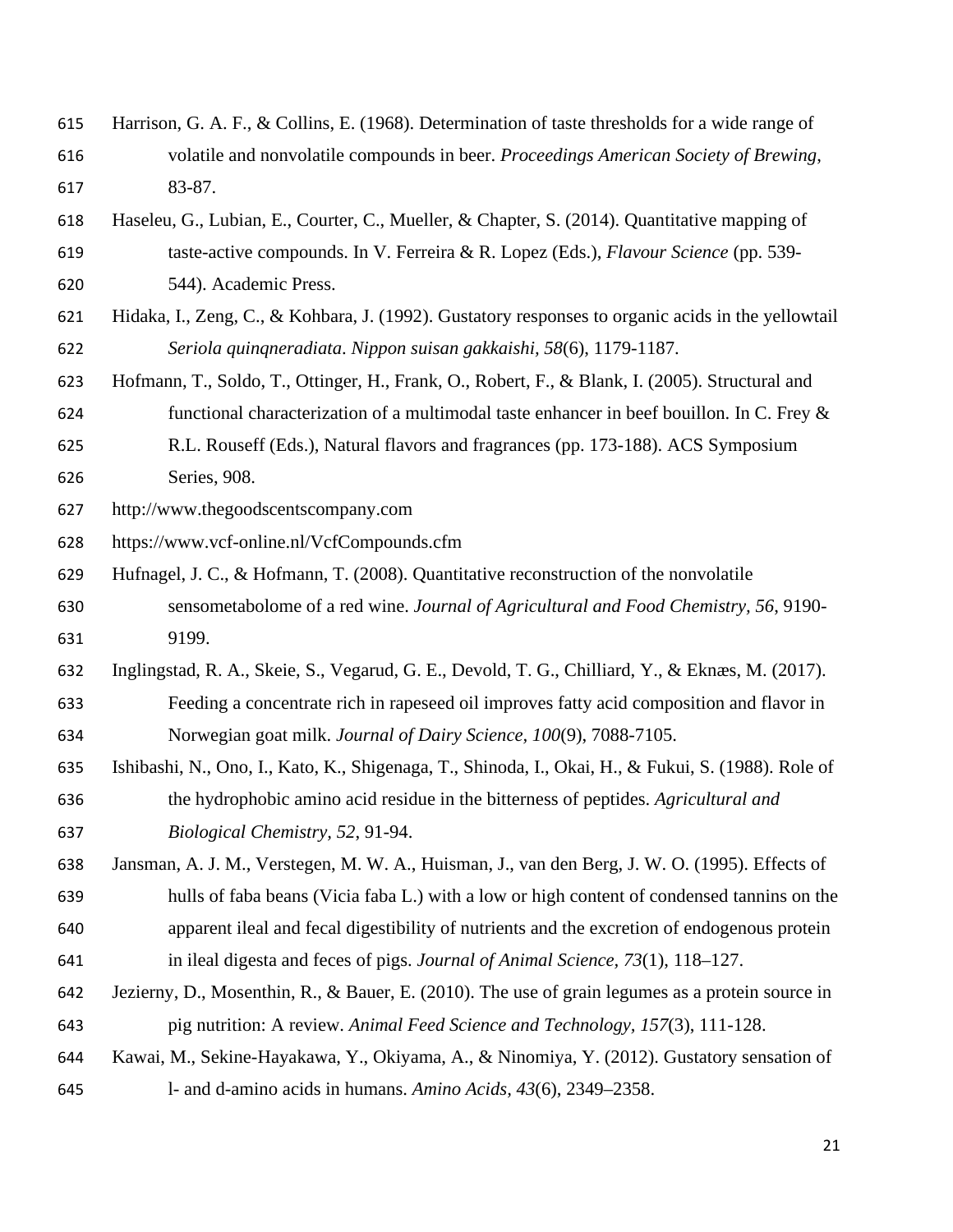- Kirk-Othmer (1992-1998). *Kirk-Othmer Encyclopedia of Chemical Technology*. (4th ed). New York: Wiley Interscience.
- Koutsidis, G., Elmore, J. S., Oruna-Concha, M. J., Campo, M. M., Wood, J. D., & Mottram, D. S. (2008). Water-soluble precursors of beef flavour: I. Effect of diet and breed. *Meat Science, 79*(1), 124-130.
- Kraegen, E. W., James, D. E., Storlien, L. H., Burleigh, K. M., & Chisholm, D. J. (1986). In vivo insulin resistance in individual peripheral tissues of the high fat fed rat: assessment by euglycaemic clamp plus deoxyglucose administration. *Diabetologia, 29*(3), 192-198.
- Kuchiba-Manabe, M., Matoba, T., & Hasegawa, K. (1991). Sensory changes in umami taste of inosine 5'-monophosphate solution after heating. *Journal of Food Science, 56,* 1429- 1432.
- Lécuyer, L., Dalle, C., Micheau, Pétéra, M., Centeno, D., Lyan, B., Lagree, M., Galan, P., Hercberg, S., Rossary, A., Demidem, A., Vasson, M.-P., Partula, V., Deschasaux, M., Srour, B., Latino-Martel, P., Druesne-Pecollo, N., Kesse-Guyot, E., Durand, S., Pujos- Guillot, E., Manach, C., & Touvier, M. (2020). Untargeted plasma metabolomic profiles associated with overall diet in women from the SU.VI.MAX cohort. *European Journal of Nutrition*.
- Ledahudec, J., & Pokorný, J. (1991). Effect of free fatty acids on the flavour of frying oil. *Nahrung, 35*, 1071-1075.
- Lewis, R. J. (1997). *Hawley's Condensed Chemical Dictionary*. (13th ed.). New York: John Wiley & Sons, Inc.
- Li, Y., Li, J., Zhang, L., Yu, C., Lin, M., Gao, F., Zhou, G., Zhang, Y., Fan, Y., & Nuldnali, L. (2015). Effects of dietary energy sources on post mortem glycolysis, meat quality and muscle fibre type transformation of finishing pigs. *PLOS ONE, 10*(6), 1-16.
- Li, Y., Yu, C., Li, J., Zhang, L., Gao, F., & Zhou, G. (2017). Effects of dietary energy sources on early postmortem muscle metabolism of finishing pigs. *Asian-Australas Journal of Animal Science, 30*(12), 1764-1772.
- Mejicanos, G., Sanjayan, N., Kim, I. H., & Nyachoti, C. M. (2016). Recent advances in canola meal utilization in swine nutrition. *Journal of animal science and technology, 58*, 1-13.
- Meilgaard, M. C. (1982). Prediction of flavor differences between beers from their chemical
- composition. *Journal of Agricultural and Food Chemistry, 30*, 1009-1017.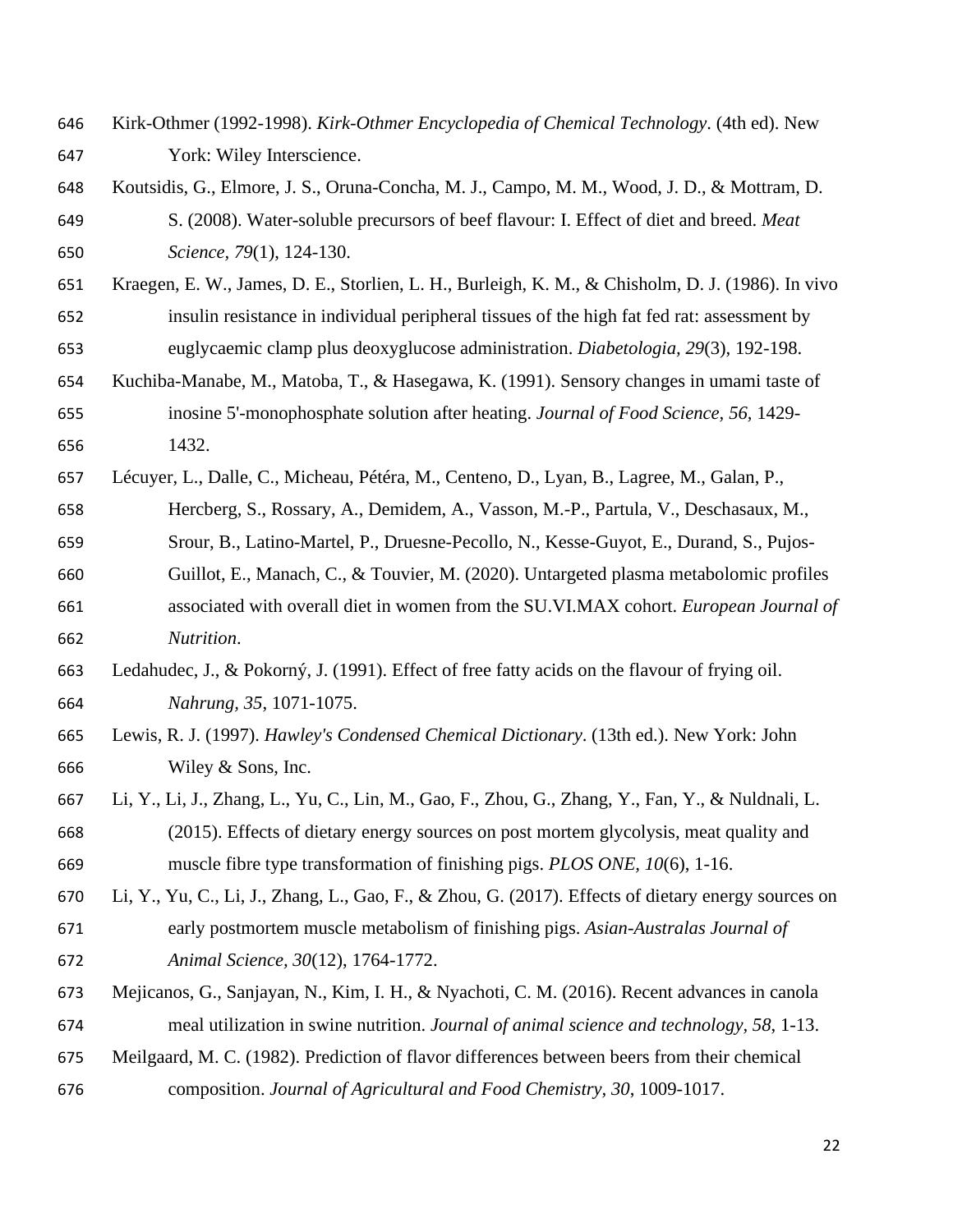- Mosciano's Flavor Library, https://www.perfumerflavorist.com/flavor/library/
- Nagai, M., Saitoh, J., Ohno, H., Hitomi, C., & Wada, M. (2006). Pentavalent vanadium at concentration of the underground water level enhances the sweet taste of glucose in college students. *BioMetals, 19*, 7-12.
- NRC, National Research Council. (2012). *Nutrient Requirements of Swine*. Eleventh Revised Edition. National Academic Press, Washington, D.C. 20418 USA.
- Okrouhlá, M., Stupka, R., Čítek, J., Lebedová, N., & Zadinová, K. (2018). Effect of duration of dietary rapeseed and soybean oil feeding on physical characteristics, fatty acid profile, and oxidative stability of pig backfat. *Animals, 8*(11), 1-11.
- Olefsky, J. M., & Saekow, M. (1978). The effects of dietary carbohydrate content on insulin binding and glucose metabolism by isolated rat adipocytes. *Endocrinology, 103*(6), 2252- 2263.
- Øverland, M., Granli, T., Kjos, N. P., Fjetland, O., Steien, S. H., & Stokstad, M. (2000). Effect of dietary formates on growth performance, carcass traits, sensory quality, intestinal microflora, and stomach alterations in growing-finishing pigs1. *Journal of Animal Science, 78*(7), 1875-1884.
- Pangborn, R. M. (1963). Relative taste intensities of selected sugars and organic acids. Journal of Food Science, 28, 726-733.
- Park, J. C., Kim, S. C., Lee, S. D., Jang, H. C., Kim, N. K., Lee, S. H., Jung, H. J., Kim, I. C., Seong, H. H., & Choi, B. H. (2012). Effects of dietary fat types on growth performance, pork quality, and gene expression in growing-finishing pigs. *Asian-Australasian journal of animal sciences, 25*(12), 1759-1767.
- Partanen, K., Alaviuhkola, T., Siljander-Rasi, H., & Suomi, K. (2003). Faba beans in diets for growing-finishing pigs. *Agricultural and food science in Finland, 12*, 35-47.
- Pérez de Nanclares, M., Trudeau, M. P., Hansen, J. Ø., Mydland, L. T., Urriola, P. E., Shurson, G. C., Piercey Åkesson, C., Kjos, N. P., Arntzen, M. Ø., & Øverland, M. (2017). High- fiber rapeseed co-product diet for Norwegian Landrace pigs: Effect on digestibility. *Livestock Science, 203*, 1-9.
- Perrin, L., Symoneaux, R., Maître, I., Asselin, C., Jourjon, F., & Pagès, J. (2007). Comparison between a free profiling carried out by wine professionals and a conventional profiling. *American Journal of Enology and Viticulture, 58*, 508–517.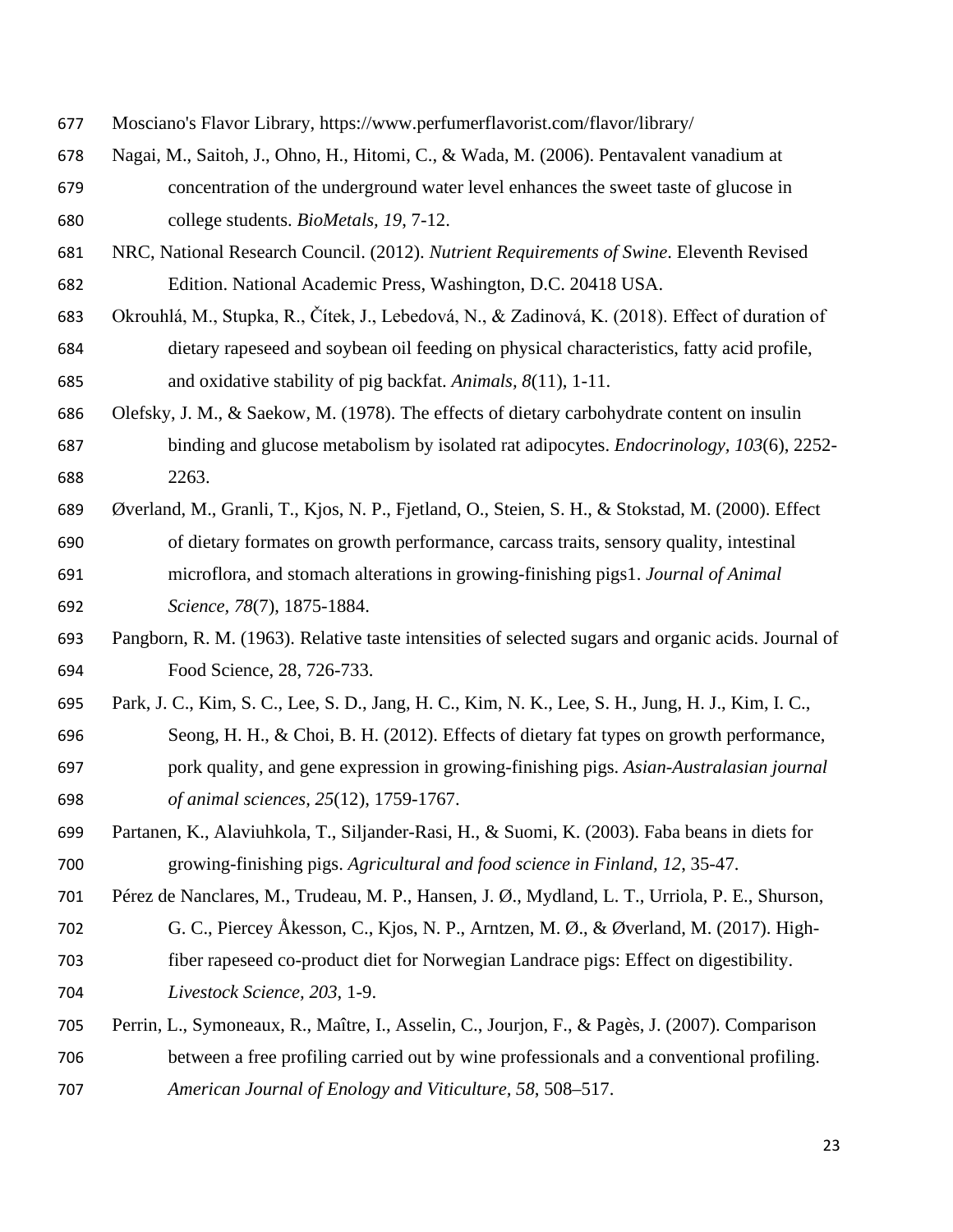- Perrin, L., Symoneaux, R., Maître, I., Asselin, C., Jourjon, F., & Pagès, J. (2008). Comparison of three sensory methods for use with the Napping® procedure: Case of ten wines from Loire valley. *Food Quality and Preference, 19*(1), 1-11.
- Phung, V. T. (2012). *Mitochondrial oxygen consumption and myoglobin redox stability in beef.* PhD Thesi*s*, University of Life Sciences, Ås, Norway.
- Pothakos, V., Devlieghere, F., Villani, F., Björkroth, J., & Ercolini, D. (2015). Lactic acid bacteria and their controversial role in fresh meat spoilage. *Meat Science, 109*, 66-74.
- Prediktor. (2016). 50 : 50 MANOVA.
- Quinn, P. J., Boldyrev, A. A., & Formazuyk, V. E. (1992). Carnosine: Its properties, functions and potential therapeutic applications. *Molecular Aspects of Medicine, 13*(5), 379-444.
- Ramachandran, S., Fontanille, P., Pandey, A., & Larroche, C. (2006). Gluconic Acid: properties, applications and microbial production. *Food Technolology and Biotechnology, 44*(2), 85– 195.
- Ramalingam, V., Song, Z., & Hwang, I. (2019). The potential role of secondary metabolites in modulating the flavor and taste of the meat. *Food Research International, 122*, 174-182.
- Råvarebok (in Norwegian). Available at: https://www.totalmarked.nortura.no.
- Renerre, M. (1990). Factors involved in the discoloration of beef meat. *International Journal of Food Science & Technology, 25*(6), 613-630.
- Rothe, M. (1963). Zur definition der begriffe aroma und aromastoff. *Ernährungsforschung, 7*, 639-646;
- Rothe, M., Wölm, G., Tunger, L., Siebert, H. J. (1972). Schwellenkonzentrationen von aromastoffen und ihre nutzung zur auswertung von aromaanalysen, *Nahrung, 16*, 483- 495.
- Rudrum, M., & Shaw, D. (1965). The structure and conformation of some monosaccharides in solution. *Journal of the Chemical Society*, 52–57.
- Scharbert, S., & Hofmann, T. (2005). Molecular definition of black tea taste by means of quantitative studies, taste reconstitution, and omission experiments. *Journal of Agricultural and Food Chemistry, 53*, 5377-5384.
- Schiffman, S. S., Hornack, K., & Reilly, D. (1979). Increased taste thresholds of amino acids with age. *The American Journal of Clinical Nutrition, 32*, 1622-1627.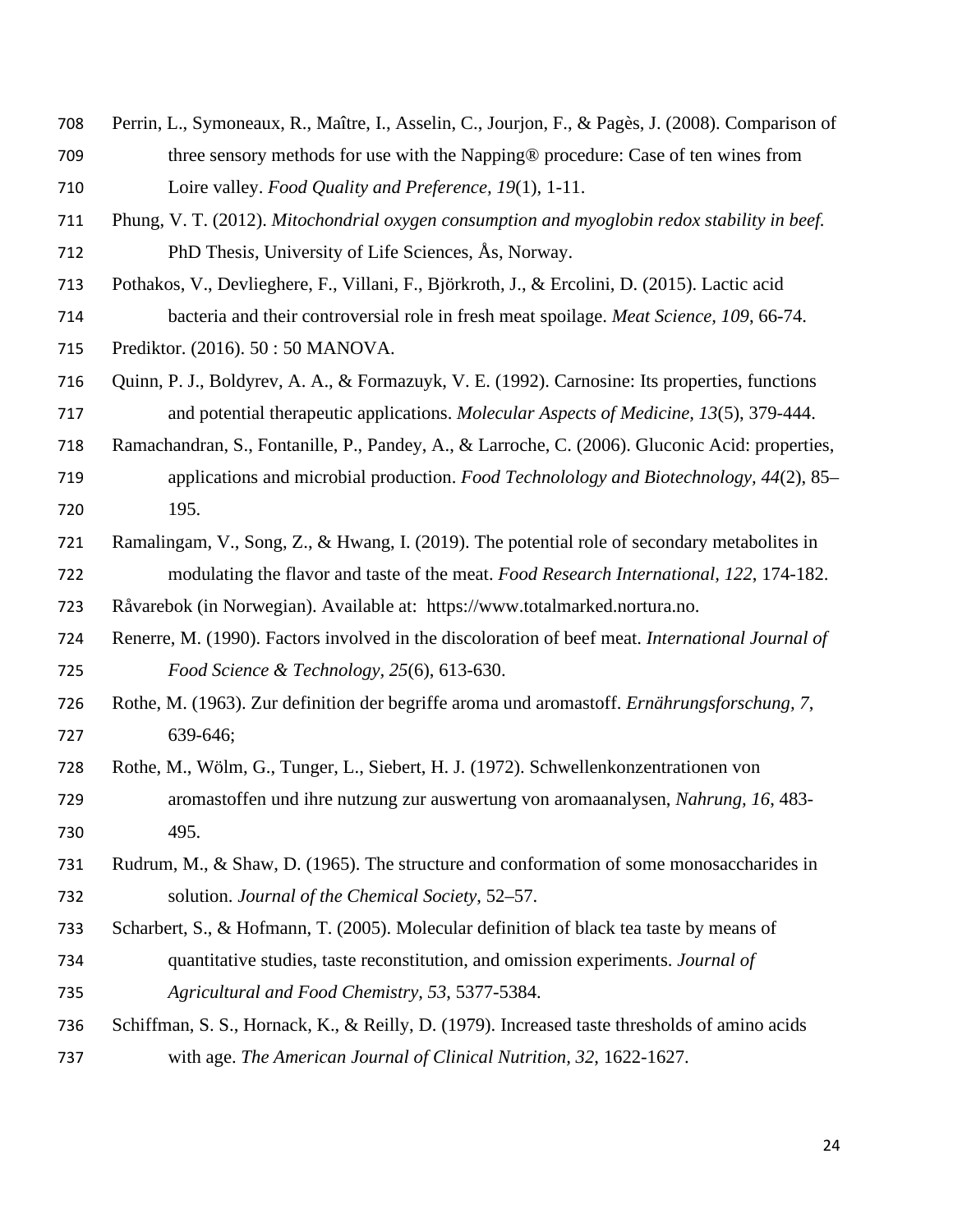- Schiffman, S., Sennewald, K., & Gagnon, J. (1981). Comparison of taste qualities and thresholds of D- and L-amino acids. *Physiology & Behavior, 27*(1), 51-59.
- SensoMineR package. Available at: http://sensominer.free.fr/napping-data.html.
- Skoufos, I., Tzora, A., Giannenas, I., Bonos, E., Papagiannis, N., Tsinas, A., Christaki, E., &
- Florou-Paneri, P. (2016). Dietary inclusion of rapeseed meal as soybean meal substitute
- on growth performance, gut microbiota, oxidative stability and fatty acid profile in
- growing-fattening pigs. *Asian Journal of Animal and Veterinary Advances, 11*(2), 89-97. Skugor, A., Kjos, N. P., Sundaram, A. Y. M., Mydland, L. T., Ånestad, R., Tauson, A.-H., &
- Øverland, M. (2019). Effects of long-term feeding of rapeseed meal on skeletal muscle transcriptome, production efficiency and meat quality traits in Norwegian Landrace growing-finishing pigs. *PLOS ONE, 14*(8), 1-27.
- Sobotka, W., Pomianowski, J. F., & Wójcik, A. (2012). Wpływ zastosowania genetycznie zmodyfikowanej poekstrakcyjnej śruty sojowej oraz poekstrakcyjnej śruty rzepakowej ,,00'' na efekty tuczu, właściwości technologiczne i sensoryczne mięsa świń*. Żywność: nauka - technologia - jakość, 1*(80), 106-115.
- Sonntag, T., Kunert, C., Dunkel, A., & Hofmann, T. (2010). Sensory-guided identification of N- (1-methyl-4-oxoimidazolidin-2-ylidene)-α-amino acids as contributors to the thick-sour and mouth-drying orosensation of stewed beef juice. *Journal of Agricultural and Food Chemistry, 58*, 6341-6350.
- Spiegel, C., Bestetti, G., Rossi, G., & Blum, J. W. (1993). Feeding of rapeseed presscake meal to pigs: Effects on thyroid morphology and function and on thyroid hormone blood levels, on liver and on growth performance. *Journal of Veterinary Medicine Series A, 40*(1‐10), 45-57.
- Stark, T., Bareuther, S., & Hofmann, T. (2006). Molecular definition of the taste of roasted cocoa nibs (Theobroma cacao) by means of quantitative studies and sensory experiments.
- *Journal of Agricultural and Food Chemistry,* 54, 5530-5539.
- Stevens, J.C. (1997). Detection of very complex taste mixtures: generous integration across constituent compounds. *Physiology & Behavior, 62*, 1137-1143.
- Svetina, A., Jerković, I., Vrabac, L., & Ćurić, S. (2003). Thyroid function, metabolic indices and growth performance in pigs fed 00-rapeseed meal. *Acta Veterinaria Hungarica, 51*(3), 283-295.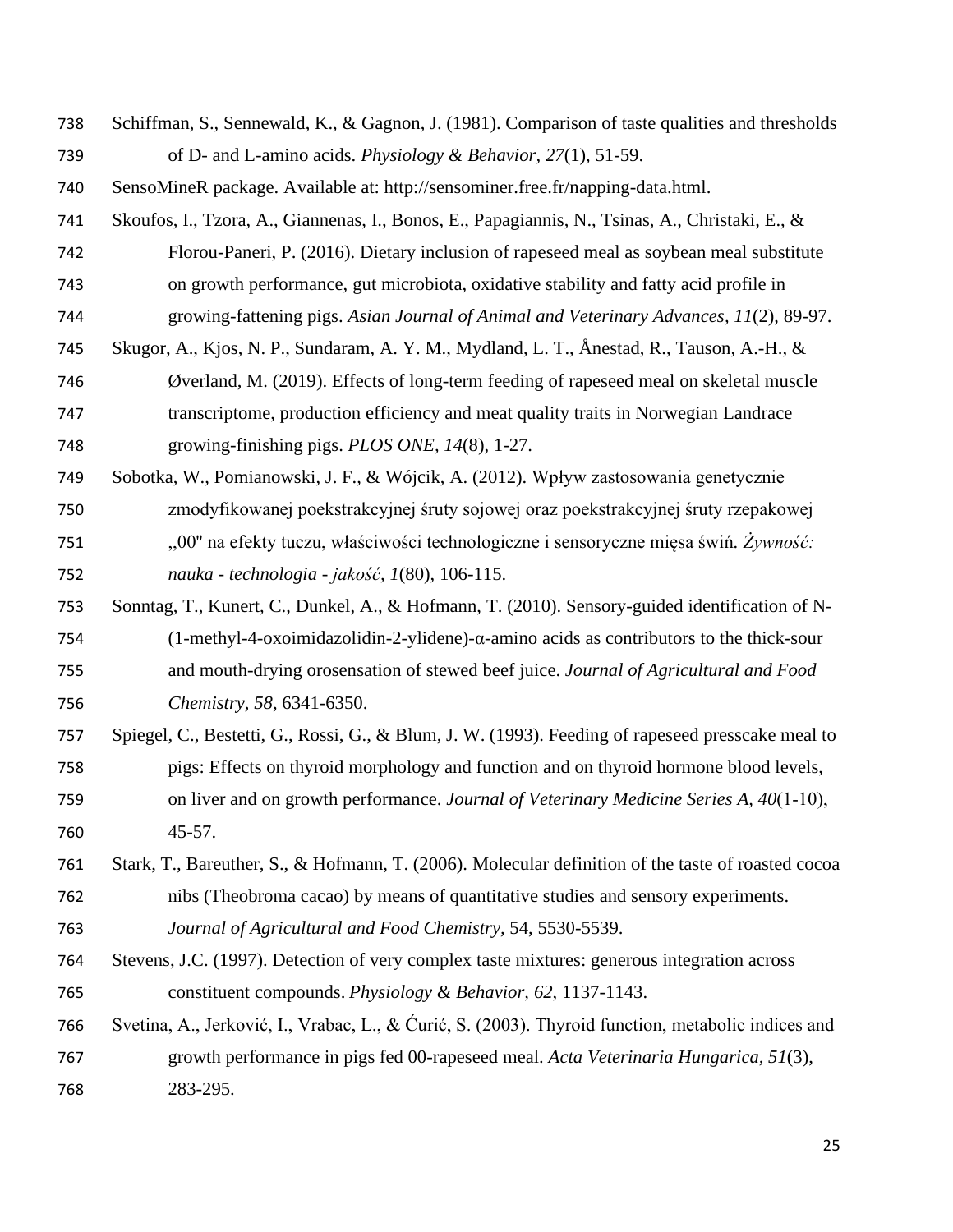- Tanimura, S., & Mattes, R. D. (1993). Relationship between bitter taste sensitivity and consumption of bitter substances. *Journal of Sensory Studies*, *8*, 31-41.
- van Zanten, H., Bikker, P., Mollenhorst, H., Meerburg, B., & De Boer, I. (2015). Environmental impact of replacing soybean meal with rapeseed meal in diets of finishing pigs. *Animal, 9*(11), 1866-1874.
- Watkins, P. J., Frank, D., Singh, T. K., Young, O. A., & Warner, R. D. (2013). Sheepmeat flavor and the effect of different feeding systems: A Review*. Journal of Agricultural and Food Chemistry, 61*(15), 3561-3579.
- Woo, A. H., & Lindsay, R. C. (1983). Statistical correlation of quantitative flavor intensity assessments and individual free fatty acid measurements for routine detection and prediction of hydrolytic rancidity off-flavors in butter. *Journal of Food Science, 48*, 1761-1766.
- Wood, J. D., Enser, M., Fisher, A. V., Nute, G. R., Sheard, P. R., Richardson, R. I., Hughes, S. I., & Whittington, F. M. (2008). Fat deposition, fatty acid composition and meat quality: A review. *Meat Science, 78*(4), 343-358.
- Yi, G., Haug, A., Nyquist, N. F., & Egelandsdal, B. (2013). Hydroperoxide formation in different lean meats. *Food Chemistry, 141*(3), 2656-2665.
- Yimdee, T., & Wang, X. C. (2016). Comparison of odor and taste of commercial brand fish sauces from East and South East Asian countries. *International Journal of Food Properties, 19*(4), 873-896.
- Yoshida, M., Ninomiya, T., Ikeda, S., Yamaguchi, S., Yoshikawa, T., & Ohara, M. (1966). Studies on the taste of amino acids. Part I. Determination of threshold values of various amino acids. *Journal of the Agricultural Chemical Society of Japan, 40*, 295-299.
- 
- 
-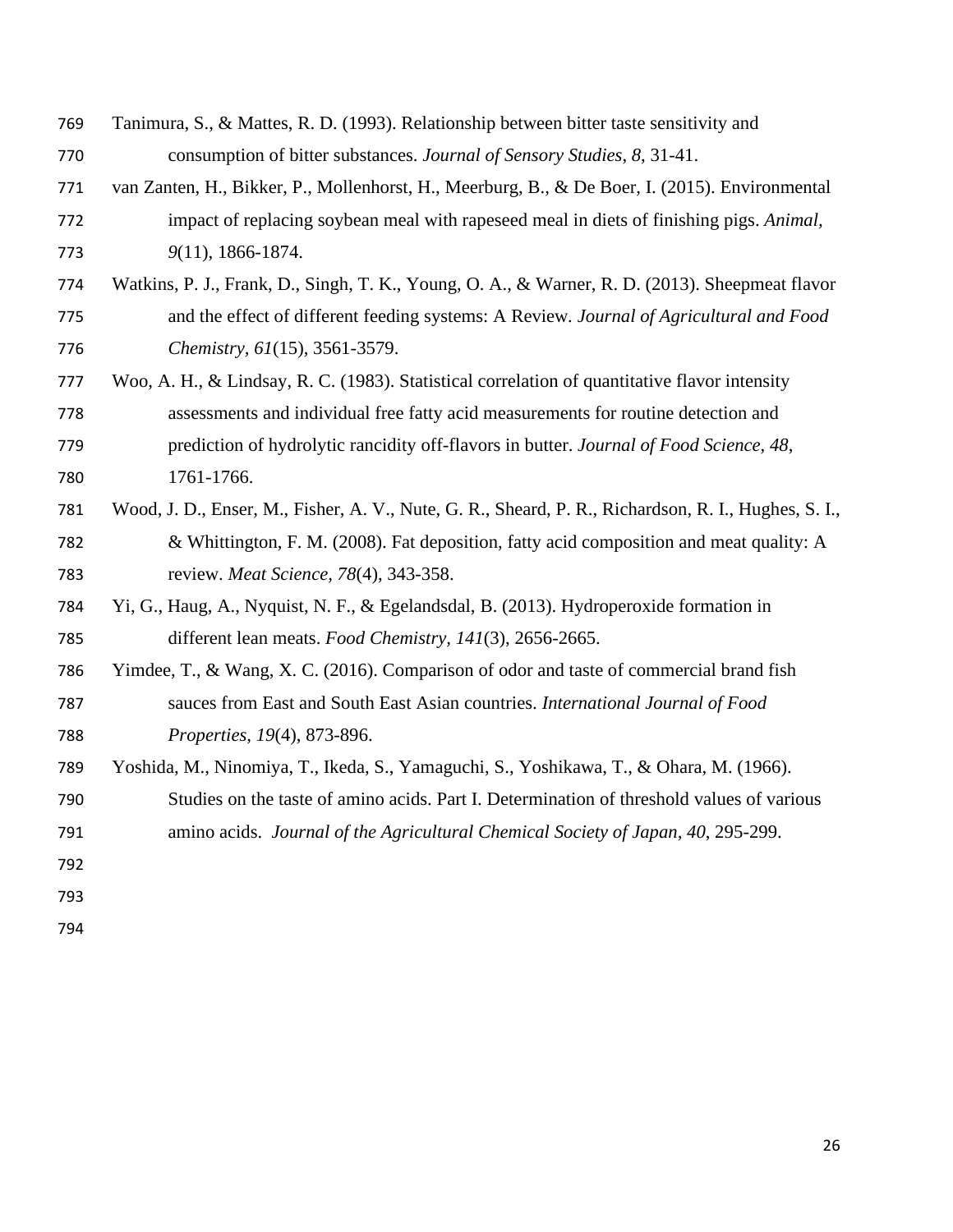**Figure Captions**

- **Fig. 1.** PCA scores plot of metabolites (P < 0.05; FC > 2.0) identified in *pre rigor* muscle (n =24) 798 and chilled meat at 4 °C during 7 d (n = 24) from SBM and RSM/FB dietary treatments.
- 
- **Fig. 2.** Replacement of SBM with RSM/FB showed significant (P < 0.05) effect on metabolite
- profile of *longissimus thoracis* muscle. A) metabolites isolated from *pre rigor* muscle (N = 20
- 802 from SBM;  $N = 19$  from RSM/FB). B) metabolites isolated from chilled meat (n = 12/ diet). Orange
- bars for SBM and green bars for RSM/FB group. The significant difference detected by ANOVA
- 804 ( $P < 0.05$ ; Tukey's test) is marked with  $*$ .
- 

**Fig. 3.** Partial napping evaluation of SBM and RSM/FB pork meat by semi-trained panellists. A)

 Flavor individual factor map. B) Texture individual factor map. C) Attributes used for at least 2 samples/diet to describe the flavor of pork meat.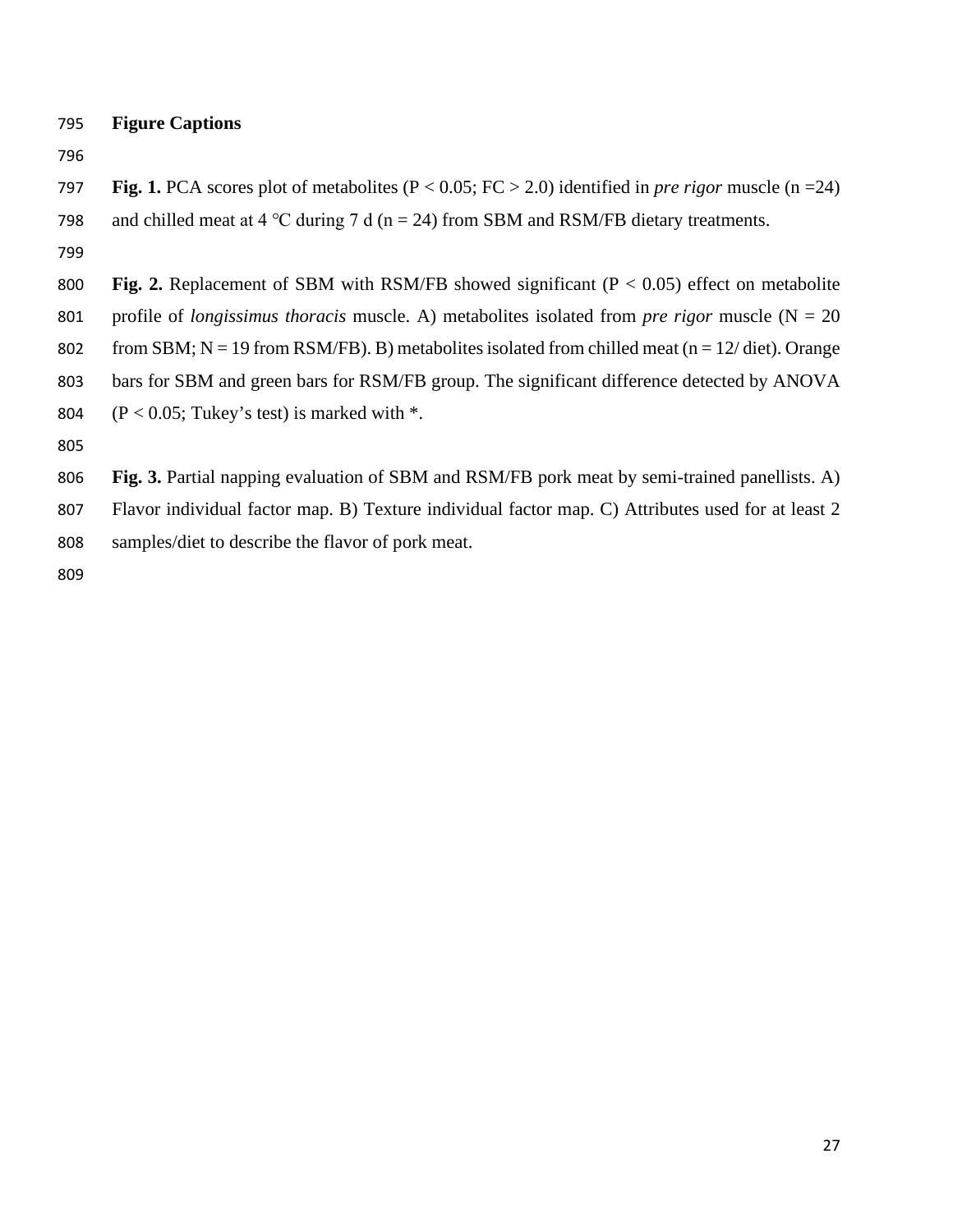## 810 **Table 1**.

811 Ingredient and chemical composition (g/kg) of Control diet based on soybean meal (SBM) and

812 Local diet produced from rapeseed meal/ faba bean (RSM/FB) produced in Norway and Europe

|                                   | Diet       |               |  |  |  |
|-----------------------------------|------------|---------------|--|--|--|
| Ingredients                       | <b>SBM</b> | <b>RSM/FB</b> |  |  |  |
| <b>Barley</b>                     | 585.4      | 456.0         |  |  |  |
| Oats                              | 150.0      | 150.0         |  |  |  |
| Soybean meal (SBM) (45% CP)       | 142.6      | 0.0           |  |  |  |
| Rapeseed meal (RSM) (Mestilla)    | 60.0       | 180.0         |  |  |  |
| Faba beans (Columbo)              | 0.0        | 161.12        |  |  |  |
| Rendered fat <sup>a</sup>         | 23.0       | 16.5          |  |  |  |
| Molasses                          | 10.0       | 10.0          |  |  |  |
| Limestone                         | 9.7        | 8.7           |  |  |  |
| Monocalcium phosphate             | 3.2        | 1.4           |  |  |  |
| Salt                              | 6.31       | 6.37          |  |  |  |
| L-lysine HCl (98%)                | 3.25       | 3.04          |  |  |  |
| L-threonine                       | 1.28       | 1.39          |  |  |  |
| L-methionine                      | 0.98       | 0.97          |  |  |  |
| L-tryptophan                      | 0.07       | 0.31          |  |  |  |
| Axtra phytase 5000T               | 0.02       | 0.02          |  |  |  |
| Vitamin E (50%)                   | 0.15       | 0.15          |  |  |  |
| Premix <sup>b</sup>               | 3.87       | 3.86          |  |  |  |
| Calculated contents               |            |               |  |  |  |
| Net energy, MJ/kg (FUn/kg)        | 9.42(1.07) | 9.42(1.07)    |  |  |  |
| $SIDc$ lysine, $g/kg$             | 8.99       | 8.99          |  |  |  |
| SID methionine + cysteine, $g/kg$ | 5.56       | 5.57          |  |  |  |
| SID threonine, g/kg               | 5.93       | 5.93          |  |  |  |
| SID tryptophan, g/kg              | 1.75       | 1.75          |  |  |  |
| Calcium, g/kg                     | 6.65       | 6.54          |  |  |  |
| $ATTDd$ phosphorus, g/kg          | 4.46       | 4.76          |  |  |  |
| Analyzed content, g/kg            |            |               |  |  |  |
| <b>DM</b>                         | 868        | 870           |  |  |  |
| Crude protein                     | 153        | 158           |  |  |  |
| Crude fat                         | 40         | 51            |  |  |  |
| <b>Starch</b>                     | 424        | 422           |  |  |  |
| Neutral detergent fibre (NDF)     | 165        | 173           |  |  |  |
| Ash                               | 45         | 44            |  |  |  |
| Gross energy, MJ/kg               | 16.4       | 16.6          |  |  |  |

813 <sup>a</sup> In Norway this fat source often consists of 65-70% lard and 30-35% tallow, with possible variations with the season 814 b Provided the following amounts per kg of diet: Zn 72 mg, Fe 96 mg, Mn 48 mg, Cu 17 mg, I 20.48 mg, Se 0.27 mg, 815 Vitamin A 6500 IU, Cholecalciferol 1500 IU, dl-α-tocopheryl acetate 75 mg, menadione 4.63 mg, Riboflavin 5.625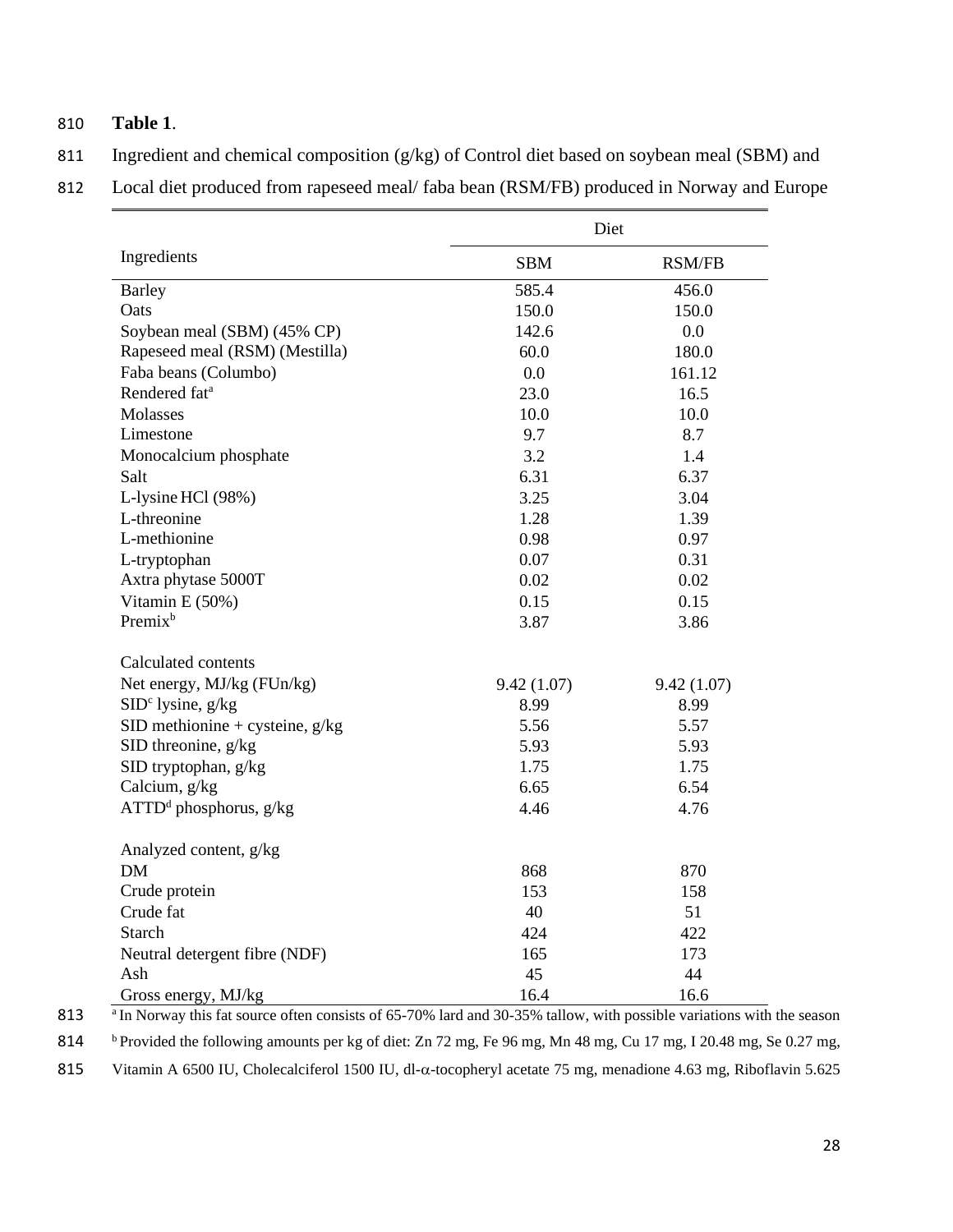- 816 mg, D-pantothenic acid 15 mg, Cyanocobalamine 15 µg, Niacin 45 mg, Biotin 0.30 mg, Folic acid 1.69 mg, Choline
- 817 2300 mg (SBM) and 1605 mg (RSM/FB).
- 818 Standardized ileal digestible.
- 819 d Apparent total tract digestible.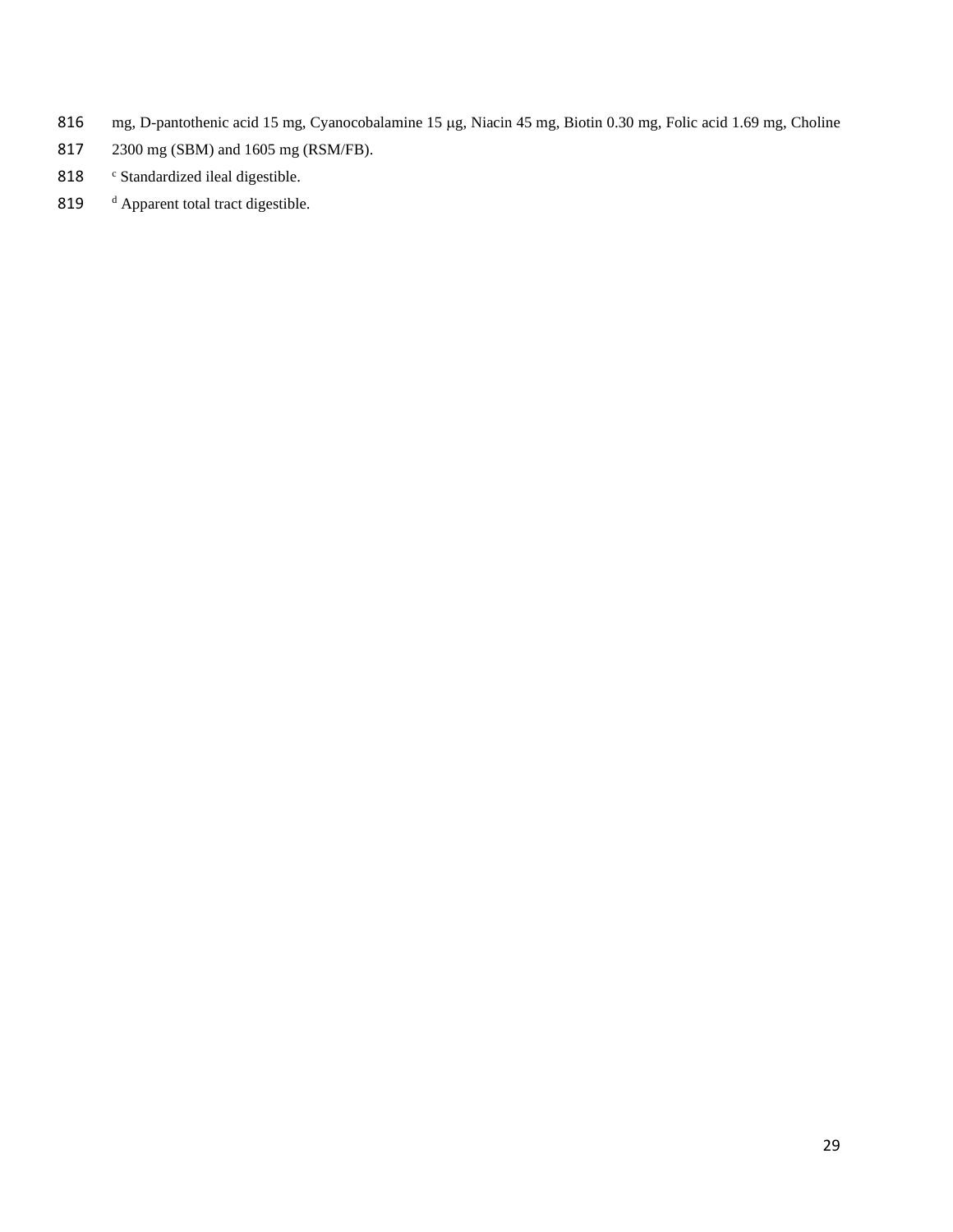## 820 **Table 2.**

|                     | Diet       |               |  |  |  |
|---------------------|------------|---------------|--|--|--|
| Fatty acids (mg/kg) | <b>SBM</b> | <b>RSM/FB</b> |  |  |  |
| C12:0               | 17.94      | 13.17         |  |  |  |
| C14:0               | 213.07     | 146.29        |  |  |  |
| C15:0               | 37.94      | 29.11         |  |  |  |
| C16:0               | 3142.33    | 2569.65       |  |  |  |
| C17:0               | 69.24      | 49.58         |  |  |  |
| C18:0               | 1302.24    | 931.21        |  |  |  |
| C20:0               | 50.14      | 20.32         |  |  |  |
| C21:0               | 9.25       | 9.64          |  |  |  |
| C22:0               | 23.92      | 28.98         |  |  |  |
| C24:0               | 21.73      | 16.53         |  |  |  |
| $C14:1n-3$          | 16.98      | 12.27         |  |  |  |
| $C16:1n-7$          | 186.35     | 146.61        |  |  |  |
| $C17:1n-7$          | 4.27       | 5.05          |  |  |  |
| $C18:1n-9t$         | 197.38     | 136.46        |  |  |  |
| $C18:1n-9$          | 4777.36    | 5602.44       |  |  |  |
| $C20:1n-9$          | 455.83     | 606.98        |  |  |  |
| $C22:1n-9$          | 72.92      | 74.03         |  |  |  |
| $C24:1n-9$          | 8.60       | 16.17         |  |  |  |
| $C18:2n-6t$         | 19.42      | 12.16         |  |  |  |
| $C18:2n-6$          | 4579.01    | 4846.05       |  |  |  |
| $C18:3n-6$          | 3.39       | 3.01          |  |  |  |
| $C18:3n-3$          | 300.28     | 399.85        |  |  |  |
| $C20:2n-6$          | 32.02      | 25.58         |  |  |  |
| $C20:3n-3$          | 4.81       | 4.89          |  |  |  |
| $C20:4n-6$          | 12.16      | 8.68          |  |  |  |
| $SFA$ (g/100 g)     | 4.89       | 3.81          |  |  |  |
| MUFA $(g/100 g)$    | 5.71       | 6.58          |  |  |  |
| PUFA $(g/100 g)$    | 4.96       | 5.32          |  |  |  |

821 Fatty acid composition of experimental diets

822 SBM = soybean meal; RSM/FB = rapeseed meal and faba beans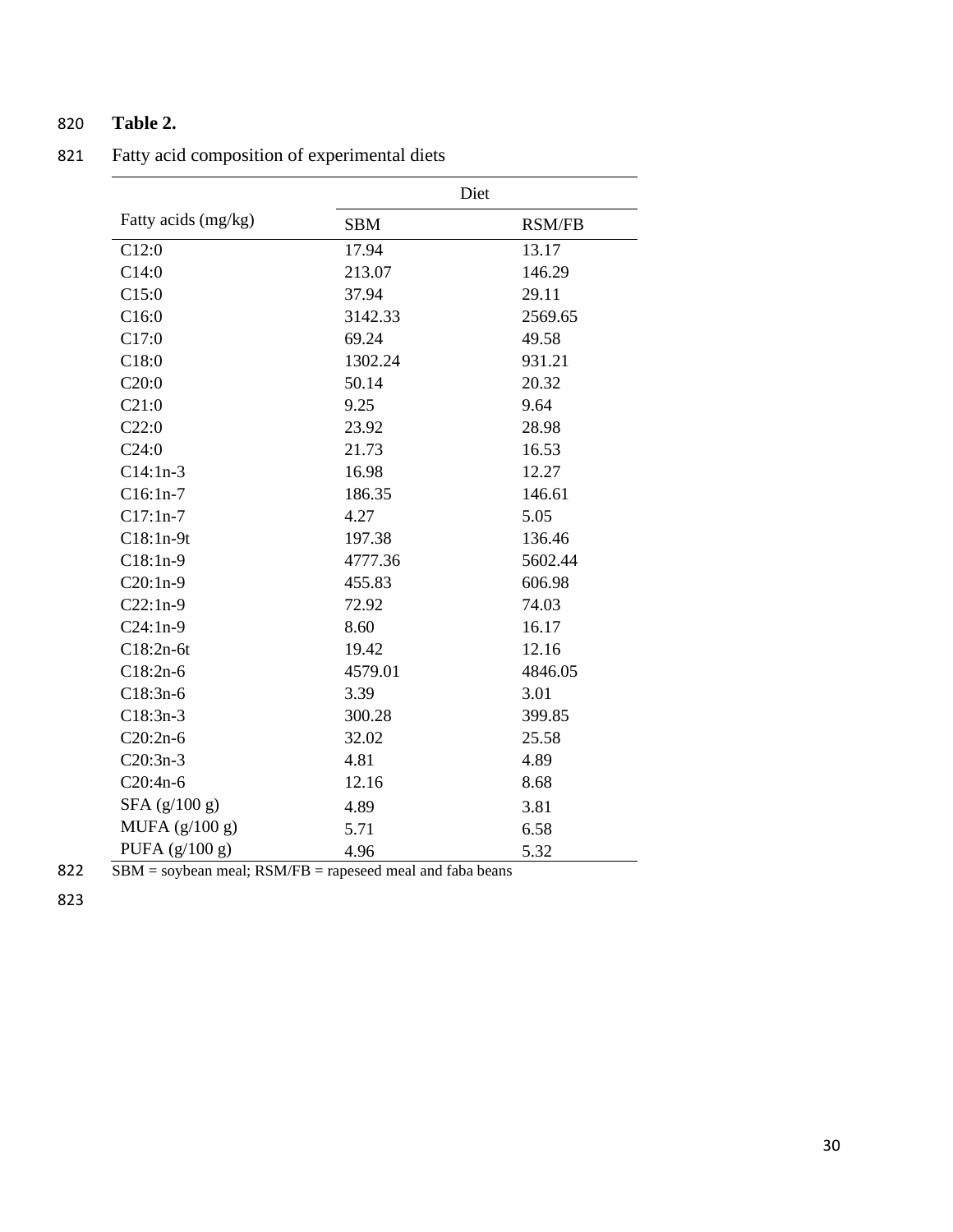## 824 **Table 3.**

825 The effect of SBM and RSM/FB diets on growth performance and carcass characteristics

|                            |            | Diet          |      | SEM P-value |
|----------------------------|------------|---------------|------|-------------|
| Item                       | <b>SBM</b> | <b>RSM/FB</b> |      |             |
|                            | $(n = 20)$ | $(n = 19)$    |      |             |
| Initial weight, kg         | 27.69      | 27.82         | 0.66 | 0.89        |
| Final weight, kg           | 108.93     | 108.53        | 1.03 | 0.78        |
| Growing period             |            |               |      |             |
| $ADGa$ , kg                | 0.90       | 0.93          | 0.02 | 0.13        |
| $ADFIb$ , kg               | 1.55       | 1.61          | 0.02 | 0.08        |
| $F:G^c$ , kg/kg            | 1.73       | 1.72          | 0.02 | 0.87        |
| Finishing period           |            |               |      |             |
| ADG, kg                    | 1.30       | 1.24          | 0.02 | 0.09        |
| ADFI, kg                   | 3.02       | 3.03          | 0.04 | 0.82        |
| F:G, kg/kg                 | 2.33       | 2.44          | 0.04 | 0.04        |
| Overall period             |            |               |      |             |
| ADG, kg                    | 1.09       | 1.08          | 0.01 | 0.71        |
| ADFI, kg                   | 2.24       | 2.27          | 0.02 | 0.25        |
| F:G, kg/kg                 | 2.06       | 2.12          | 0.02 | 0.12        |
| Hot carcass weight, kg     | 70.39      | 70.31         | 0.69 | 0.94        |
| Dressing percentage        | 64.62      | 64.79         | 0.40 | 0.76        |
| Percentage carcass lean, % | 59.75      | 59.91         | 0.47 | 0.80        |

826  $A\overline{DG}$ : daily weight gain.

827 bADFI: average daily feed intake.

828  $\degree$  F:G: feed conversion ratio.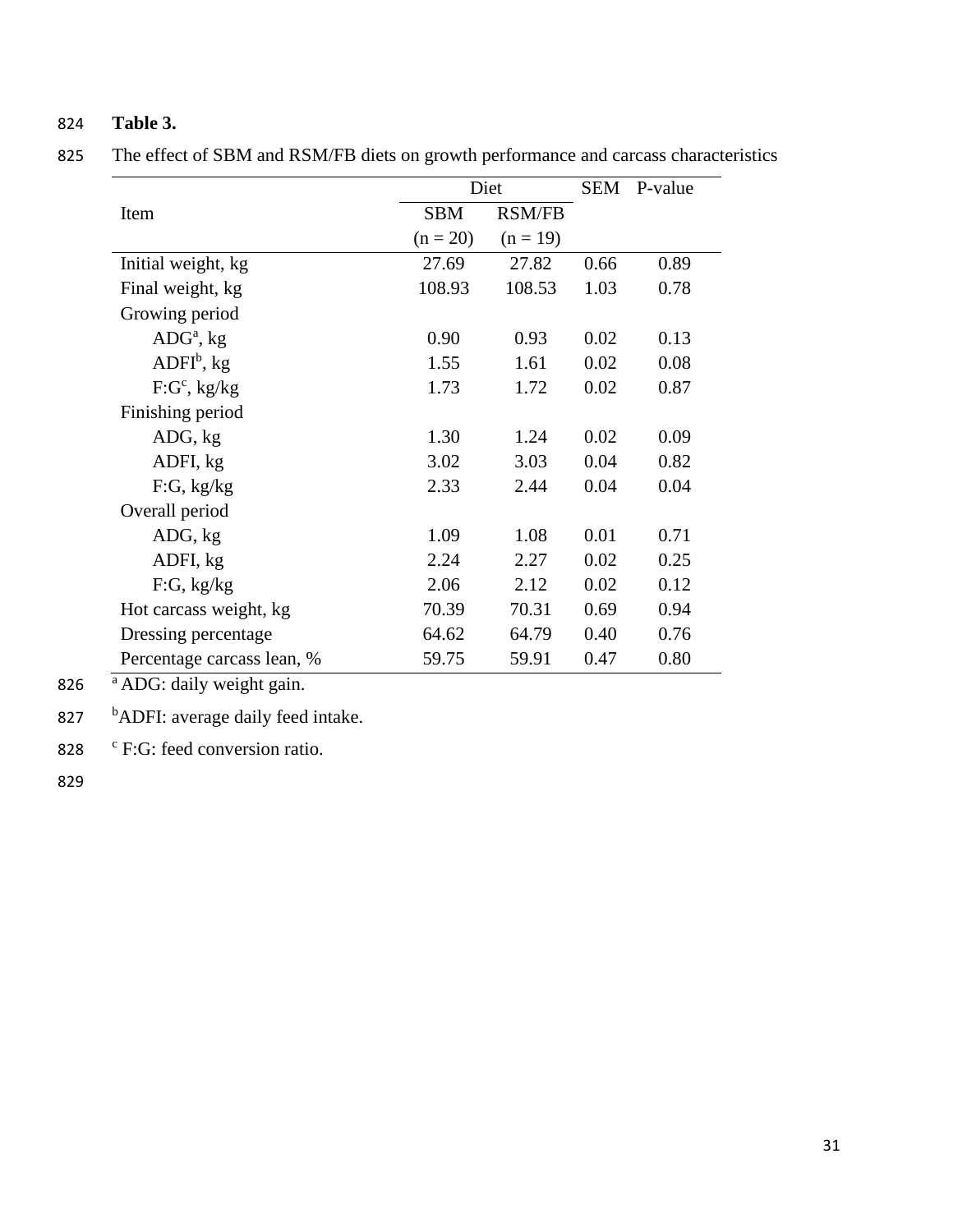## 830 **Table 4.**

831 The effect of SBM and RSM/FB diets on cutting traits and physical characteristics of meat

|                              | Diet       | <b>SEM</b>    | P-value |       |
|------------------------------|------------|---------------|---------|-------|
| Item                         | <b>SBM</b> | <b>RSM/FB</b> |         |       |
|                              | $(n = 15)$ | $(n = 16)$    |         |       |
| Carcass characteristics      |            |               |         |       |
| Hot carcass weight, kg       | 70.41      | 70.59         | 0.68    | 0.85  |
| Dressing percentage, %       | 64.57      | 65.04         | 0.49    | 0.50  |
| Lean percentage, GP7         | 59.49      | 60.19         | 0.50    | 0.35  |
| Backfat thickness, mm        | 13.05      | 12.14         | 0.63    | 0.32  |
| Carcass lean, primal cuts, % | 61.91      | 61.61         | 0.45    | 0.63  |
| Frontpart, %                 | 31.24      | 31.32         | 0.24    | 0.82  |
| Midtpart, %                  | 34.87      | 34.47         | 0.27    | 0.30  |
| Backpart, %                  | 33.88      | 34.21         | 0.21    | 0.28  |
| Meat characteristics         |            |               |         |       |
| Fat, %                       | 1.81       | 1.66          | 0.07    | 0.13  |
| Protein, %                   | 23.47      | 22.88         | 0.44    | 0.34  |
| Collagen, %                  | 0.36       | 0.35          | 0.01    | 0.65  |
| Moisture, %                  | 74.39      | 74.39         | 0.10    | 0.98  |
| Drip loss, %                 | 5.85       | 5.40          | 0.36    | 0.38  |
| $pH_u$                       | 5.41       | 5.45          | 0.02    | 0.10  |
| Meat color                   |            |               |         |       |
| Minolta L <sup>*</sup>       | 49.26      | 47.93         | 0.39    | 0.02  |
| Minolta a*                   | 7.26       | 7.11          | 0.15    | 0.47  |
| Minolta b*                   | 2.63       | 1.84          | 0.18    | 0.004 |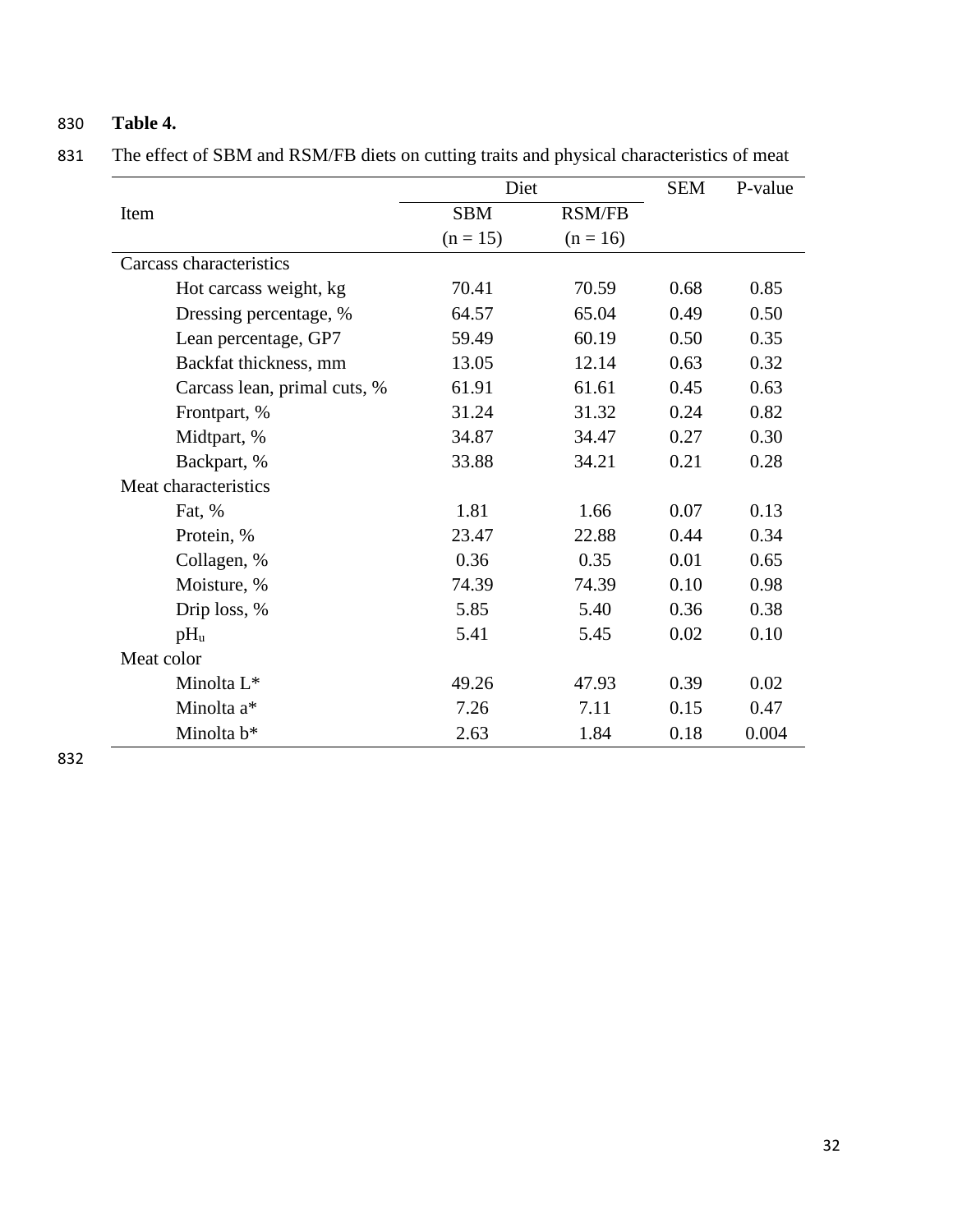### 833 **Table 5**.

|                   | Fatty acids              | <b>SBM</b> | <b>RSM/FB</b> |        | $P-values^b$ |  |
|-------------------|--------------------------|------------|---------------|--------|--------------|--|
|                   |                          | $(n = 15)$ | $(n = 16)$    |        |              |  |
| $SFA$ (mg/100 g)  | C12:0                    | 9.8        | 7.9           | 0.84   | 0.13         |  |
|                   | C14:0                    | 144.3      | 110.0         | 15.26  | 0.12         |  |
|                   | C16:0                    | 2570.3     | 2009.6        | 257.91 | 0.13         |  |
|                   | C17:0                    | 33.2       | 25.3          | 3.12   | 0.08         |  |
|                   | C18:0                    | 1530.9     | 1135.7        | 156.87 | 0.08         |  |
|                   | C20:0                    | 18.2       | 11.9          | 1.67   | 0.01         |  |
| MUFA $(mg/100 g)$ | $C16:1n-7$               | 248.0      | 211.3         | 26.38  | 0.33         |  |
|                   | $C17:1n-7$               | 44.1       | 42.1          | 1.71   | 0.42         |  |
|                   | $C18:1n-9t$              | 30.2       | 24.2          | 3.08   | 0.18         |  |
|                   | $C18:1n-9$               | 3884.6     | 3117.1        | 393.73 | 0.18         |  |
|                   | $C20:1n-9$               | 35.0       | 26.9          | 3.45   | 0.10         |  |
|                   | $C22:1n-9$               | 1.2        | 1.1           | 0.13   | 0.46         |  |
| PUFA $(mg/100 g)$ | $C18:2n-6$               | 1182.2     | 945.5         | 90.38  | 0.07         |  |
|                   | $C18:3n-6$               | 8.2        | 7.4           | 0.39   | 0.17         |  |
|                   | $C18:3n-3$               | 29.4       | 22.6          | 2.89   | 0.10         |  |
|                   | $C20:2n-6$               | 35.8       | 28.2          | 3.37   | 0.12         |  |
|                   | $C20:3n-6$               | 21.0       | 19.0          | 1.07   | 0.19         |  |
|                   | $C20:3n-3$               | 6.8        | 5.2           | 0.67   | 0.09         |  |
|                   | C20:4n-6                 | 153.9      | 144.8         | 6.78   | 0.35         |  |
|                   | $C20:5n-3$               | 14.7       | 12.6          | 0.69   | 0.03         |  |
|                   | $C22:6n-3$               | 12.8       | 13.3          | 0.71   | 0.62         |  |
| Total $(g/100 g)$ | SFA <sup>c</sup>         | 4.32       | 3.31          | 0.44   | 0.11         |  |
|                   | MUFA <sup>d</sup>        | 4.25       | 3.43          | 0.43   | 0.18         |  |
|                   | <b>PUFA</b> <sup>e</sup> | 1.46       | 1.20          | 0.10   | 0.08         |  |
|                   | n-6 PUFA                 | 1.40       | 1.14          | 0.01   | 0.08         |  |
|                   | n-3 PUFA                 | 0.06       | 0.05          | 0.004  | 0.09         |  |
|                   | $n - 6/n - 3^f$          | 22.01      | 21.22         | 0.55   | 0.32         |  |

834 Fatty acid composition of *longissimus thoracis* muscle from pigs fed with SBM and RSM/FB.

835  $a$  SEM = standard error of mean

836 b Probability of significant effect due to type of diet

837  $\text{SFA} = \text{C10:0} + \text{C12:0} + \text{C14:0} + \text{C15:0} + \text{C16:0} + \text{C17:0} + \text{C18:0} + \text{C20:0}$ 

838 <sup>d</sup> MUFA = C14:1 cis 9+C16:1 cis 9+C17:1 cis 9+C18:1 trans 9+C18:1 cis 9+C20:1 cis 11+ C22:1 cis13

<sup>e</sup>839 PUFA = C18:2 cis 9,12+C18:3 cis 6,9,12+C18:3 cis 9,12,15+C20:2 cis 11,14+C20:3 cis 8,11,14+C20:3 cis

840 11,14,17+C20:4 cis 5,8,11,14+C20:5 cis 5,8,11,14,17+C22:6 cis 4,7,10,13,16,19 cis

841  $f_n-6 : n-3 = n-6$  PUFA : n-3 PUFA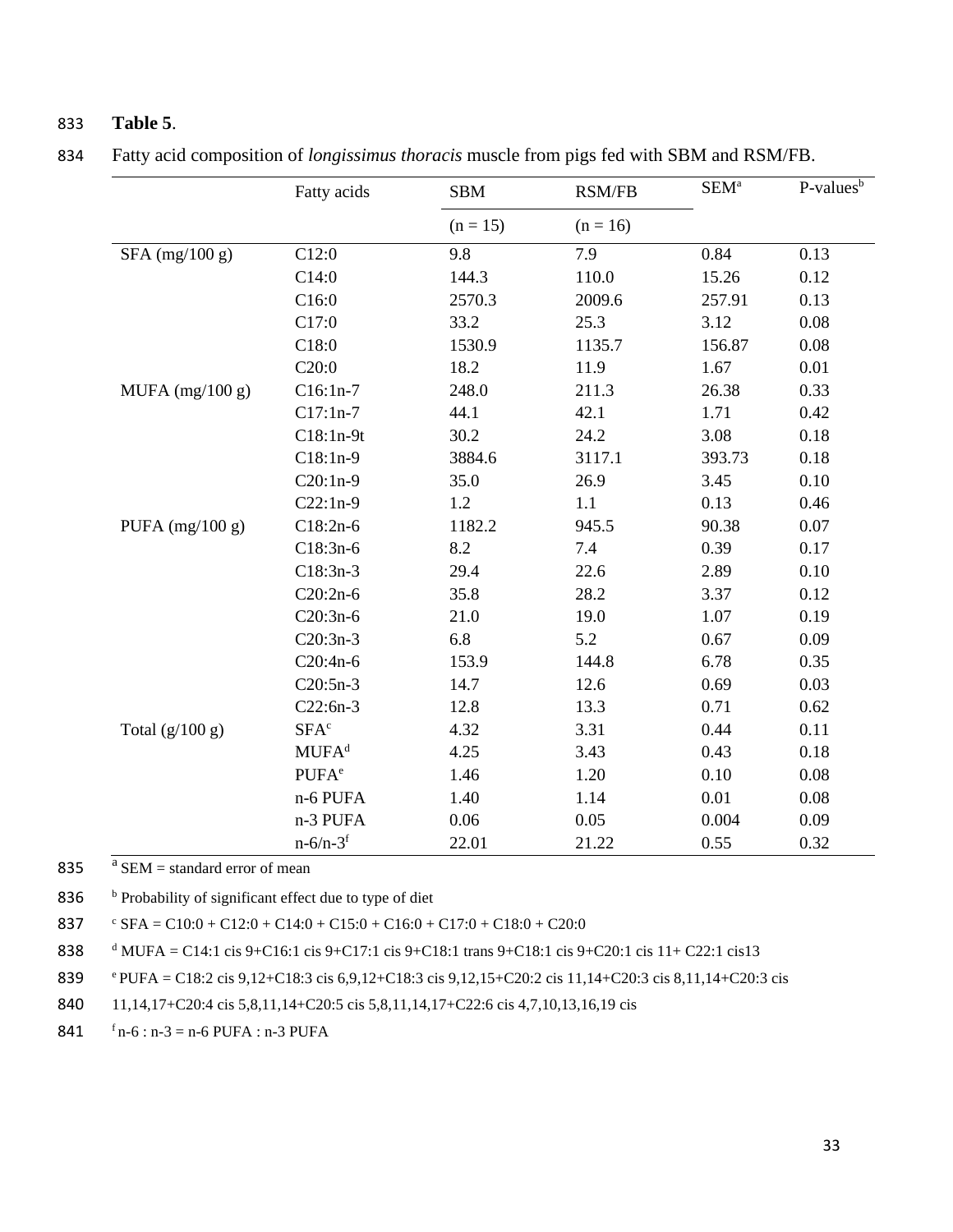## 842 **Table 6.**

- 843 The semi-quantified metabolites (mg/kg) in *pre rigor* (n = 24) and 7 d chill stored (n = 24) *longissimus thoracis* pork muscle from
- 844 animals fed with SBM and RSM/FB

| RI      | RT    | <b>Items</b>              | <b>SBM</b>             |                  |                                                  | <b>RSM/FB</b> |       |                                     | Flavor threshold                             | Odor / Taste                                                                                       |
|---------|-------|---------------------------|------------------------|------------------|--------------------------------------------------|---------------|-------|-------------------------------------|----------------------------------------------|----------------------------------------------------------------------------------------------------|
|         |       |                           | Pre-rigor <sup>a</sup> | 7 d <sup>b</sup> | Fold change<br>7 d vs pre-<br>rigor <sup>c</sup> | Pre-rigor     | 7 d   | Fold change<br>7 d vs pre-<br>rigor | in water $(mg L-1)$<br>/ fat-oil $(mg kg-1)$ |                                                                                                    |
|         |       | Amino acids               |                        |                  |                                                  |               |       |                                     |                                              |                                                                                                    |
| 1098.13 | 11.67 | alanine                   | 26.98                  | 12.87            |                                                  | 14.75         | 16.64 |                                     | $600^1/135^2$                                | $s$ weet $2$                                                                                       |
| 1205.87 | 15.19 | valine                    | 1.81                   | 1.11             |                                                  | 1.16          | 1.24  | ↑                                   | $188^3$ / n.a.                               | sweet, bitter <sup>4</sup>                                                                         |
| 1246.3  | 17.47 | isoleucine                | 0.44                   | 0.32             |                                                  | 0.29          | 0.43  |                                     | $900^{1}/$ n.a.                              | bitter <sup>5</sup>                                                                                |
| 1248.14 | 17.59 | proline                   | 1.73                   | 0.31             |                                                  | 1.00          | 0.43  |                                     | $> 1,000^6$                                  | characteristic odor with slight sweet taste <sup>7</sup>                                           |
| 1352.02 | 17.81 | glycine                   | 61.36                  | 17.37            | $\downarrow$                                     | 43.18         | 31.21 |                                     | $3.9 - 35.678 / n.a.$                        | odorless <sup>2</sup> /oily, bitter with a fatty, nutty<br>aftertaste, slightly sweet <sup>9</sup> |
| 1378.62 | 19.32 | serine                    | 2.13                   | 0.66             |                                                  | 1.70          | 1.02  |                                     | $0.2^{10}/$ n.a.                             | sweet, umami, sour <sup>11</sup>                                                                   |
| 1390.42 | 19.99 | threonine                 | 3.53                   | 1.12             |                                                  | 1.87          | 1.52  |                                     | $1250^{12}$ / n.a.                           | sweet <sup>13</sup>                                                                                |
| 1423.18 | 21.13 | $\beta$ -alanine          | 16.12                  | 19.33            |                                                  | 6.85          | 22.32 | ↑                                   | $107^{14}$ / n.a.                            | slight sweet taste <sup>15</sup>                                                                   |
| 1615.66 | 25.88 | glutamic acid             | 10.53                  | 1.11             |                                                  | 6.72          | 1.50  |                                     | $9.2^{16}/$ n.a.                             | high strength, roasted type <sup>17</sup> /umami, sour <sup>17</sup>                               |
| 1621.35 | 26.01 | phenylalanine             | 0.91                   | 0.66             |                                                  | 0.27          | 0.67  |                                     | $530^{18}/$ n.a.                             | slight bitter taste <sup>15</sup>                                                                  |
| 1769.18 | 29.31 | glutamine                 | 35.94                  | 1.85             |                                                  | 23.07         | 5.66  |                                     | $0.14^{10}$ / n.a.                           | sweet, umami <sup>11</sup>                                                                         |
| 1809.23 | 30.17 | ornithine                 | n.a.                   | 0.38             |                                                  | n.a.          | 0.42  | $\uparrow$                          | $460^5$ / n.a.                               | sweet <sup>5</sup>                                                                                 |
| 1913.76 | 32.32 | lysine                    | 3.17                   | 1.04             | ↓                                                | 1.37          | 1.53  |                                     | $104 - 327^{19}$ /n.a.                       | odorless <sup>15</sup> /bitter <sup>14</sup>                                                       |
| 1932.05 | 32.68 | tyrosine                  | 0.20                   | 0.23             |                                                  | 0.11          | 0.26  | $\uparrow$                          | $725^5/$ n.a.                                | odorless/bland taste <sup>15</sup>                                                                 |
|         |       | Acids                     |                        |                  |                                                  |               |       |                                     |                                              |                                                                                                    |
| 1058.83 | 10.41 | lactic acid               | 57.00                  | 69.13            | $\uparrow$                                       | 68.37         | 78.13 | $\uparrow$                          | $10^{20}$                                    | odourless, sour <sup>21</sup>                                                                      |
| 1074.42 | 10.91 | glycolic acid             | n.a.                   | 0.09             | $\uparrow$                                       | n.a.          | 0.09  | $\uparrow$                          | $> 2000^{22}/n.a.$                           | odourless, very mild buttery <sup>21</sup>                                                         |
| 1157.88 | 13.54 | 3-hydroxybutyric<br>acid  | 0.12                   | 0.36             |                                                  | 0.13          | 0.48  |                                     | n.a. / n.a.                                  | n.a.                                                                                               |
| 1212.56 | 15.57 | 4-hydroxybutanoic<br>acid | $0.08\,$               | n.a.             | ↓                                                | 0.13          | n.a.  |                                     | n.a.                                         | n.a.                                                                                               |
| 1357.13 | 18.10 | succinic acid             | 1.82                   | 8.76             |                                                  | 1.07          | 10.85 |                                     | $200^{23}$                                   | odourless, sour <sup>21</sup>                                                                      |
| 1363.11 | 18.44 | glyceric acid             | n.a.                   | 1.44             | $\uparrow$                                       | n.a.          | 2.26  |                                     | $10.6^{24}$ / n.a.                           | n.a.                                                                                               |
| 1387.07 | 19.80 | fumaric acid              | 0.37                   | n.a.             |                                                  | 0.25          | n.a.  |                                     | n.a.                                         | odourless <sup>21</sup>                                                                            |
| 1483.86 | 22.69 | malic acid                | 11.14                  | 1.63             |                                                  | 10.03         | 3.46  |                                     | 9.6-99 $^{25}$ / n.a.                        | nearly odorless, sometimes a faint, acrid <sup>15</sup> /tart,<br>acidic, nonpungent <sup>15</sup> |
| 1497.47 | 23.04 | aspartic acid             | 5.36                   | n.a.             | ↓                                                | 0.70          | n.a.  |                                     | $30^{26}$ /n.a.                              | n.a / umami $^{26}$                                                                                |
| 1497.86 | 23.05 | 2-aminomalonic<br>acid    | 0.37                   | n.a.             | ↓                                                | 0.09          | n.a.  |                                     | n.a.                                         | n.a.                                                                                               |
| 1973.48 | 31.50 | citric acid               | 0.99                   | n.a.             | ↓                                                | 0.60          | n.a.  |                                     | n.a.                                         | n.a. / tart, delivers a "burst" of tartness <sup>27</sup>                                          |
| 1983.85 | 33.70 | gluconic acid             | n.a.                   | 0.41             | $\uparrow$                                       | n.a.          | 0.53  | ↑                                   | $75^{28}$ / n.a.                             | refreshing sour <sup>29</sup> , bitter, metallic <sup>28</sup>                                     |
|         |       |                           |                        |                  |                                                  |               |       |                                     |                                              |                                                                                                    |
|         |       | <b>Alcohols</b>           |                        |                  |                                                  |               |       |                                     |                                              |                                                                                                    |
| 1798.48 | 30.05 | 9H-purin-6-ol             | 0.79                   | 1.21             |                                                  | 0.85          | 1.72  |                                     | n.a.                                         | n.a.                                                                                               |
| 1901.57 | 32.08 | sorbitol                  | 0.41                   | 15.31            | $\uparrow$                                       | 0.33          | 13.16 |                                     | n.a.                                         | odourless, sweet, caramel <sup>21</sup>                                                            |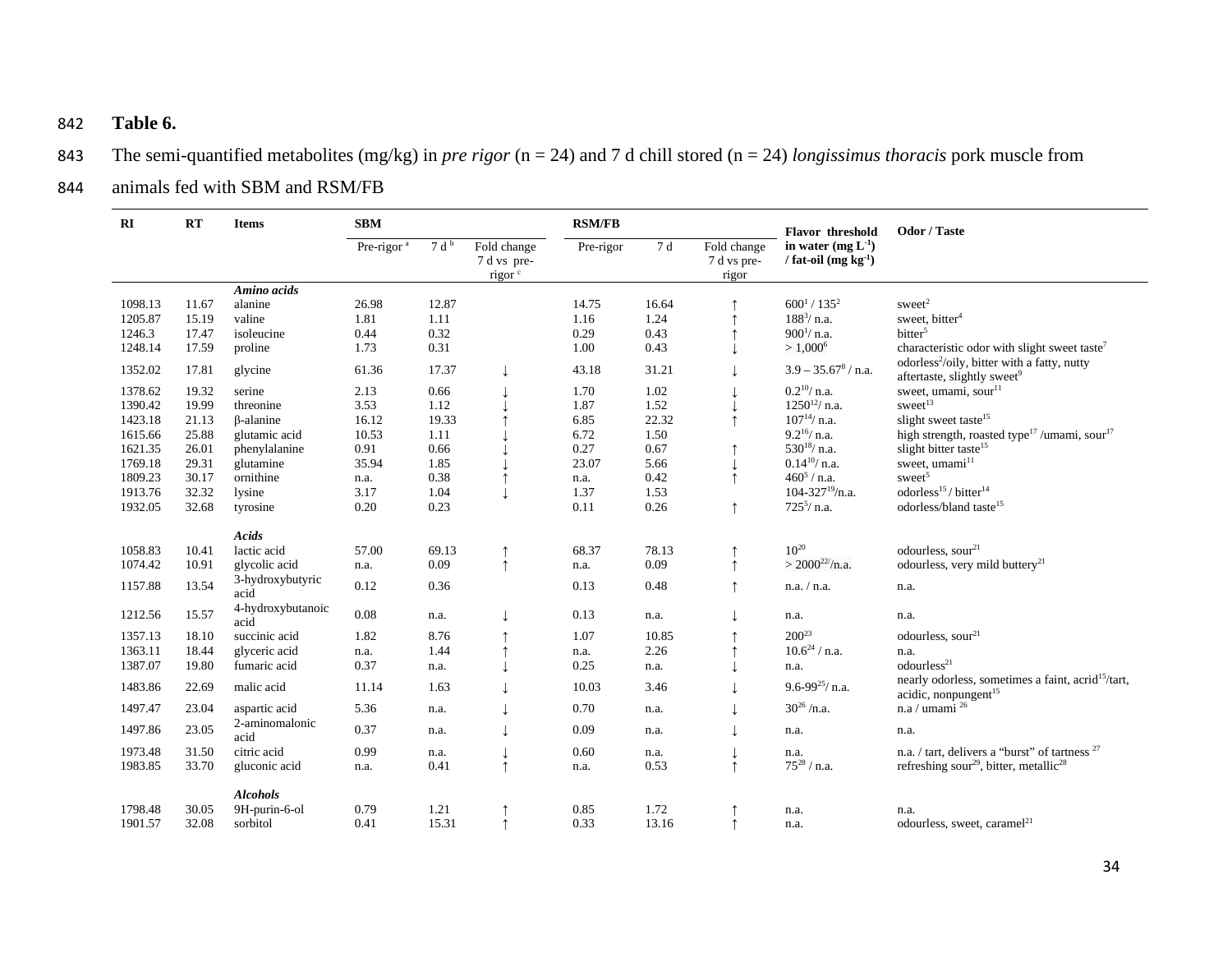| 2112.80 | 34.27 | scyllo-inositol              | 0.67  | 0.09  | T            | 0.42  | 0.16  | $\downarrow$ | n.a.                      | n.a.                                                               |
|---------|-------|------------------------------|-------|-------|--------------|-------|-------|--------------|---------------------------|--------------------------------------------------------------------|
| 2172.73 | 35.45 | $mvo$ -inositol              | 40.48 | 11.30 |              | 27.92 | 17.94 | $\downarrow$ | $3190^{30}$ / n.a.        | sweet <sup>30</sup>                                                |
|         |       |                              |       |       |              |       |       |              |                           |                                                                    |
|         |       | <b>Sugars</b>                |       |       |              |       |       |              |                           |                                                                    |
| 1858.99 | 31.20 | fructose                     | 0.32  | 6.39  | $\uparrow$   | 0.24  | 7.22  |              | $160^{31} / n.a.$         | sweet $32$                                                         |
| 1873.96 | 31.51 | mannose                      | 3.80  | 8.77  | $\uparrow$   | 4.85  | 4.42  |              | n.a.                      | sweet with a bitter aftertaste <sup>33</sup>                       |
| 1884.11 | 31.72 | glucose                      | 70.87 | 59.73 |              | 30.42 | 73.81 |              | $700 - 1000^{34}$ / n.a.  | sweet <sup>35</sup>                                                |
| 1969.63 | 33.42 | glucopyranose                | n.a.  | 1.42  | ↑            | n.a.  | 2.29  |              | n.a.                      | n.a.                                                               |
| 1976.74 | 33.56 | galactose                    | 7.48  | n.a.  | T            | 6.60  | n.a.  |              | n.a.                      | n.a.                                                               |
| 2688.22 | 45.60 | maltose                      | n.a.  | 1.42  | $\uparrow$   | n.a.  | 2.29  |              | 15103 <sup>6</sup> / n.a. | sweet <sup>22</sup>                                                |
| 2699.90 | 45.83 | lactose                      | 0.15  | 5.41  | $\uparrow$   | 3.89  | 5.20  | $\uparrow$   | n.a.                      | sweet <sup>36</sup>                                                |
|         |       |                              |       |       |              |       |       |              |                           |                                                                    |
|         |       | <b>Phosphates</b>            |       |       |              |       |       |              |                           |                                                                    |
| 2365.72 | 39.25 | fructose-6-                  |       | 25.86 |              |       | 25.89 | $\uparrow$   | $570^{13}$ / n.a.         | Sweet <sup>13</sup>                                                |
|         |       | phosphate                    | n.a.  |       | $\uparrow$   | n.a.  |       |              |                           |                                                                    |
|         |       | mannose-6-                   |       |       |              |       |       |              | $25^{28}/$ n.a.           |                                                                    |
| 2375.88 | 39.45 | phosphate                    | 3.54  | 34.23 | $\uparrow$   | 1.72  | 40.15 | $\uparrow$   |                           | sweet, metallic tomatoes <sup>28</sup>                             |
| 2436.31 | 40.64 | glucose-6-phosphate          | 4.21  | 25.90 | $\uparrow$   | 0.27  | 34.66 | $\uparrow$   | $360^{13}$ / n.a.         | sweet <sup>13</sup>                                                |
|         |       |                              |       |       |              |       |       |              |                           |                                                                    |
|         |       | Lipids                       |       |       |              |       |       |              |                           |                                                                    |
|         |       |                              |       |       |              |       |       |              |                           | rancid, wax odor <sup>37</sup> , waxy, creamy fatty, soapy         |
| 2143.27 | 34.87 | palmitic acid                | 6.56  | 6.57  | $\downarrow$ | 5.81  | 5.90  |              | n.a./ $10\ 000^{38}$      | with a crisco like fatty, lard and tallow like                     |
|         |       |                              |       |       |              |       |       |              |                           | mouth feel and a dairy nuance <sup>39</sup>                        |
|         |       | octadecadienoic              |       |       |              |       |       |              |                           |                                                                    |
| 2295.63 | 37.87 | acid, $9,12-(Z,Z)$ -         | 1.06  | 1.06  | $\uparrow$   | 1.71  | 0.90  | J            | n.a. $/4000^{40}$         | bitter <sup>41</sup>                                               |
|         |       | (18:2)                       |       |       |              |       |       |              |                           |                                                                    |
| 2322.04 | 38.39 | stearic acid                 | 3.73  | 4.14  |              | 4.98  | 3.68  |              | $n.a./15000^{38}$         | odourless, mild, fatty <sup>21</sup>                               |
| 2390.60 | 39.74 | oleic acid                   | 0.06  | n.a.  | $\downarrow$ | 0.88  | n.a.  |              | n.a.                      | n.a.                                                               |
|         |       |                              |       |       |              |       |       |              |                           |                                                                    |
|         |       | Other N-containing compounds |       |       |              |       |       |              |                           |                                                                    |
|         |       | 2-butanedioic acid           |       |       |              |       |       |              |                           |                                                                    |
| 842.48  | 4.35  | $(Z)$ -, dimethyl ester      | 0.94  | n.a.  | $\downarrow$ | 0.82  | n.a.  |              | n.a.                      | n.a.                                                               |
| 1115.99 | 12.23 | hydroxylamine                | 0.03  | n.a.  | $\downarrow$ | 0.04  | n.a.  |              | n.a.                      | n.a.                                                               |
|         |       | phosphoric acid,             |       |       |              |       |       |              |                           |                                                                    |
| 1174.51 | 14.06 | monomethyl ester             | n.a.  | 5.46  | $\uparrow$   | n.a.  | 7.58  |              | n.a.                      | n.a.                                                               |
| 1230.53 | 16.59 | urea                         | 19.08 | 11.32 |              | 9.85  | 14.31 |              | $0.19 - 6610^{42} / n.a.$ | almost odorless <sup>43</sup> /cooling, saline taste <sup>44</sup> |
| 1481.52 | 22.63 | niacin                       | n.a.  | 1.74  |              | n.a.  | 2.25  |              | n.a.                      | n.a.                                                               |
| 1517.17 | 23.52 | niacinamide                  | 1.67  | n.a.  |              | 1.31  | n.a.  |              | n.a.                      | odorless <sup>21</sup> / n.a.                                      |
| 1518.82 | 23.56 | pyroglutamic acid            | 41.55 | 6.04  | ↓            | 23.12 | 9.13  |              | n.a.                      | n.a.                                                               |
| 1547.79 | 24.26 | creatinine                   | 16.94 | 4.62  |              | 19.77 | 9.84  |              | n.a.                      | bitter <sup>45</sup>                                               |
|         |       | phosphoric acid,             |       |       |              |       |       |              |                           |                                                                    |
| 1752.60 | 28.95 | 2,3-propyl ester             | n.a.  | 0.09  | $\uparrow$   | n.a.  | 0.10  |              | n.a.                      | n.a.                                                               |
|         |       | phosphorylethanola           |       |       |              |       |       |              |                           |                                                                    |
| 1836.28 | 30.73 | mine                         | 0.05  | n.a.  | $\downarrow$ | 0.07  | n.a.  |              | n.a.                      | n.a.                                                               |
| 2163.08 | 35.26 | panthotenic acid             | 0.18  | n.a.  |              | 0.10  | n.a.  |              | n.a.                      | n.a.                                                               |
| 2591.21 | 43.69 | inosine                      | 10.61 | 47.86 | $\uparrow$   | 5.68  | 48.19 | $\uparrow$   | 60-250 $46/$ n.a.         | bitter <sup>47</sup>                                               |
|         |       | adenosine-5-                 |       |       |              |       |       |              |                           |                                                                    |
| 2936.57 | 50.49 | phosphate                    | n.a.  | 29.33 | ↑            | n.a.  | 27.73 | $\uparrow$   | n.a.                      | n.a.                                                               |
|         |       |                              |       |       |              |       |       |              |                           |                                                                    |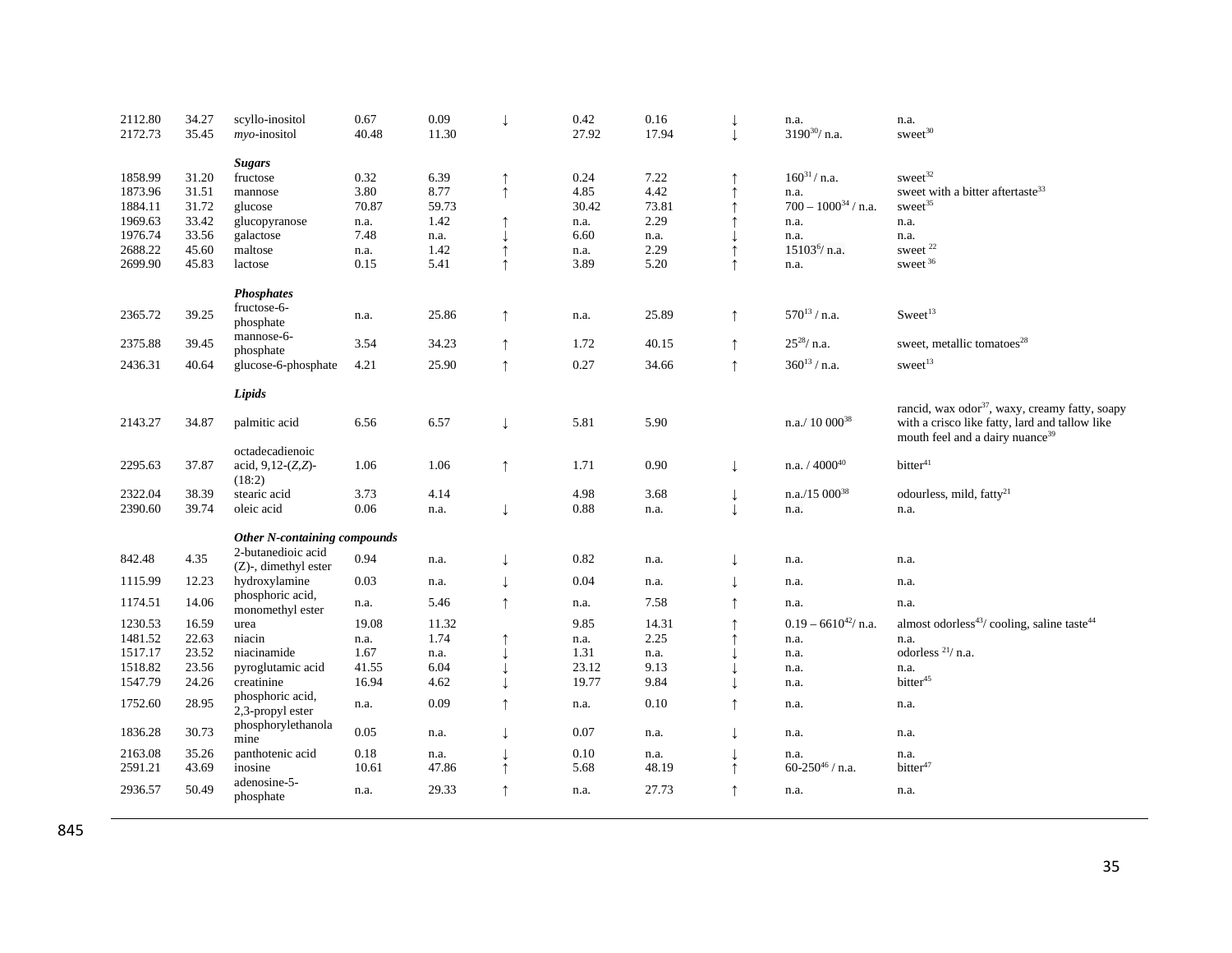- <sup>a</sup> 846 Significantly different (P < 0.05) metabolites between SBM and RSM/FB in *pre rigor* muscle are presented in Fig.2A.
- 847 b Significantly different ( $P < 0.05$ ) metabolites between SBM and RSM/FB in 7 days chilled meat are presented in Fig.2B.
- <sup>c</sup> 848 Fold changes of metabolites (P < 0.05; FC > 2.0) between *pre rigor* muscle and 7 days chilled meat.
- 849 <sup>1</sup>Yoshida et al. (1966); <sup>2</sup>Hofmann et al. (2005); <sup>3</sup>Haefeli et al. (1990); <sup>4</sup>Ishibashi et al. (1988); <sup>5</sup>Scharbert et al. (2005); <sup>6</sup>Harrison et al. (1968); <sup>7</sup>Burdock (2016);
- 850 <sup>8</sup>Hahn et al. (1948); <sup>9</sup>Drauz et al. (2007); <sup>10</sup>Schiffman et al. (1981); <sup>11</sup>Kawai et al. (2012); <sup>12</sup>Faurion et al. (1992); <sup>13</sup>Sonntag et al. (2010); <sup>14</sup>Stark et al. (2006);
- 851 <sup>15</sup>Burdock (2005); <sup>16</sup>Graham et al. (1995); <sup>17</sup>Kirk-Othmer Encyclopedia of Chem. Technology (1992); <sup>18</sup>Tanimura et al. (1993); <sup>19</sup>Schiffman et al. (1979); <sup>20</sup>Rothe
- 852 et al. (1972); <sup>21</sup>[http://www.thegoodscentscompany.com;](http://www.thegoodscentscompany.com/) <sup>22</sup>Meilgaard (1982); <sup>23</sup>Engan (1974); <sup>24</sup>Hidaka et al. (1992); <sup>25</sup>Stevens (1997); <sup>26</sup>Yimdee et al. (2016);
- 853 <sup>27</sup>Gardner (1977); <sup>28</sup>Grabež et al. (2019); <sup>29</sup>Ramachandran et al. (2006); <sup>30</sup>Hufnagel et al. (2008); <sup>31</sup>Pangborn (1963); <sup>32</sup>Watkins et al. (2013); <sup>33</sup>Rudrum et al. (1965);
- 854 <sup>34</sup>Rothe et al. (1963); <sup>35</sup>Nagai et al. (2006); <sup>36</sup>Brittain et al. (1991); <sup>37</sup>[https://www.vcf-online.nl/VcfCompounds.cfm;](https://www.vcf-online.nl/VcfCompounds.cfm) <sup>38</sup>Woo et al. (1983); <sup>39</sup>Mosciano et al. (2001);
- 855 <sup>40</sup>Ledahudec et al. (1991); <sup>41</sup>Grosch et al. (1984); <sup>42</sup>Hahn et al. (1938); <sup>43</sup>Lewis (1997); <sup>44</sup>Budavari (1996); <sup>45</sup>Haseleu et al. (2014); <sup>46</sup>Kuchiba-Manabe et al. (1991);
- 856  $47$ Dunkel et al. (2009).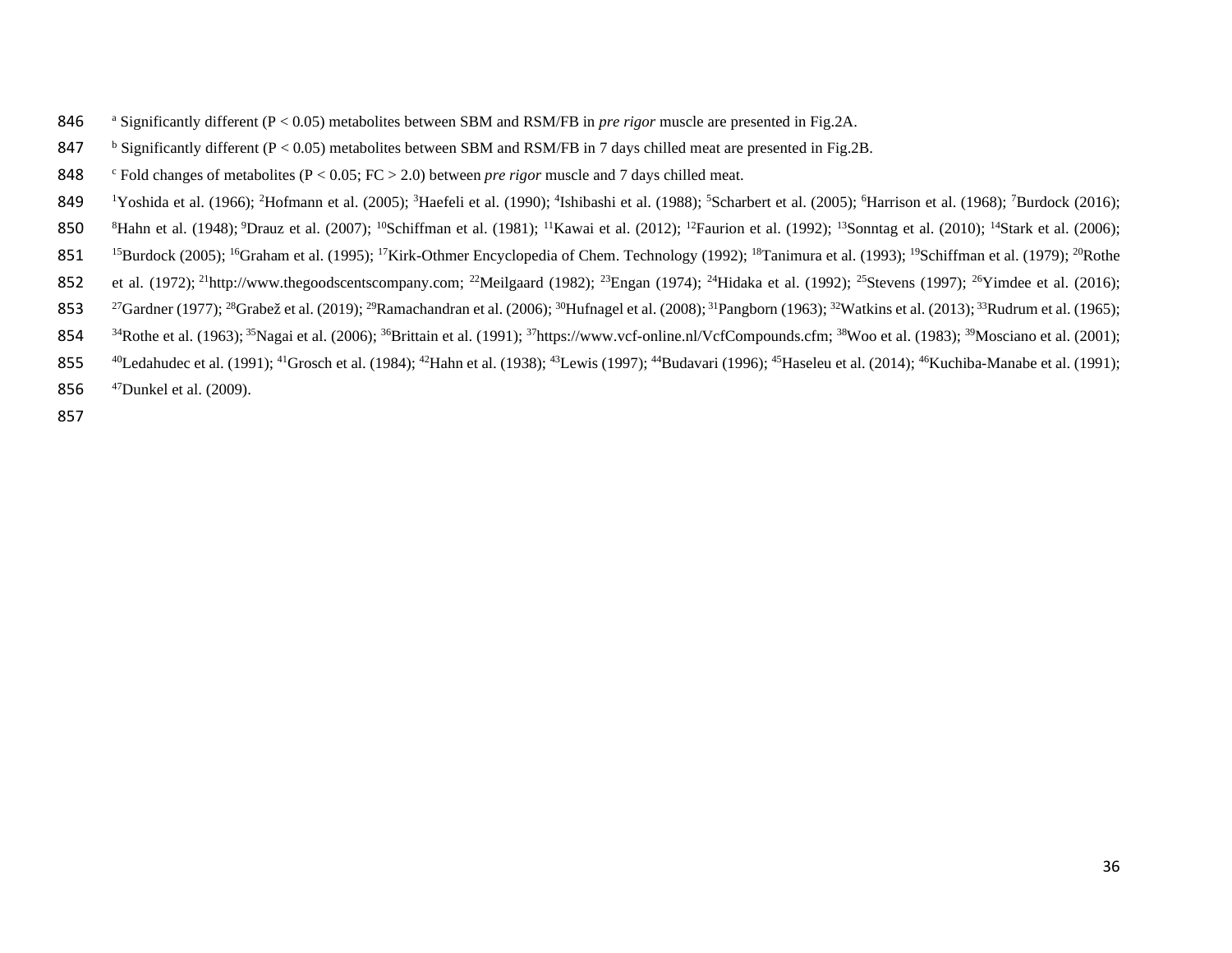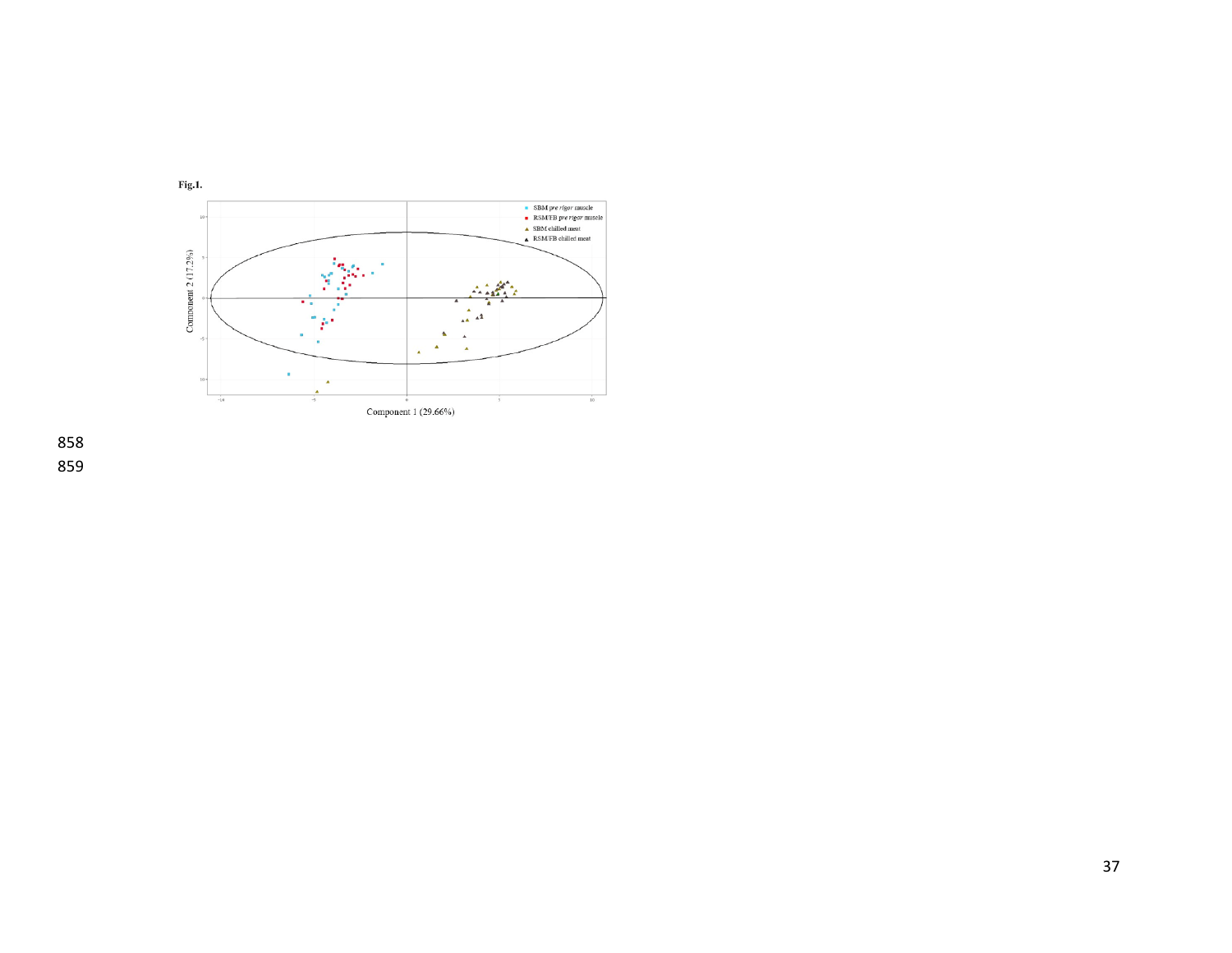

![](_page_37_Figure_1.jpeg)